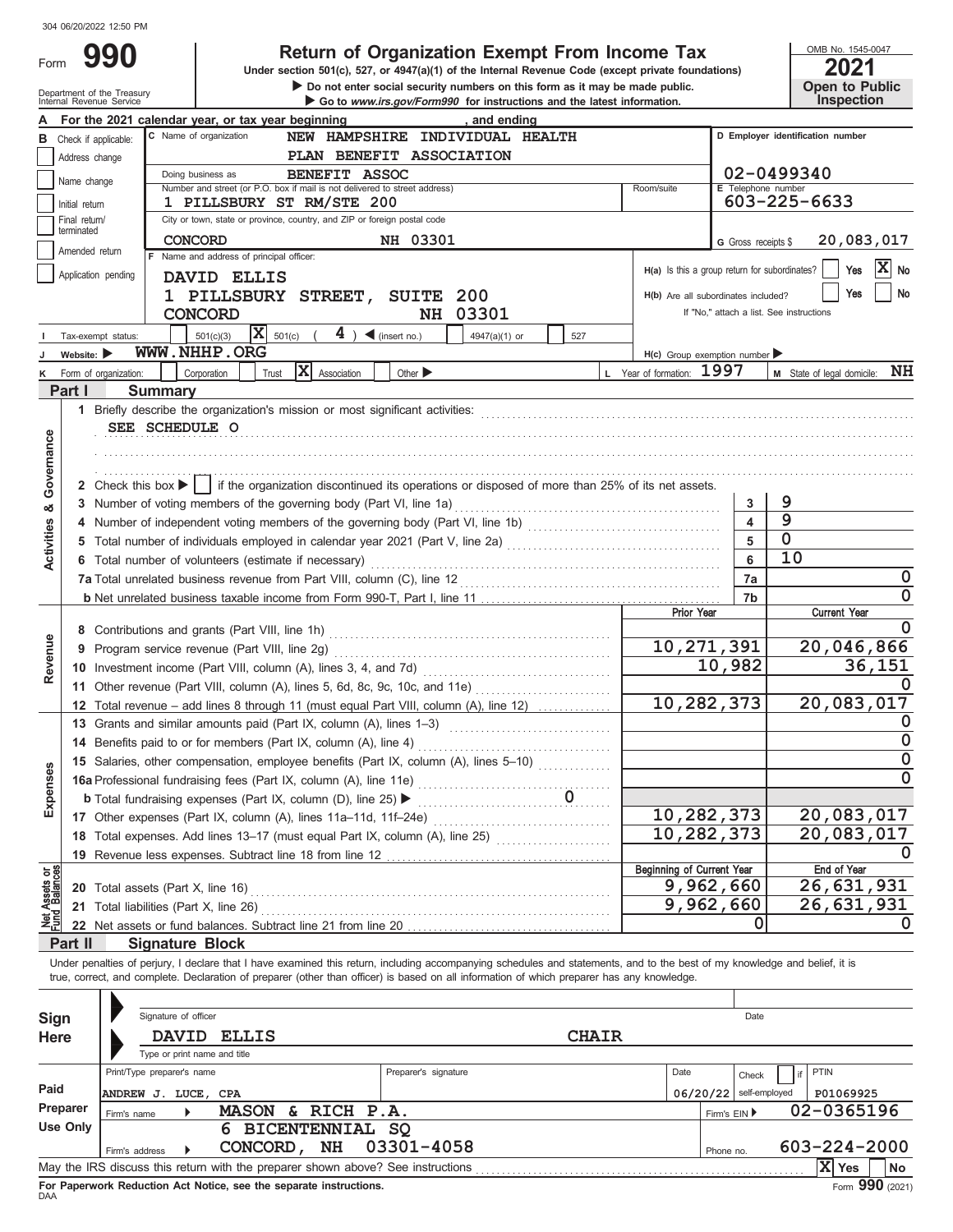|              | 02-0499340<br>Form 990 (2021) NEW HAMPSHIRE INDIVIDUAL HEALTH                                                                                                                                                                                                                                                                                                                                                                                                                                                                                                                                                                                                                                                                                                                                         | Page 2                                           |
|--------------|-------------------------------------------------------------------------------------------------------------------------------------------------------------------------------------------------------------------------------------------------------------------------------------------------------------------------------------------------------------------------------------------------------------------------------------------------------------------------------------------------------------------------------------------------------------------------------------------------------------------------------------------------------------------------------------------------------------------------------------------------------------------------------------------------------|--------------------------------------------------|
|              | <b>Statement of Program Service Accomplishments</b><br>Part III                                                                                                                                                                                                                                                                                                                                                                                                                                                                                                                                                                                                                                                                                                                                       |                                                  |
|              |                                                                                                                                                                                                                                                                                                                                                                                                                                                                                                                                                                                                                                                                                                                                                                                                       | X                                                |
|              | 1 Briefly describe the organization's mission:<br>SEE SCHEDULE O                                                                                                                                                                                                                                                                                                                                                                                                                                                                                                                                                                                                                                                                                                                                      |                                                  |
|              |                                                                                                                                                                                                                                                                                                                                                                                                                                                                                                                                                                                                                                                                                                                                                                                                       |                                                  |
|              |                                                                                                                                                                                                                                                                                                                                                                                                                                                                                                                                                                                                                                                                                                                                                                                                       |                                                  |
| $\mathbf{2}$ | Did the organization undertake any significant program services during the year which were not listed on the                                                                                                                                                                                                                                                                                                                                                                                                                                                                                                                                                                                                                                                                                          |                                                  |
|              | prior Form 990 or 990-EZ?                                                                                                                                                                                                                                                                                                                                                                                                                                                                                                                                                                                                                                                                                                                                                                             | Yes $\overline{X}$ No                            |
|              | If "Yes," describe these new services on Schedule O.                                                                                                                                                                                                                                                                                                                                                                                                                                                                                                                                                                                                                                                                                                                                                  |                                                  |
| 3            | Did the organization cease conducting, or make significant changes in how it conducts, any program<br>services?                                                                                                                                                                                                                                                                                                                                                                                                                                                                                                                                                                                                                                                                                       | $\sqrt{\frac{1}{1}}$ Yes $\sqrt{\frac{1}{1}}$ No |
|              | If "Yes," describe these changes on Schedule O.                                                                                                                                                                                                                                                                                                                                                                                                                                                                                                                                                                                                                                                                                                                                                       |                                                  |
|              | Describe the organization's program service accomplishments for each of its three largest program services, as measured by                                                                                                                                                                                                                                                                                                                                                                                                                                                                                                                                                                                                                                                                            |                                                  |
|              | expenses. Section 501(c)(3) and 501(c)(4) organizations are required to report the amount of grants and allocations to others,                                                                                                                                                                                                                                                                                                                                                                                                                                                                                                                                                                                                                                                                        |                                                  |
|              | the total expenses, and revenue, if any, for each program service reported.                                                                                                                                                                                                                                                                                                                                                                                                                                                                                                                                                                                                                                                                                                                           |                                                  |
|              | ) (Expenses $$19,587,009$ including grants of \$<br>) (Revenue \$<br>4a (Code:<br>THE ASSOCIATION COLLECTS ASSESSMENTS FROM ITS MEMBERS ON BEHALF OF THE<br>STATE OF NEW HAMPSHIRE TO SUPPORTS ITS CURRENT MEDICAID EXPANSION PROGRAM,<br>NOW KNOWN AS THE GRANITE ADVANTAGE HEALTH CARE PROGRAM.<br>USED BY THE STATE AS REQUIRED BY STATUTE TO SUPPORT THE STATE'S EXPANSION<br>OF MEDICAID SERVICES TO A BROADER SEGMENT OF THE UNDERSERVED POPULATION IN<br>NEW HAMPSHIRE.                                                                                                                                                                                                                                                                                                                        | 20,046,866<br>THE FUNDS ARE THEN                 |
|              |                                                                                                                                                                                                                                                                                                                                                                                                                                                                                                                                                                                                                                                                                                                                                                                                       |                                                  |
|              |                                                                                                                                                                                                                                                                                                                                                                                                                                                                                                                                                                                                                                                                                                                                                                                                       |                                                  |
|              |                                                                                                                                                                                                                                                                                                                                                                                                                                                                                                                                                                                                                                                                                                                                                                                                       |                                                  |
|              |                                                                                                                                                                                                                                                                                                                                                                                                                                                                                                                                                                                                                                                                                                                                                                                                       |                                                  |
|              |                                                                                                                                                                                                                                                                                                                                                                                                                                                                                                                                                                                                                                                                                                                                                                                                       |                                                  |
|              | 208, 293 including grants of \$<br>4b (Code:<br>) (Expenses \$<br>) (Revenue \$<br>THE ASSOCIATION COLLECTS ASSESSMENTS FROM ITS MEMBERS ON BEHALF OF THE<br>STATE OF NEW HAMPSHIRE<br>TO SUPPORT ITS NEW HAMPSHIRE REINSURANCE<br>WHICH WAS ESTABLISHED AS A MECHANISM TO EQUITABLY DISTRIBUTE THE EXCESS<br>RISK ASSOCIATED WITH THE INDIVIDUAL HEALTH INSURANCE MARKET<br><b>AND</b><br>THE AFFORDABILITY AND ACCESSIBILITY OF HEALTH INSURANCE IN NEW HAMPSHIRE'S<br>INDIVIDUAL HEALTH INSURANCE MARKET. THE REINSURANCE PROGRAM REIMBURSES<br>HEALTH PLAN ISSUERS WHO OFFER COMPREHENSIVE, MAJOR MEDICAL PLANS IN NEW<br>HAMPSHIRE'S INDIVIDUAL MARKET THAT ARE PART OF A SINGLE-RISK POOL BASED ON<br>A PERCENTAGE OF ANNUAL CLAIMS THAT ISSUERS INCUR FOR COVERAGE UNDER SUCH<br><b>PLANS.</b> | <b>PROGRAM,</b><br><b>TO SUPPORT</b>             |
|              | N/A                                                                                                                                                                                                                                                                                                                                                                                                                                                                                                                                                                                                                                                                                                                                                                                                   |                                                  |
|              |                                                                                                                                                                                                                                                                                                                                                                                                                                                                                                                                                                                                                                                                                                                                                                                                       |                                                  |
|              |                                                                                                                                                                                                                                                                                                                                                                                                                                                                                                                                                                                                                                                                                                                                                                                                       |                                                  |
|              |                                                                                                                                                                                                                                                                                                                                                                                                                                                                                                                                                                                                                                                                                                                                                                                                       |                                                  |
|              |                                                                                                                                                                                                                                                                                                                                                                                                                                                                                                                                                                                                                                                                                                                                                                                                       |                                                  |
|              |                                                                                                                                                                                                                                                                                                                                                                                                                                                                                                                                                                                                                                                                                                                                                                                                       |                                                  |
|              |                                                                                                                                                                                                                                                                                                                                                                                                                                                                                                                                                                                                                                                                                                                                                                                                       |                                                  |
|              |                                                                                                                                                                                                                                                                                                                                                                                                                                                                                                                                                                                                                                                                                                                                                                                                       |                                                  |
|              |                                                                                                                                                                                                                                                                                                                                                                                                                                                                                                                                                                                                                                                                                                                                                                                                       |                                                  |
|              |                                                                                                                                                                                                                                                                                                                                                                                                                                                                                                                                                                                                                                                                                                                                                                                                       |                                                  |
|              |                                                                                                                                                                                                                                                                                                                                                                                                                                                                                                                                                                                                                                                                                                                                                                                                       |                                                  |
|              | 4d Other program services (Describe on Schedule O.)                                                                                                                                                                                                                                                                                                                                                                                                                                                                                                                                                                                                                                                                                                                                                   |                                                  |
|              | (Expenses \$<br>including grants of \$<br>(Revenue \$                                                                                                                                                                                                                                                                                                                                                                                                                                                                                                                                                                                                                                                                                                                                                 |                                                  |
|              | 19,795,302<br>4e Total program service expenses >                                                                                                                                                                                                                                                                                                                                                                                                                                                                                                                                                                                                                                                                                                                                                     |                                                  |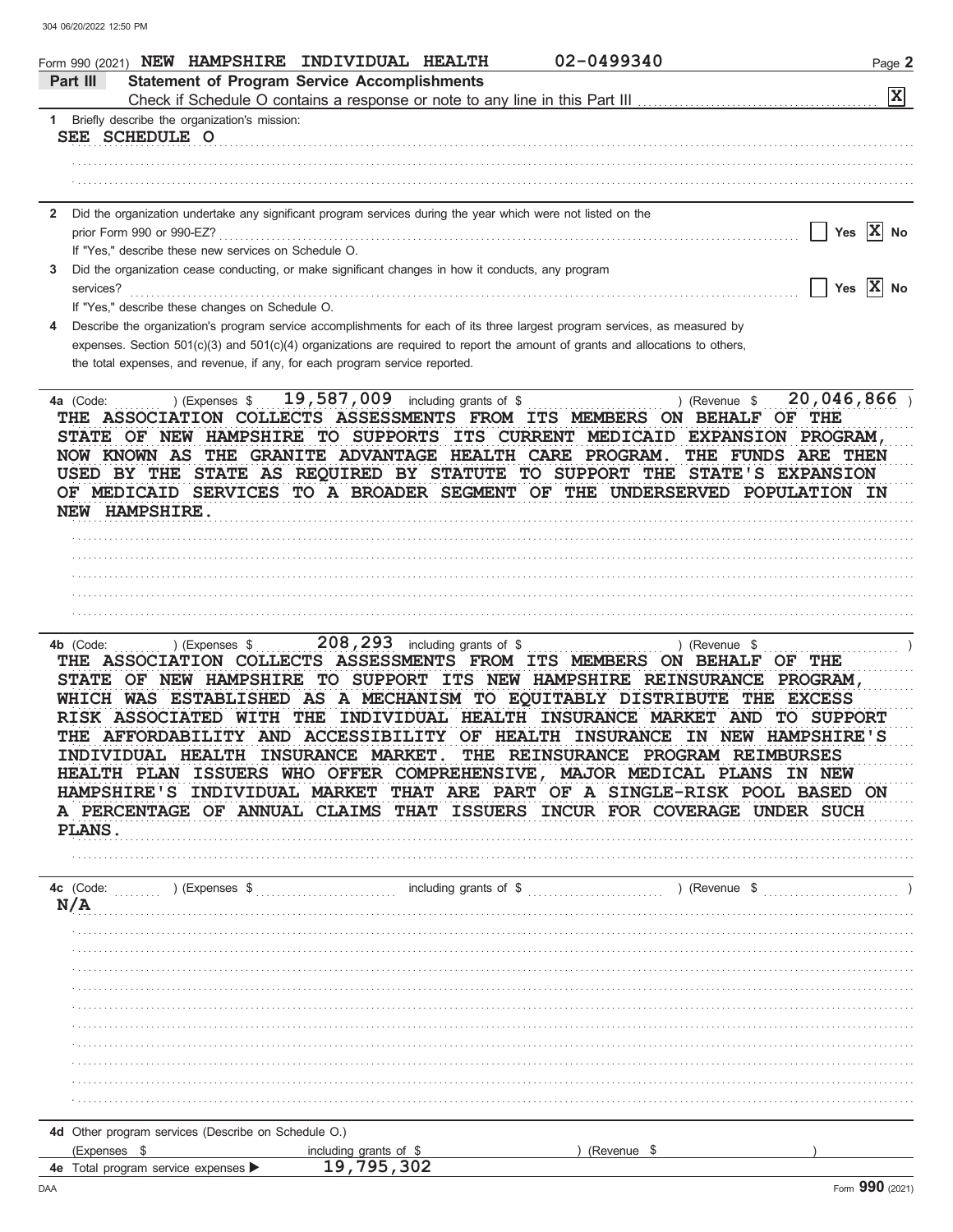### **Part IV Checklist of Required Schedules** Form 990 (2021) **NEW HAMPSHIRE INDIVIDUAL HEALTH** 02-0499340 Page 3

|     |                                                                                                                                                                                    |                 | Yes | No.         |
|-----|------------------------------------------------------------------------------------------------------------------------------------------------------------------------------------|-----------------|-----|-------------|
| 1   | Is the organization described in section $501(c)(3)$ or $4947(a)(1)$ (other than a private foundation)? If "Yes,"                                                                  |                 |     |             |
|     | complete Schedule A                                                                                                                                                                | 1               |     | X           |
| 2   |                                                                                                                                                                                    | $\overline{2}$  |     | $\mathbf x$ |
| 3   | Did the organization engage in direct or indirect political campaign activities on behalf of or in opposition to                                                                   |                 |     |             |
|     |                                                                                                                                                                                    | 3               |     | X           |
| 4   | Section 501(c)(3) organizations. Did the organization engage in lobbying activities, or have a section 501(h)                                                                      |                 |     |             |
|     |                                                                                                                                                                                    | 4               |     |             |
| 5   | Is the organization a section $501(c)(4)$ , $501(c)(5)$ , or $501(c)(6)$ organization that receives membership dues,                                                               |                 |     |             |
|     | assessments, or similar amounts as defined in Rev. Proc. 98-19? If "Yes," complete Schedule C, Part III                                                                            | 5               | X   |             |
| 6   | Did the organization maintain any donor advised funds or any similar funds or accounts for which donors                                                                            |                 |     |             |
|     | have the right to provide advice on the distribution or investment of amounts in such funds or accounts? If                                                                        |                 |     |             |
|     | "Yes," complete Schedule D, Part I                                                                                                                                                 | 6               |     | X           |
| 7   | Did the organization receive or hold a conservation easement, including easements to preserve open space,                                                                          |                 |     |             |
|     | the environment, historic land areas, or historic structures? If "Yes," complete Schedule D, Part II                                                                               | $\overline{7}$  |     | X           |
| 8   | Did the organization maintain collections of works of art, historical treasures, or other similar assets? If "Yes,"                                                                |                 |     |             |
|     | complete Schedule D. Part III                                                                                                                                                      | 8               |     | X           |
| 9   | Did the organization report an amount in Part X, line 21, for escrow or custodial account liability, serve as a                                                                    |                 |     |             |
|     | custodian for amounts not listed in Part X; or provide credit counseling, debt management, credit repair, or                                                                       | 9               |     | X           |
|     | debt negotiation services? If "Yes," complete Schedule D, Part IV                                                                                                                  |                 |     |             |
| 10  | Did the organization, directly or through a related organization, hold assets in donor-restricted endowments<br>or in quasi endowments? If "Yes," complete Schedule D, Part V      | 10              |     | X.          |
| 11  | If the organization's answer to any of the following questions is "Yes," then complete Schedule D, Parts VI,                                                                       |                 |     |             |
|     | VII, VIII, IX, or X, as applicable.                                                                                                                                                |                 |     |             |
| a   | Did the organization report an amount for land, buildings, and equipment in Part X, line 10? If "Yes,"                                                                             |                 |     |             |
|     | complete Schedule D, Part VI                                                                                                                                                       | 11a             |     | X.          |
| b   | Did the organization report an amount for investments—other securities in Part X, line 12, that is 5% or more                                                                      |                 |     |             |
|     | of its total assets reported in Part X, line 16? If "Yes," complete Schedule D, Part VII                                                                                           | 11b             |     | X.          |
| c   | Did the organization report an amount for investments—program related in Part X, line 13, that is 5% or more                                                                       |                 |     |             |
|     | of its total assets reported in Part X, line 16? If "Yes," complete Schedule D, Part VIII                                                                                          | 11c             |     | X           |
| d   | Did the organization report an amount for other assets in Part X, line 15, that is 5% or more of its total assets                                                                  |                 |     |             |
|     | reported in Part X, line 16? If "Yes," complete Schedule D, Part IX                                                                                                                | 11d             |     | X.          |
| е   | Did the organization report an amount for other liabilities in Part X, line 25? If "Yes," complete Schedule D, Part X                                                              | 11e             |     | $\mathbf x$ |
| f   | Did the organization's separate or consolidated financial statements for the tax year include a footnote that addresses                                                            |                 |     |             |
|     | the organization's liability for uncertain tax positions under FIN 48 (ASC 740)? If "Yes," complete Schedule D, Part X                                                             | 11f             |     | X           |
| 12a | Did the organization obtain separate, independent audited financial statements for the tax year? If "Yes," complete                                                                |                 |     |             |
|     | Schedule D, Parts XI and XII electron contract the contract of the Schedule D, Parts XI and XII electron contract the Schedule D, Parts XI and XII                                 | 12a             | X   |             |
| b   | Was the organization included in consolidated, independent audited financial statements for the tax year? If                                                                       |                 |     |             |
|     |                                                                                                                                                                                    | 12 <sub>b</sub> |     | X           |
| 13  |                                                                                                                                                                                    | 13              |     | $\mathbf X$ |
| 14a | Did the organization maintain an office, employees, or agents outside of the United States?                                                                                        | 14a             |     | X           |
| b   | Did the organization have aggregate revenues or expenses of more than \$10,000 from grantmaking,                                                                                   |                 |     |             |
|     | fundraising, business, investment, and program service activities outside the United States, or aggregate                                                                          |                 |     |             |
|     | foreign investments valued at \$100,000 or more? If "Yes," complete Schedule F, Parts I and IV [[[[[[[[[[[[[[[                                                                     | 14b             |     | X           |
| 15  | Did the organization report on Part IX, column (A), line 3, more than \$5,000 of grants or other assistance to or                                                                  |                 |     |             |
|     | for any foreign organization? If "Yes," complete Schedule F, Parts II and IV                                                                                                       | 15              |     | X           |
| 16  | Did the organization report on Part IX, column (A), line 3, more than \$5,000 of aggregate grants or other                                                                         |                 |     |             |
|     | assistance to or for foreign individuals? If "Yes," complete Schedule F, Parts III and IV                                                                                          | 16              |     | X           |
| 17  | Did the organization report a total of more than \$15,000 of expenses for professional fundraising services on                                                                     |                 |     |             |
|     |                                                                                                                                                                                    | 17              |     | X           |
| 18  | Did the organization report more than \$15,000 total of fundraising event gross income and contributions on                                                                        | 18              |     | X           |
| 19  | Part VIII, lines 1c and 8a? If "Yes," complete Schedule G, Part II<br>Did the organization report more than \$15,000 of gross income from gaming activities on Part VIII, line 9a? |                 |     |             |
|     |                                                                                                                                                                                    | 19              |     | X           |
| 20a |                                                                                                                                                                                    | 20a             |     | X           |
| b   |                                                                                                                                                                                    | 20 <sub>b</sub> |     |             |
| 21  | Did the organization report more than \$5,000 of grants or other assistance to any domestic organization or                                                                        |                 |     |             |
|     |                                                                                                                                                                                    | 21              |     | X           |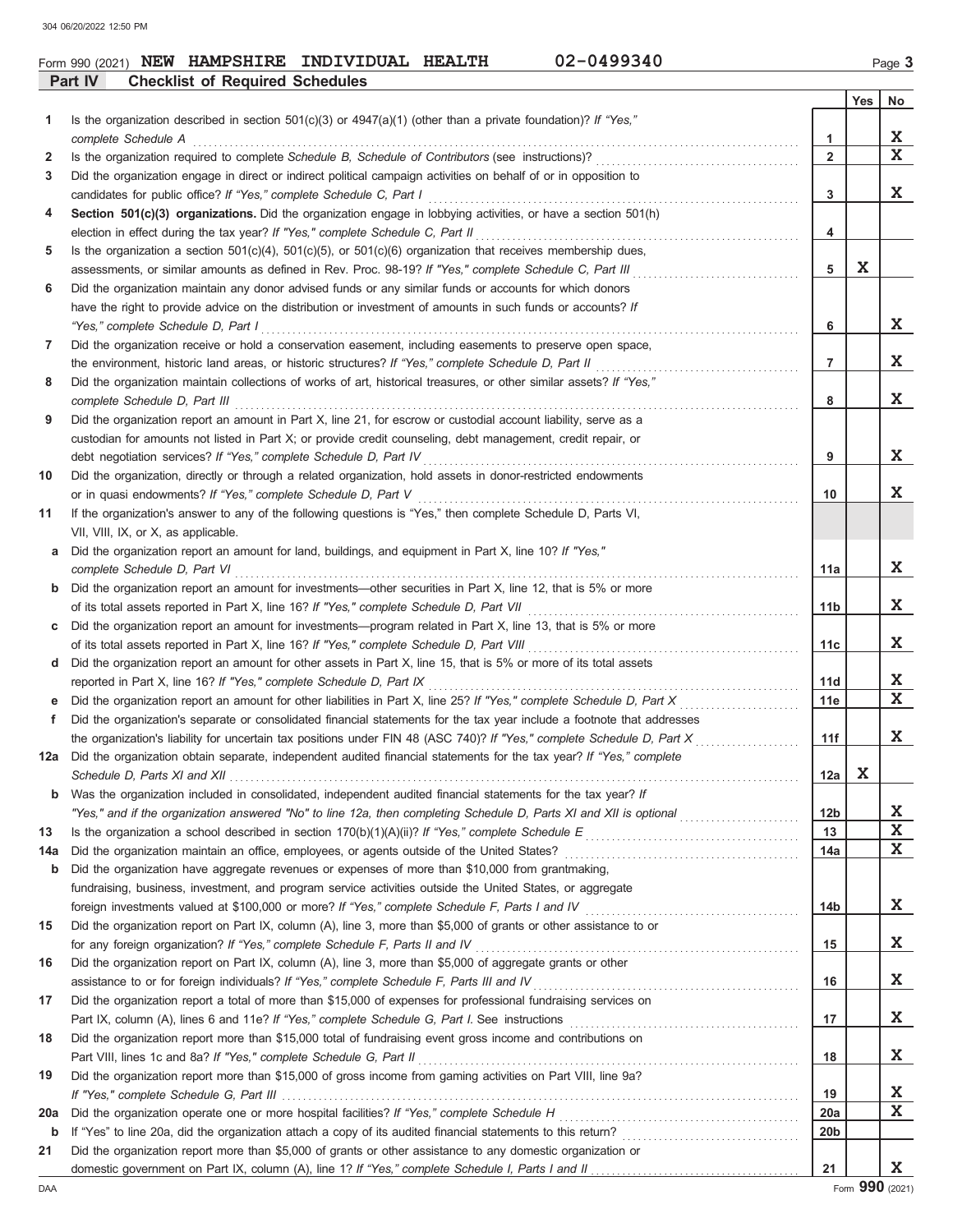**Part IV Checklist of Required Schedules** *(continued)*

|     |                                                                                                                                                                                                                           |                        | Yes | No                      |  |  |  |  |  |  |
|-----|---------------------------------------------------------------------------------------------------------------------------------------------------------------------------------------------------------------------------|------------------------|-----|-------------------------|--|--|--|--|--|--|
| 22  | Did the organization report more than \$5,000 of grants or other assistance to or for domestic individuals on                                                                                                             |                        |     |                         |  |  |  |  |  |  |
|     |                                                                                                                                                                                                                           | 22                     |     | X                       |  |  |  |  |  |  |
| 23  | Did the organization answer "Yes" to Part VII, Section A, line 3, 4, or 5 about compensation of the                                                                                                                       |                        |     |                         |  |  |  |  |  |  |
|     | organization's current and former officers, directors, trustees, key employees, and highest compensated                                                                                                                   | 23                     |     | X                       |  |  |  |  |  |  |
|     | employees? If "Yes," complete Schedule J                                                                                                                                                                                  |                        |     |                         |  |  |  |  |  |  |
| 24a | Did the organization have a tax-exempt bond issue with an outstanding principal amount of more than                                                                                                                       |                        |     |                         |  |  |  |  |  |  |
|     | \$100,000 as of the last day of the year, that was issued after December 31, 2002? If "Yes," answer lines 24b                                                                                                             |                        |     | X                       |  |  |  |  |  |  |
| b   | through 24d and complete Schedule K. If "No," go to line 25a<br>Did the organization invest any proceeds of tax-exempt bonds beyond a temporary period exception?                                                         | 24a<br>24 <sub>b</sub> |     |                         |  |  |  |  |  |  |
| c   | Did the organization maintain an escrow account other than a refunding escrow at any time during the year                                                                                                                 |                        |     |                         |  |  |  |  |  |  |
|     | to defease any tax-exempt bonds?                                                                                                                                                                                          | 24c                    |     |                         |  |  |  |  |  |  |
| d   | Did the organization act as an "on behalf of" issuer for bonds outstanding at any time during the year?                                                                                                                   | 24d                    |     |                         |  |  |  |  |  |  |
| 25a | Section 501(c)(3), 501(c)(4), and 501(c)(29) organizations. Did the organization engage in an excess benefit                                                                                                              |                        |     |                         |  |  |  |  |  |  |
|     | transaction with a disqualified person during the year? If "Yes," complete Schedule L, Part I                                                                                                                             | 25a                    |     | X                       |  |  |  |  |  |  |
| b   | Is the organization aware that it engaged in an excess benefit transaction with a disqualified person in a prior                                                                                                          |                        |     |                         |  |  |  |  |  |  |
|     | year, and that the transaction has not been reported on any of the organization's prior Forms 990 or 990-EZ?                                                                                                              |                        |     |                         |  |  |  |  |  |  |
|     | If "Yes," complete Schedule L, Part I                                                                                                                                                                                     | 25b                    |     | X                       |  |  |  |  |  |  |
| 26  | Did the organization report any amount on Part X, line 5 or 22, for receivables from or payables to any current                                                                                                           |                        |     |                         |  |  |  |  |  |  |
|     | or former officer, director, trustee, key employee, creator or founder, substantial contributor, or 35%                                                                                                                   |                        |     |                         |  |  |  |  |  |  |
|     | controlled entity or family member of any of these persons? If "Yes," complete Schedule L, Part II                                                                                                                        | 26                     |     | X                       |  |  |  |  |  |  |
| 27  | Did the organization provide a grant or other assistance to any current or former officer, director, trustee, key                                                                                                         |                        |     |                         |  |  |  |  |  |  |
|     | employee, creator or founder, substantial contributor or employee thereof, a grant selection committee                                                                                                                    |                        |     |                         |  |  |  |  |  |  |
|     | member, or to a 35% controlled entity (including an employee thereof) or family member of any of these                                                                                                                    |                        |     |                         |  |  |  |  |  |  |
|     | persons? If "Yes," complete Schedule L, Part III                                                                                                                                                                          | 27                     |     | X.                      |  |  |  |  |  |  |
| 28  | Was the organization a party to a business transaction with one of the following parties (see the Schedule L,                                                                                                             |                        |     |                         |  |  |  |  |  |  |
|     | Part IV, instructions for applicable filing thresholds, conditions, and exceptions):                                                                                                                                      |                        |     |                         |  |  |  |  |  |  |
| a   | A current or former officer, director, trustee, key employee, creator or founder, or substantial contributor? If                                                                                                          |                        |     |                         |  |  |  |  |  |  |
|     | "Yes," complete Schedule L, Part IV                                                                                                                                                                                       | 28a                    |     | X.<br>X                 |  |  |  |  |  |  |
| b   | A family member of any individual described in line 28a? If "Yes," complete Schedule L, Part IV [[[[[[[[[[[[[<br>A 35% controlled entity of one or more individuals and/or organizations described in line 28a or 28b? If | 28 <sub>b</sub>        |     |                         |  |  |  |  |  |  |
| c   | "Yes," complete Schedule L, Part IV                                                                                                                                                                                       | 28c                    | X   |                         |  |  |  |  |  |  |
| 29  |                                                                                                                                                                                                                           | 29                     |     | $\mathbf{x}$            |  |  |  |  |  |  |
| 30  | Did the organization receive contributions of art, historical treasures, or other similar assets, or qualified                                                                                                            |                        |     |                         |  |  |  |  |  |  |
|     | conservation contributions? If "Yes," complete Schedule M                                                                                                                                                                 | 30                     |     | X.                      |  |  |  |  |  |  |
| 31  | Did the organization liquidate, terminate, or dissolve and cease operations? If "Yes," complete Schedule N, Part I                                                                                                        | 31                     |     | $\mathbf{x}$            |  |  |  |  |  |  |
| 32  | Did the organization sell, exchange, dispose of, or transfer more than 25% of its net assets? If "Yes,"                                                                                                                   |                        |     |                         |  |  |  |  |  |  |
|     | complete Schedule N, Part II                                                                                                                                                                                              | 32                     |     | $\mathbf X$             |  |  |  |  |  |  |
| 33  | Did the organization own 100% of an entity disregarded as separate from the organization under Regulations                                                                                                                |                        |     |                         |  |  |  |  |  |  |
|     | sections 301.7701-2 and 301.7701-3? If "Yes," complete Schedule R, Part I                                                                                                                                                 | 33                     |     | X.                      |  |  |  |  |  |  |
| 34  | Was the organization related to any tax-exempt or taxable entity? If "Yes," complete Schedule R, Part II, III,                                                                                                            |                        |     |                         |  |  |  |  |  |  |
|     | or IV, and Part V, line 1                                                                                                                                                                                                 | 34                     |     | <u>x</u>                |  |  |  |  |  |  |
| 35a | Did the organization have a controlled entity within the meaning of section 512(b)(13)?                                                                                                                                   | 35a                    |     | $\overline{\mathbf{x}}$ |  |  |  |  |  |  |
| b   | If "Yes" to line 35a, did the organization receive any payment from or engage in any transaction with a                                                                                                                   |                        |     |                         |  |  |  |  |  |  |
|     | controlled entity within the meaning of section 512(b)(13)? If "Yes," complete Schedule R, Part V, line 2                                                                                                                 | 35 <sub>b</sub>        |     |                         |  |  |  |  |  |  |
| 36  | Section 501(c)(3) organizations. Did the organization make any transfers to an exempt non-charitable                                                                                                                      |                        |     |                         |  |  |  |  |  |  |
|     | related organization? If "Yes," complete Schedule R, Part V, line 2                                                                                                                                                       | 36                     |     |                         |  |  |  |  |  |  |
| 37  | Did the organization conduct more than 5% of its activities through an entity that is not a related organization                                                                                                          |                        |     |                         |  |  |  |  |  |  |
|     | and that is treated as a partnership for federal income tax purposes? If "Yes," complete Schedule R, Part VI                                                                                                              | 37                     |     | X.                      |  |  |  |  |  |  |
| 38  | Did the organization complete Schedule O and provide explanations on Schedule O for Part VI, lines 11b and                                                                                                                |                        |     |                         |  |  |  |  |  |  |
|     | 19? Note: All Form 990 filers are required to complete Schedule O.<br>Statements Regarding Other IRS Filings and Tax Compliance<br>Part V                                                                                 | 38                     | X   |                         |  |  |  |  |  |  |
|     | Check if Schedule O contains a response or note to any line in this Part V                                                                                                                                                |                        |     |                         |  |  |  |  |  |  |
|     |                                                                                                                                                                                                                           |                        | Yes | No                      |  |  |  |  |  |  |
| 1а  | 3<br>Enter the number reported in box 3 of Form 1096. Enter -0- if not applicable<br>1a                                                                                                                                   |                        |     |                         |  |  |  |  |  |  |
| b   | $\mathbf 0$<br>1 <sub>b</sub><br>Enter the number of Forms W-2G included on line 1a. Enter -0- if not applicable                                                                                                          |                        |     |                         |  |  |  |  |  |  |
| С   | Did the organization comply with backup withholding rules for reportable payments to vendors and                                                                                                                          |                        |     |                         |  |  |  |  |  |  |
|     |                                                                                                                                                                                                                           | 1c                     |     |                         |  |  |  |  |  |  |
| DAA |                                                                                                                                                                                                                           |                        |     | Form 990 (2021)         |  |  |  |  |  |  |

Form 990 (2021) **NEW HAMPSHIRE INDIVIDUAL HEALTH** 02-0499340 Page 4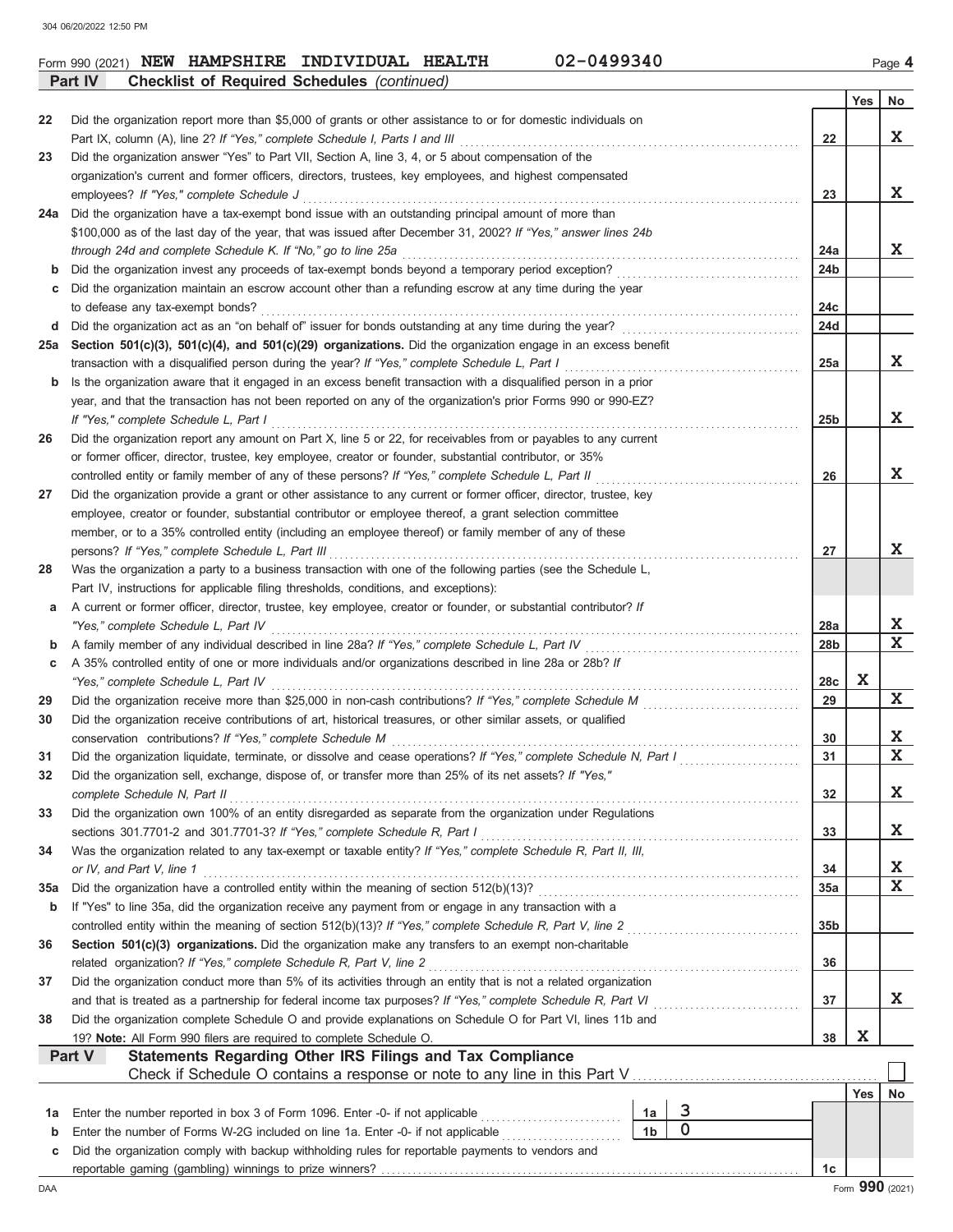|             | 02-0499340<br>Form 990 (2021) NEW HAMPSHIRE INDIVIDUAL HEALTH                                                                      |                   |                 |  | Page 5 |  |  |  |  |  |  |  |
|-------------|------------------------------------------------------------------------------------------------------------------------------------|-------------------|-----------------|--|--------|--|--|--|--|--|--|--|
|             | Part V<br>Statements Regarding Other IRS Filings and Tax Compliance (continued)                                                    |                   |                 |  | Yes No |  |  |  |  |  |  |  |
| 2a l        | Enter the number of employees reported on Form W-3, Transmittal of Wage and Tax                                                    |                   |                 |  |        |  |  |  |  |  |  |  |
|             | Statements, filed for the calendar year ending with or within the year covered by this return                                      | $\mathbf 0$<br>2a |                 |  |        |  |  |  |  |  |  |  |
| b           | If at least one is reported on line 2a, did the organization file all required federal employment tax returns?                     |                   | 2b              |  |        |  |  |  |  |  |  |  |
|             | Note: If the sum of lines 1a and 2a is greater than 250, you may be required to e-file. See instructions.                          |                   |                 |  |        |  |  |  |  |  |  |  |
| за          | Did the organization have unrelated business gross income of \$1,000 or more during the year?                                      |                   |                 |  |        |  |  |  |  |  |  |  |
| b           |                                                                                                                                    |                   |                 |  |        |  |  |  |  |  |  |  |
| 4a          | At any time during the calendar year, did the organization have an interest in, or a signature or other authority over,            |                   |                 |  |        |  |  |  |  |  |  |  |
|             | a financial account in a foreign country (such as a bank account, securities account, or other financial account)?                 |                   |                 |  |        |  |  |  |  |  |  |  |
| b           | If "Yes," enter the name of the foreign country ▶                                                                                  |                   |                 |  |        |  |  |  |  |  |  |  |
|             | See instructions for filing requirements for FinCEN Form 114, Report of Foreign Bank and Financial Accounts (FBAR).                |                   |                 |  |        |  |  |  |  |  |  |  |
| 5a          | Was the organization a party to a prohibited tax shelter transaction at any time during the tax year?                              |                   | 5a              |  | X      |  |  |  |  |  |  |  |
| b           |                                                                                                                                    |                   | 5 <sub>b</sub>  |  | X      |  |  |  |  |  |  |  |
| с           | If "Yes" to line 5a or 5b, did the organization file Form 8886-T?                                                                  |                   | 5c              |  |        |  |  |  |  |  |  |  |
| 6а          | Does the organization have annual gross receipts that are normally greater than \$100,000, and did the                             |                   |                 |  |        |  |  |  |  |  |  |  |
|             | organization solicit any contributions that were not tax deductible as charitable contributions?                                   |                   | 6a              |  | X      |  |  |  |  |  |  |  |
| b           | If "Yes," did the organization include with every solicitation an express statement that such contributions or                     |                   |                 |  |        |  |  |  |  |  |  |  |
|             | gifts were not tax deductible?                                                                                                     |                   | 6b              |  |        |  |  |  |  |  |  |  |
| 7           | Organizations that may receive deductible contributions under section 170(c).                                                      |                   |                 |  |        |  |  |  |  |  |  |  |
| а           | Did the organization receive a payment in excess of \$75 made partly as a contribution and partly for goods                        |                   |                 |  |        |  |  |  |  |  |  |  |
|             | and services provided to the payor?                                                                                                |                   | 7a              |  |        |  |  |  |  |  |  |  |
| b           |                                                                                                                                    |                   | 7b              |  |        |  |  |  |  |  |  |  |
| с           | Did the organization sell, exchange, or otherwise dispose of tangible personal property for which it was                           |                   |                 |  |        |  |  |  |  |  |  |  |
|             |                                                                                                                                    |                   | 7c              |  |        |  |  |  |  |  |  |  |
| d           |                                                                                                                                    | 7d                |                 |  |        |  |  |  |  |  |  |  |
| е           |                                                                                                                                    |                   | 7e              |  |        |  |  |  |  |  |  |  |
| f           | Did the organization, during the year, pay premiums, directly or indirectly, on a personal benefit contract?                       |                   | 7f              |  |        |  |  |  |  |  |  |  |
| g           | If the organization received a contribution of qualified intellectual property, did the organization file Form 8899 as required?   |                   | 7g              |  |        |  |  |  |  |  |  |  |
| h           | If the organization received a contribution of cars, boats, airplanes, or other vehicles, did the organization file a Form 1098-C? |                   | 7h              |  |        |  |  |  |  |  |  |  |
| 8           | Sponsoring organizations maintaining donor advised funds. Did a donor advised fund maintained by the                               |                   |                 |  |        |  |  |  |  |  |  |  |
|             | sponsoring organization have excess business holdings at any time during the year?                                                 |                   | 8               |  |        |  |  |  |  |  |  |  |
| 9           | Sponsoring organizations maintaining donor advised funds.                                                                          |                   |                 |  |        |  |  |  |  |  |  |  |
| а           | Did the sponsoring organization make any taxable distributions under section 4966?                                                 |                   | 9a              |  |        |  |  |  |  |  |  |  |
| b           |                                                                                                                                    |                   | 9 <sub>b</sub>  |  |        |  |  |  |  |  |  |  |
| 10          | Section 501(c)(7) organizations. Enter:                                                                                            |                   |                 |  |        |  |  |  |  |  |  |  |
| а           |                                                                                                                                    | 10a               |                 |  |        |  |  |  |  |  |  |  |
| b           | Gross receipts, included on Form 990, Part VIII, line 12, for public use of club facilities                                        | 10 <sub>b</sub>   |                 |  |        |  |  |  |  |  |  |  |
| 11          | Section 501(c)(12) organizations. Enter:                                                                                           |                   |                 |  |        |  |  |  |  |  |  |  |
| а           | Gross income from members or shareholders                                                                                          | 11a               |                 |  |        |  |  |  |  |  |  |  |
| b           | Gross income from other sources. (Do not net amounts due or paid to other sources                                                  |                   |                 |  |        |  |  |  |  |  |  |  |
|             | against amounts due or received from them.)                                                                                        | 11b               |                 |  |        |  |  |  |  |  |  |  |
| 12a         | Section 4947(a)(1) non-exempt charitable trusts. Is the organization filing Form 990 in lieu of Form 1041?                         |                   | 12a             |  |        |  |  |  |  |  |  |  |
| $\mathbf b$ | If "Yes," enter the amount of tax-exempt interest received or accrued during the year                                              | 12 <sub>b</sub>   |                 |  |        |  |  |  |  |  |  |  |
| 13          | Section 501(c)(29) qualified nonprofit health insurance issuers.                                                                   |                   |                 |  |        |  |  |  |  |  |  |  |
| а           |                                                                                                                                    |                   | 13а             |  |        |  |  |  |  |  |  |  |
|             | Note: See the instructions for additional information the organization must report on Schedule O.                                  |                   |                 |  |        |  |  |  |  |  |  |  |
| b           | Enter the amount of reserves the organization is required to maintain by the states in which                                       |                   |                 |  |        |  |  |  |  |  |  |  |
|             |                                                                                                                                    | 13 <sub>b</sub>   |                 |  |        |  |  |  |  |  |  |  |
| c           | Enter the amount of reserves on hand                                                                                               | 13 <sub>c</sub>   |                 |  |        |  |  |  |  |  |  |  |
| 14a         |                                                                                                                                    |                   | 14a             |  | X      |  |  |  |  |  |  |  |
| $\mathbf b$ |                                                                                                                                    |                   | 14 <sub>b</sub> |  |        |  |  |  |  |  |  |  |
| 15          | Is the organization subject to the section 4960 tax on payment(s) of more than \$1,000,000 in remuneration or                      |                   |                 |  |        |  |  |  |  |  |  |  |
|             | excess parachute payment(s) during the year?                                                                                       |                   | 15              |  | X      |  |  |  |  |  |  |  |
|             | If "Yes," see instructions and file Form 4720, Schedule N.                                                                         |                   |                 |  |        |  |  |  |  |  |  |  |
| 16          | Is the organization an educational institution subject to the section 4968 excise tax on net investment income?                    |                   | 16              |  | X      |  |  |  |  |  |  |  |
|             | If "Yes," complete Form 4720, Schedule O.                                                                                          |                   |                 |  |        |  |  |  |  |  |  |  |
| 17          | Section 501(c)(21) organizations. Did the trust, any disqualified person, or mine operator engage in                               |                   |                 |  |        |  |  |  |  |  |  |  |
|             |                                                                                                                                    |                   | 17              |  |        |  |  |  |  |  |  |  |
|             | If "Yes," complete Form 6069.                                                                                                      |                   |                 |  |        |  |  |  |  |  |  |  |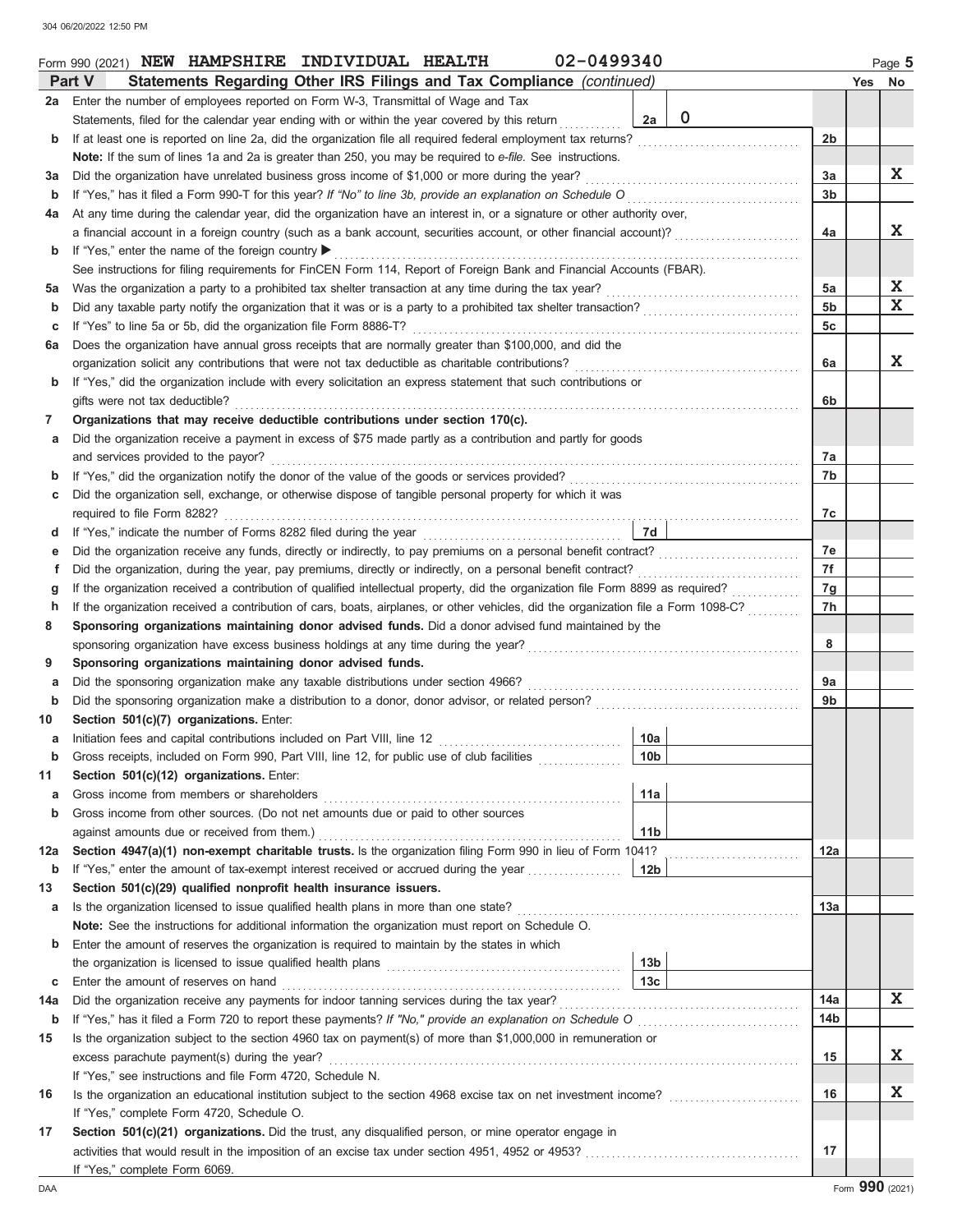|     | Part VI<br>Governance, Management, and Disclosure For each "Yes" response to lines 2 through 7b below, and for a "No"               |                    |                         |                         |  |  |  |  |  |  |  |
|-----|-------------------------------------------------------------------------------------------------------------------------------------|--------------------|-------------------------|-------------------------|--|--|--|--|--|--|--|
|     | response to line 8a, 8b, or 10b below, describe the circumstances, processes, or changes on Schedule O. See instructions.           |                    |                         |                         |  |  |  |  |  |  |  |
|     |                                                                                                                                     |                    |                         | $\overline{\mathbf{x}}$ |  |  |  |  |  |  |  |
|     | Section A. Governing Body and Management                                                                                            |                    |                         |                         |  |  |  |  |  |  |  |
|     |                                                                                                                                     |                    | Yes                     | No                      |  |  |  |  |  |  |  |
| 1а  | 9<br>1a<br>Enter the number of voting members of the governing body at the end of the tax year                                      |                    |                         |                         |  |  |  |  |  |  |  |
|     | If there are material differences in voting rights among members of the governing body, or                                          |                    |                         |                         |  |  |  |  |  |  |  |
|     | if the governing body delegated broad authority to an executive committee or similar                                                |                    |                         |                         |  |  |  |  |  |  |  |
|     | committee, explain on Schedule O.                                                                                                   |                    |                         |                         |  |  |  |  |  |  |  |
| b   | 9<br>1 <sub>b</sub><br>Enter the number of voting members included on line 1a, above, who are independent                           |                    |                         |                         |  |  |  |  |  |  |  |
| 2   | Did any officer, director, trustee, or key employee have a family relationship or a business relationship with                      |                    |                         |                         |  |  |  |  |  |  |  |
|     | any other officer, director, trustee, or key employee?                                                                              |                    |                         |                         |  |  |  |  |  |  |  |
| 3   | Did the organization delegate control over management duties customarily performed by or under the direct                           |                    |                         |                         |  |  |  |  |  |  |  |
|     | supervision of officers, directors, trustees, or key employees to a management company or other person?                             |                    |                         |                         |  |  |  |  |  |  |  |
| 4   | Did the organization make any significant changes to its governing documents since the prior Form 990 was filed?                    | 4                  |                         | $\mathbf X$             |  |  |  |  |  |  |  |
| 5   | Did the organization become aware during the year of a significant diversion of the organization's assets?                          | 5                  |                         | $\mathbf X$             |  |  |  |  |  |  |  |
| 6   | Did the organization have members or stockholders?                                                                                  | 6                  |                         | X                       |  |  |  |  |  |  |  |
| 7a  | Did the organization have members, stockholders, or other persons who had the power to elect or appoint                             |                    |                         |                         |  |  |  |  |  |  |  |
|     | one or more members of the governing body?                                                                                          | 7a                 | X                       |                         |  |  |  |  |  |  |  |
| b   | Are any governance decisions of the organization reserved to (or subject to approval by) members,                                   |                    |                         |                         |  |  |  |  |  |  |  |
|     | stockholders, or persons other than the governing body?                                                                             | 7b                 |                         | X                       |  |  |  |  |  |  |  |
| 8   | Did the organization contemporaneously document the meetings held or written actions undertaken during the year by the following:   |                    |                         |                         |  |  |  |  |  |  |  |
| а   | The governing body?                                                                                                                 | 8а                 | X                       |                         |  |  |  |  |  |  |  |
| b   | Each committee with authority to act on behalf of the governing body?                                                               | 8b                 | $\mathbf X$             |                         |  |  |  |  |  |  |  |
| 9   | Is there any officer, director, trustee, or key employee listed in Part VII, Section A, who cannot be reached at                    |                    |                         |                         |  |  |  |  |  |  |  |
|     | the organization's mailing address? If "Yes," provide the names and addresses on Schedule O                                         | 9                  |                         | X                       |  |  |  |  |  |  |  |
|     | Section B. Policies (This Section B requests information about policies not required by the Internal Revenue Code.)                 |                    |                         |                         |  |  |  |  |  |  |  |
|     |                                                                                                                                     |                    | Yes                     | No                      |  |  |  |  |  |  |  |
| 10a | Did the organization have local chapters, branches, or affiliates?                                                                  | 10a                |                         | $\mathbf x$             |  |  |  |  |  |  |  |
| b   | If "Yes," did the organization have written policies and procedures governing the activities of such chapters,                      |                    |                         |                         |  |  |  |  |  |  |  |
|     | affiliates, and branches to ensure their operations are consistent with the organization's exempt purposes?                         | 10b                |                         |                         |  |  |  |  |  |  |  |
| 11a | Has the organization provided a complete copy of this Form 990 to all members of its governing body before filing the form?         | 11a                | X                       |                         |  |  |  |  |  |  |  |
| b   | Describe on Schedule O the process, if any, used by the organization to review this Form 990.                                       |                    |                         |                         |  |  |  |  |  |  |  |
| 12a | Did the organization have a written conflict of interest policy? If "No," go to line 13                                             | 12a                | X                       |                         |  |  |  |  |  |  |  |
| b   | Were officers, directors, or trustees, and key employees required to disclose annually interests that could give rise to conflicts? | 12 <sub>b</sub>    | X                       |                         |  |  |  |  |  |  |  |
| с   | Did the organization regularly and consistently monitor and enforce compliance with the policy? If "Yes,"                           |                    |                         |                         |  |  |  |  |  |  |  |
|     | describe on Schedule O how this was done                                                                                            | 12c                | X                       |                         |  |  |  |  |  |  |  |
| 13  | Did the organization have a written whistleblower policy?                                                                           | 13                 | $\overline{\mathbf{x}}$ |                         |  |  |  |  |  |  |  |
| 14  | Did the organization have a written document retention and destruction policy?                                                      | 14                 | Х                       |                         |  |  |  |  |  |  |  |
| 15  | Did the process for determining compensation of the following persons include a review and approval by                              |                    |                         |                         |  |  |  |  |  |  |  |
|     | independent persons, comparability data, and contemporaneous substantiation of the deliberation and decision?                       |                    |                         |                         |  |  |  |  |  |  |  |
| а   | The organization's CEO, Executive Director, or top management official                                                              | 15a                |                         | X                       |  |  |  |  |  |  |  |
| b   | Other officers or key employees of the organization                                                                                 | 15b                |                         | X                       |  |  |  |  |  |  |  |
|     | If "Yes" to line 15a or 15b, describe the process on Schedule O. See instructions.                                                  |                    |                         |                         |  |  |  |  |  |  |  |
| 16a | Did the organization invest in, contribute assets to, or participate in a joint venture or similar arrangement                      |                    |                         |                         |  |  |  |  |  |  |  |
|     | with a taxable entity during the year?                                                                                              | 16a                |                         | X                       |  |  |  |  |  |  |  |
| b   | If "Yes," did the organization follow a written policy or procedure requiring the organization to evaluate its                      |                    |                         |                         |  |  |  |  |  |  |  |
|     | participation in joint venture arrangements under applicable federal tax law, and take steps to safeguard the                       |                    |                         |                         |  |  |  |  |  |  |  |
|     | organization's exempt status with respect to such arrangements?                                                                     | 16b                |                         |                         |  |  |  |  |  |  |  |
|     | <b>Section C. Disclosure</b>                                                                                                        |                    |                         |                         |  |  |  |  |  |  |  |
| 17  | <b>NONE</b><br>List the states with which a copy of this Form 990 is required to be filed ▶                                         |                    |                         |                         |  |  |  |  |  |  |  |
| 18  | Section 6104 requires an organization to make its Forms 1023 (1024 or 1024-A, if applicable), 990, and 990-T (section 501(c)        |                    |                         |                         |  |  |  |  |  |  |  |
|     | (3) sonly) available for public inspection. Indicate how you made these available. Check all that apply.                            |                    |                         |                         |  |  |  |  |  |  |  |
|     | $ \mathbf{X} $ Upon request<br>ΙXΙ<br>Own website<br>Another's website<br>Other (explain on Schedule O)                             |                    |                         |                         |  |  |  |  |  |  |  |
| 19  | Describe on Schedule O whether (and if so, how) the organization made its governing documents, conflict of interest policy, and     |                    |                         |                         |  |  |  |  |  |  |  |
|     | financial statements available to the public during the tax year.                                                                   |                    |                         |                         |  |  |  |  |  |  |  |
| 20  | State the name, address, and telephone number of the person who possesses the organization's books and records                      |                    |                         |                         |  |  |  |  |  |  |  |
|     | HELMS & COMPANY<br>1 PILLSBURY STREET, SUITE 200                                                                                    |                    |                         |                         |  |  |  |  |  |  |  |
|     | NH 03301<br>CONCORD                                                                                                                 | $603 - 225 - 6633$ |                         |                         |  |  |  |  |  |  |  |

Form 990 (2021) **NEW HAMPSHIRE INDIVIDUAL HEALTH** 02-0499340 **120 Page 6 NEW HAMPSHIRE INDIVIDUAL HEALTH 02-0499340**

| ٠ | ×<br>۹ | ۰. |  |  |
|---|--------|----|--|--|
|   |        |    |  |  |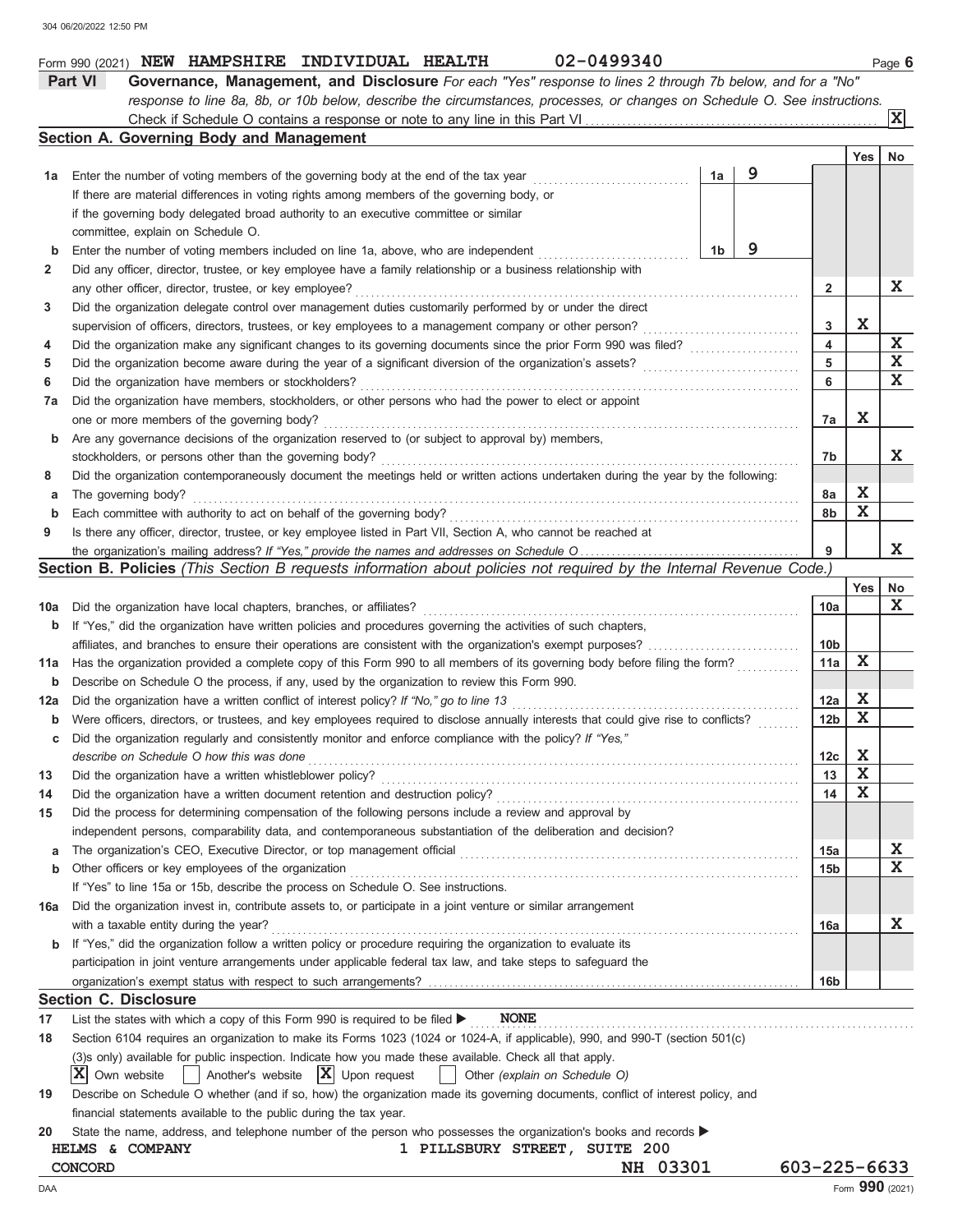| 02-0499340<br>NEW HAMPSHIRE INDIVIDUAL HEALTH<br>Form 990 (2021)                                                                                                                                                                                                                                                                | Page 7 |
|---------------------------------------------------------------------------------------------------------------------------------------------------------------------------------------------------------------------------------------------------------------------------------------------------------------------------------|--------|
| Compensation of Officers, Directors, Trustees, Key Employees, Highest Compensated Employees, and<br><b>Part VII</b>                                                                                                                                                                                                             |        |
| <b>Independent Contractors</b>                                                                                                                                                                                                                                                                                                  |        |
| Check if Schedule O contains a response or note to any line in this Part VII                                                                                                                                                                                                                                                    |        |
| Officers, Directors, Trustees, Key Employees, and Highest Compensated Employees<br>Section A.                                                                                                                                                                                                                                   |        |
| 1a Complete this table for all persons required to be listed. Report compensation for the calendar year ending with or within the<br>organization's tax year.                                                                                                                                                                   |        |
| • List all of the organization's <b>current</b> officers, directors, trustees (whether individuals or organizations), regardless of amount of<br>compensation. Enter -0- in columns $(D)$ , $(E)$ , and $(F)$ if no compensation was paid.                                                                                      |        |
| • List all of the organization's <b>current</b> key employees, if any. See instructions for definition of "key employee."                                                                                                                                                                                                       |        |
| • List the organization's five current highest compensated employees (other than an officer, director, trustee, or key employee)<br>who received reportable compensation (box 5 of Form W-2, Form 1099-MISC, and/or box 1 of Form 1099-NEC) of more than<br>\$100,000 from the organization and any related organizations.      |        |
| List all of the organization's <b>former</b> officers, key employees, and highest compensated employees who received more than<br>\$100,000 of reportable compensation from the organization and any related organizations.                                                                                                     |        |
| List all of the organization's former directors or trustees that received, in the capacity as a former director or trustee of the<br>organization, more than \$10,000 of reportable compensation from the organization and any related organizations.<br>See the instructions for the order in which to list the persons above. |        |
| $ \mathbf{x} $<br>Check this box if neither the organization nor any related organization compensated any current officer, director, or trustee.                                                                                                                                                                                |        |

|                                   |                          |                                   |                      |             | (C)          |                                 |        |                          |                              |                          |
|-----------------------------------|--------------------------|-----------------------------------|----------------------|-------------|--------------|---------------------------------|--------|--------------------------|------------------------------|--------------------------|
| (A)                               | (B)                      |                                   |                      |             | Position     | (do not check more than one     |        | (D)                      | (E)                          | (F)                      |
| Name and title                    | Average                  |                                   |                      |             |              | box, unless person is both an   |        | Reportable               | Reportable                   | Estimated amount         |
|                                   | hours<br>per week        |                                   |                      |             |              | officer and a director/trustee) |        | compensation<br>from the | compensation<br>from related | of other<br>compensation |
|                                   | (list any                |                                   |                      |             |              |                                 |        | organization (W-2/       | organizations (W-2/          | from the                 |
|                                   | hours for                | Individual trustee<br>or director |                      | Officer     | Key employee |                                 | Former | 1099-MISC/               | 1099-MISC/                   | organization and         |
|                                   | related<br>organizations |                                   |                      |             |              |                                 |        | 1099-NEC)                | 1099-NEC)                    | related organizations    |
|                                   | below                    |                                   |                      |             |              |                                 |        |                          |                              |                          |
|                                   | dotted line)             |                                   | nstitutional trustee |             |              | Highest compensated<br>employee |        |                          |                              |                          |
|                                   |                          |                                   |                      |             |              |                                 |        |                          |                              |                          |
| (1) DOMENIC PALMIERI              | (FORMER)                 |                                   |                      |             |              |                                 |        |                          |                              |                          |
|                                   | 1.00                     |                                   |                      |             |              |                                 |        |                          |                              |                          |
| <b>DIRECTOR</b>                   | 0.00                     | $\mathbf x$                       |                      |             |              |                                 |        | 0                        | $\mathbf 0$                  | $\mathbf 0$              |
| (2) GERRI VAUGHAN                 | (FORMER)                 |                                   |                      |             |              |                                 |        |                          |                              |                          |
|                                   | 1.00                     |                                   |                      |             |              |                                 |        |                          |                              |                          |
|                                   |                          |                                   |                      |             |              |                                 |        |                          |                              |                          |
| <b>DIRECTOR</b>                   | 0.00                     | $\mathbf X$                       |                      |             |              |                                 |        | 0                        | 0                            | $\mathbf 0$              |
| (3) WILLIAM BREWSTER              | (FORMER)                 |                                   |                      |             |              |                                 |        |                          |                              |                          |
|                                   | 1.00                     |                                   |                      |             |              |                                 |        |                          |                              |                          |
| <b>DIRECTOR</b>                   | 0.00                     | X                                 |                      |             |              |                                 |        | 0                        | 0                            | $\mathbf 0$              |
| (4) DAVID ELLIS                   |                          |                                   |                      |             |              |                                 |        |                          |                              |                          |
|                                   | 1.00                     |                                   |                      |             |              |                                 |        |                          |                              |                          |
| <b>CHAIR</b>                      | 0.00                     | $\mathbf x$                       |                      | $\mathbf X$ |              |                                 |        | 0                        | $\mathbf 0$                  | $\mathbf 0$              |
| (5) LISA GUERTIN                  |                          |                                   |                      |             |              |                                 |        |                          |                              |                          |
|                                   | 1.00                     |                                   |                      |             |              |                                 |        |                          |                              |                          |
|                                   | 0.00                     | $\mathbf X$                       |                      | $\mathbf X$ |              |                                 |        |                          | $\mathbf 0$                  | $\mathbf 0$              |
| <b>VICE-CHAIR</b>                 |                          |                                   |                      |             |              |                                 |        | 0                        |                              |                          |
| (6) CHRISTOPHER<br><b>KENNEDY</b> |                          |                                   |                      |             |              |                                 |        |                          |                              |                          |
|                                   | 1.00                     |                                   |                      |             |              |                                 |        |                          |                              |                          |
| <b>DIRECTOR</b>                   | 0.00                     | $\mathbf X$                       |                      |             |              |                                 |        | 0                        | 0                            | $\mathbf 0$              |
| (7) BRUCE KING                    |                          |                                   |                      |             |              |                                 |        |                          |                              |                          |
|                                   | 1.00                     |                                   |                      |             |              |                                 |        |                          |                              |                          |
| <b>TREASURER</b>                  | 0.00                     | X                                 |                      | $\mathbf X$ |              |                                 |        | 0                        | $\mathbf 0$                  | $\mathbf 0$              |
| (8) BRADLEY LONG                  |                          |                                   |                      |             |              |                                 |        |                          |                              |                          |
|                                   | 1.00                     |                                   |                      |             |              |                                 |        |                          |                              |                          |
| <b>DIRECTOR</b>                   | 0.00                     | $\mathbf X$                       |                      |             |              |                                 |        | 0                        | 0                            | $\mathbf 0$              |
| (9) MARTHA MCLEOD                 |                          |                                   |                      |             |              |                                 |        |                          |                              |                          |
|                                   | 1.00                     |                                   |                      |             |              |                                 |        |                          |                              |                          |
|                                   |                          |                                   |                      |             |              |                                 |        |                          |                              |                          |
| <b>SECRETARY</b>                  | 0.00                     | X                                 |                      | $\mathbf X$ |              |                                 |        | 0                        | $\mathbf 0$                  | $\mathbf 0$              |
| <b>SKOUTERIS</b><br>(10) KATHRYN  |                          |                                   |                      |             |              |                                 |        |                          |                              |                          |
|                                   | 1.00                     |                                   |                      |             |              |                                 |        |                          |                              |                          |
| <b>DIRECTOR</b>                   | 0.00                     | $\mathbf X$                       |                      |             |              |                                 |        | 0                        | 0                            | $\mathbf 0$              |
| (11) DAVID SKY                    |                          |                                   |                      |             |              |                                 |        |                          |                              |                          |
|                                   | 1.00                     |                                   |                      |             |              |                                 |        |                          |                              |                          |
| <b>DIRECTOR</b>                   | 0.00                     | $\mathbf X$                       |                      |             |              |                                 |        | 0                        | 0                            | $\mathbf 0$              |
|                                   |                          |                                   |                      |             |              |                                 |        |                          |                              |                          |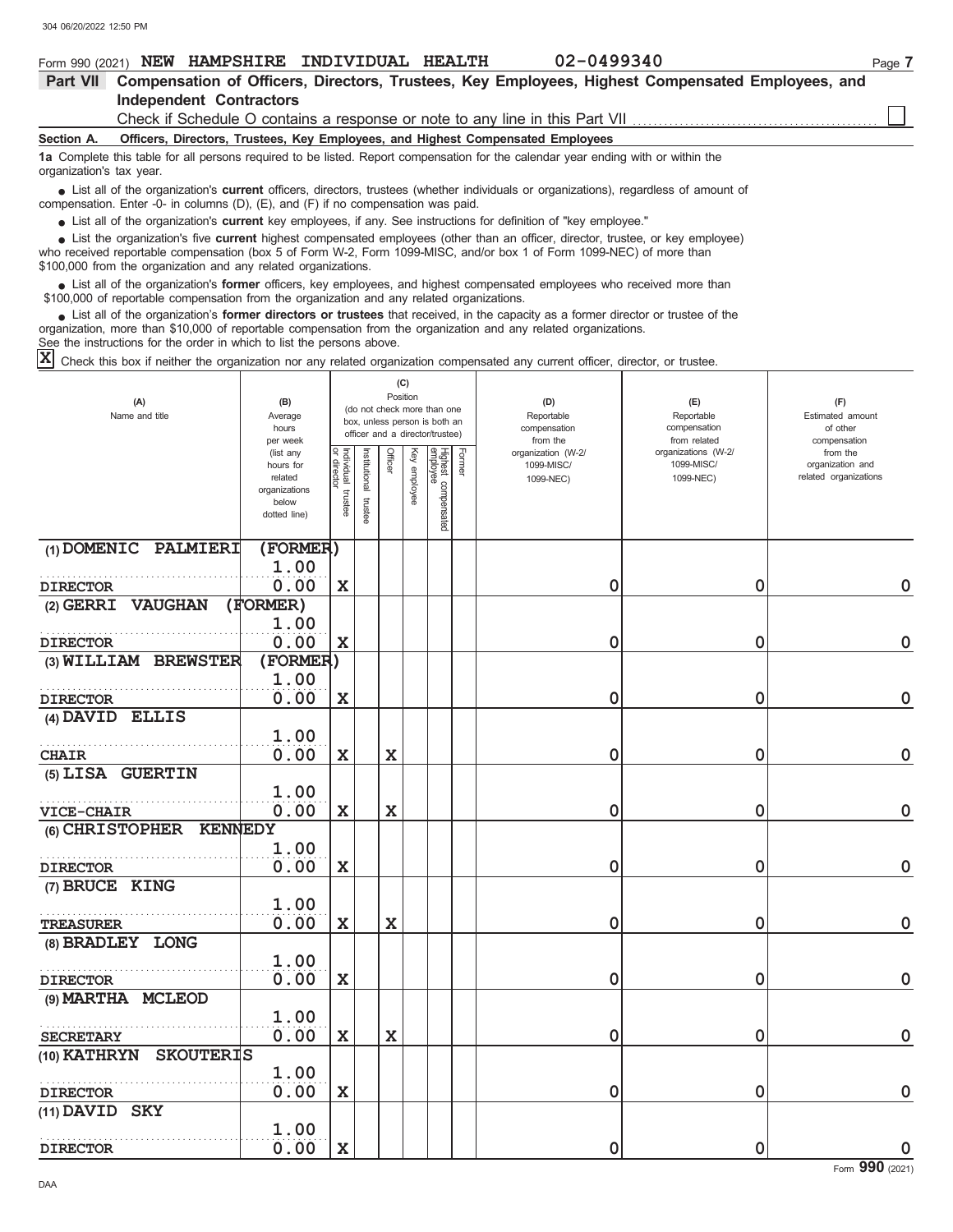| 304 06/20/2022 12:50 PM<br>Form 990 (2021) NEW HAMPSHIRE INDIVIDUAL HEALTH<br><b>Part VII</b>                                                                                                                                                               |                                                                                         |                                   |                                                                                                                    |         |              |                                 |        | 02-0499340<br>Section A. Officers, Directors, Trustees, Key Employees, and Highest Compensated Employees (continued) |                                                   | Page 8                                                |
|-------------------------------------------------------------------------------------------------------------------------------------------------------------------------------------------------------------------------------------------------------------|-----------------------------------------------------------------------------------------|-----------------------------------|--------------------------------------------------------------------------------------------------------------------|---------|--------------|---------------------------------|--------|----------------------------------------------------------------------------------------------------------------------|---------------------------------------------------|-------------------------------------------------------|
| (A)<br>Name and title                                                                                                                                                                                                                                       | (B)<br>Average<br>hours                                                                 |                                   | (C)<br>Position<br>(do not check more than one<br>box, unless person is both an<br>officer and a director/trustee) |         |              |                                 |        | (D)<br>Reportable<br>compensation<br>from the                                                                        | (E)<br>Reportable<br>compensation<br>from related | (F)<br>Estimated amount<br>of other<br>compensation   |
|                                                                                                                                                                                                                                                             | per week<br>(list any<br>hours for<br>related<br>organizations<br>below<br>dotted line) | Individual trustee<br>or director | Institutional trustee                                                                                              | Officer | Key employee | Highest compensated<br>employee | Former | organization (W-2/<br>1099-MISC/<br>1099-NEC)                                                                        | organizations (W-2/<br>1099-MISC/<br>1099-NEC)    | from the<br>organization and<br>related organizations |
| (12)<br>DAVID TRUDO                                                                                                                                                                                                                                         | 1.00                                                                                    |                                   |                                                                                                                    |         |              |                                 |        |                                                                                                                      |                                                   |                                                       |
| <b>DIRECTOR</b><br>(13)<br><b>MARK MCCUE</b>                                                                                                                                                                                                                | 0.00<br>1.00                                                                            | X                                 |                                                                                                                    |         |              |                                 |        | 0                                                                                                                    | 0                                                 | 0                                                     |
| <b>ASSISTANT</b><br><b>SECRETARY</b>                                                                                                                                                                                                                        | 0.00                                                                                    |                                   |                                                                                                                    | X       |              |                                 |        | 0                                                                                                                    | 0                                                 | $\mathbf 0$                                           |
|                                                                                                                                                                                                                                                             |                                                                                         |                                   |                                                                                                                    |         |              |                                 |        |                                                                                                                      |                                                   |                                                       |
|                                                                                                                                                                                                                                                             |                                                                                         |                                   |                                                                                                                    |         |              |                                 |        |                                                                                                                      |                                                   |                                                       |
|                                                                                                                                                                                                                                                             |                                                                                         |                                   |                                                                                                                    |         |              |                                 |        |                                                                                                                      |                                                   |                                                       |
|                                                                                                                                                                                                                                                             |                                                                                         |                                   |                                                                                                                    |         |              |                                 |        |                                                                                                                      |                                                   |                                                       |
|                                                                                                                                                                                                                                                             |                                                                                         |                                   |                                                                                                                    |         |              |                                 |        |                                                                                                                      |                                                   |                                                       |
|                                                                                                                                                                                                                                                             |                                                                                         |                                   |                                                                                                                    |         |              |                                 |        |                                                                                                                      |                                                   |                                                       |
|                                                                                                                                                                                                                                                             |                                                                                         |                                   |                                                                                                                    |         |              |                                 |        |                                                                                                                      |                                                   |                                                       |
| c Total from continuation sheets to Part VII, Section A                                                                                                                                                                                                     |                                                                                         |                                   |                                                                                                                    |         |              |                                 |        |                                                                                                                      |                                                   |                                                       |
| d<br>Total number of individuals (including but not limited to those listed above) who received more than \$100,000 of                                                                                                                                      |                                                                                         |                                   |                                                                                                                    |         |              |                                 |        |                                                                                                                      |                                                   |                                                       |
| $\mathbf{2}$<br>reportable compensation from the organization >                                                                                                                                                                                             |                                                                                         |                                   | 0                                                                                                                  |         |              |                                 |        |                                                                                                                      |                                                   |                                                       |
| Did the organization list any former officer, director, trustee, key employee, or highest compensated<br>3                                                                                                                                                  |                                                                                         |                                   |                                                                                                                    |         |              |                                 |        |                                                                                                                      |                                                   | No<br>Yes                                             |
| employee on line 1a? If "Yes," complete Schedule J for such individual                                                                                                                                                                                      |                                                                                         |                                   |                                                                                                                    |         |              |                                 |        |                                                                                                                      |                                                   | X<br>3                                                |
| For any individual listed on line 1a, is the sum of reportable compensation and other compensation from the<br>4<br>organization and related organizations greater than \$150,000? If "Yes," complete Schedule J for such                                   |                                                                                         |                                   |                                                                                                                    |         |              |                                 |        |                                                                                                                      |                                                   |                                                       |
| individual<br>Did any person listed on line 1a receive or accrue compensation from any unrelated organization or individual<br>5                                                                                                                            |                                                                                         |                                   |                                                                                                                    |         |              |                                 |        |                                                                                                                      |                                                   | X<br>4                                                |
|                                                                                                                                                                                                                                                             |                                                                                         |                                   |                                                                                                                    |         |              |                                 |        |                                                                                                                      |                                                   | X<br>5                                                |
| Section B. Independent Contractors                                                                                                                                                                                                                          |                                                                                         |                                   |                                                                                                                    |         |              |                                 |        |                                                                                                                      |                                                   |                                                       |
| 1<br>Complete this table for your five highest compensated independent contractors that received more than \$100,000 of<br>compensation from the organization. Report compensation for the calendar year ending with or within the organization's tax year. |                                                                                         |                                   |                                                                                                                    |         |              |                                 |        |                                                                                                                      |                                                   |                                                       |
|                                                                                                                                                                                                                                                             | (A)<br>Name and business address                                                        |                                   |                                                                                                                    |         |              |                                 |        |                                                                                                                      | Description of services                           | (C)<br>Compensation                                   |
| HELMS & COMPANY<br><b>CONCORD</b>                                                                                                                                                                                                                           |                                                                                         |                                   | NH 03301                                                                                                           |         |              |                                 |        | 1 PILISBURY STREET,<br><b>MANAGEMENT</b><br><b>SERV</b>                                                              | SUITE 200                                         | 368,955                                               |
|                                                                                                                                                                                                                                                             |                                                                                         |                                   |                                                                                                                    |         |              |                                 |        |                                                                                                                      |                                                   |                                                       |
|                                                                                                                                                                                                                                                             |                                                                                         |                                   |                                                                                                                    |         |              |                                 |        |                                                                                                                      |                                                   |                                                       |
| Total number of independent contractors (including but not limited to those listed above) who<br>$\mathbf{2}$                                                                                                                                               |                                                                                         |                                   |                                                                                                                    |         |              |                                 |        |                                                                                                                      |                                                   |                                                       |

received more than \$100,000 of compensation from the organization

**1**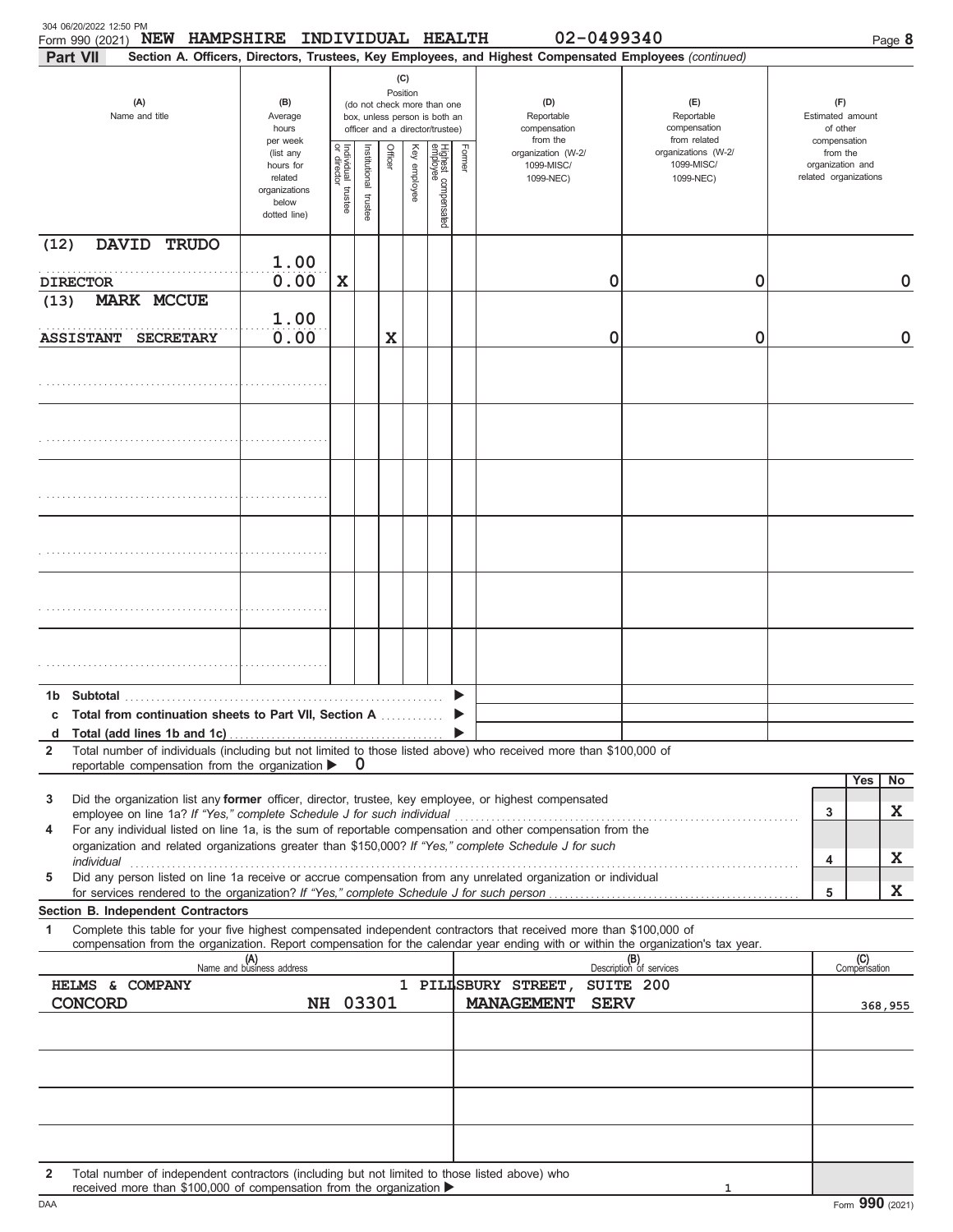Form 990 (2021) **NEW HAMPSHIRE INDIVIDUAL HEALTH** 02-0499340 Page 9

|                                                                  | Part VIII |                                                                               |    | <b>Statement of Revenue</b> |                 |                       | Check if Schedule O contains a response or note to any line in this Part VIII |                                       |                               |                                    |
|------------------------------------------------------------------|-----------|-------------------------------------------------------------------------------|----|-----------------------------|-----------------|-----------------------|-------------------------------------------------------------------------------|---------------------------------------|-------------------------------|------------------------------------|
|                                                                  |           |                                                                               |    |                             |                 |                       | (A)                                                                           | (B)                                   | (C)                           | (D)                                |
|                                                                  |           |                                                                               |    |                             |                 |                       | Total revenue                                                                 | Related or exempt<br>function revenue | Unrelated<br>business revenue | Revenue excluded<br>from tax under |
|                                                                  |           |                                                                               |    |                             |                 |                       |                                                                               |                                       |                               | sections 512-514                   |
|                                                                  |           | 1a Federated campaigns                                                        |    |                             | 1a              |                       |                                                                               |                                       |                               |                                    |
|                                                                  |           | <b>b</b> Membership dues                                                      |    |                             | 1 <sub>b</sub>  |                       |                                                                               |                                       |                               |                                    |
| <b>Contributions, Gifts, Grants</b><br>and Other Similar Amounts |           | c Fundraising events                                                          |    |                             | 1 <sub>c</sub>  |                       |                                                                               |                                       |                               |                                    |
|                                                                  |           | d Related organizations                                                       |    |                             | 1 <sub>d</sub>  |                       |                                                                               |                                       |                               |                                    |
|                                                                  |           | <b>e</b> Government grants (contributions)                                    |    |                             | 1e              |                       |                                                                               |                                       |                               |                                    |
|                                                                  |           | f All other contributions, gifts, grants,                                     |    |                             |                 |                       |                                                                               |                                       |                               |                                    |
|                                                                  |           | and similar amounts not included above<br>g Noncash contributions included in |    |                             | 1f              |                       |                                                                               |                                       |                               |                                    |
|                                                                  |           |                                                                               |    |                             | 1g $\sqrt{ }$   |                       |                                                                               |                                       |                               |                                    |
|                                                                  |           |                                                                               |    |                             |                 |                       |                                                                               |                                       |                               |                                    |
|                                                                  |           |                                                                               |    |                             |                 | <b>Business Code</b>  |                                                                               |                                       |                               |                                    |
|                                                                  | 2a        | MEMBER ASSESSMENTS                                                            |    |                             |                 |                       | 20,046,076                                                                    | 20,046,076                            |                               |                                    |
| Program Service                                                  | b         | CLAIMS REFUNDS                                                                |    |                             |                 |                       | 790                                                                           | 790                                   |                               |                                    |
|                                                                  | c         |                                                                               |    |                             |                 |                       |                                                                               |                                       |                               |                                    |
|                                                                  |           |                                                                               |    |                             |                 |                       |                                                                               |                                       |                               |                                    |
|                                                                  |           |                                                                               |    |                             |                 |                       |                                                                               |                                       |                               |                                    |
|                                                                  |           | f All other program service revenue                                           |    |                             |                 |                       |                                                                               |                                       |                               |                                    |
|                                                                  |           |                                                                               |    |                             |                 | $\blacktriangleright$ | 20,046,866                                                                    |                                       |                               |                                    |
|                                                                  | 3         | Investment income (including dividends, interest, and                         |    |                             |                 |                       |                                                                               |                                       |                               | 36,151                             |
|                                                                  |           | other similar amounts)                                                        |    |                             |                 |                       | 36, 151                                                                       |                                       |                               |                                    |
|                                                                  | 4         | Income from investment of tax-exempt bond proceeds                            |    |                             |                 |                       |                                                                               |                                       |                               |                                    |
|                                                                  | 5         |                                                                               |    | (i) Real                    |                 | (ii) Personal         |                                                                               |                                       |                               |                                    |
|                                                                  | 6а        | Gross rents                                                                   | 6a |                             |                 |                       |                                                                               |                                       |                               |                                    |
|                                                                  |           | Less: rental expenses                                                         | 6b |                             |                 |                       |                                                                               |                                       |                               |                                    |
|                                                                  |           | Rental inc. or (loss)                                                         | 6c |                             |                 |                       |                                                                               |                                       |                               |                                    |
|                                                                  | d         |                                                                               |    |                             |                 |                       |                                                                               |                                       |                               |                                    |
|                                                                  |           | <b>7a</b> Gross amount from                                                   |    | (i) Securities              |                 | (ii) Other            |                                                                               |                                       |                               |                                    |
|                                                                  |           | sales of assets<br>other than inventory                                       | 7a |                             |                 |                       |                                                                               |                                       |                               |                                    |
|                                                                  | b         | Less: cost or other                                                           |    |                             |                 |                       |                                                                               |                                       |                               |                                    |
| Revenue                                                          |           | basis and sales exps.                                                         | 7b |                             |                 |                       |                                                                               |                                       |                               |                                    |
|                                                                  |           | c Gain or (loss)                                                              | 7c |                             |                 |                       |                                                                               |                                       |                               |                                    |
| her                                                              |           |                                                                               |    |                             |                 |                       |                                                                               |                                       |                               |                                    |
| Ò                                                                |           | 8a Gross income from fundraising events                                       |    |                             |                 |                       |                                                                               |                                       |                               |                                    |
|                                                                  |           | (not including \$                                                             |    | .                           |                 |                       |                                                                               |                                       |                               |                                    |
|                                                                  |           | of contributions reported on line                                             |    |                             |                 |                       |                                                                               |                                       |                               |                                    |
|                                                                  |           | 1c). See Part IV, line 18 [ [ [ [ ] ]                                         |    |                             | 8а              |                       |                                                                               |                                       |                               |                                    |
|                                                                  |           | <b>b</b> Less: direct expenses                                                |    |                             | 8b              |                       |                                                                               |                                       |                               |                                    |
|                                                                  |           | c Net income or (loss) from fundraising events                                |    |                             |                 |                       |                                                                               |                                       |                               |                                    |
|                                                                  |           | 9a Gross income from gaming                                                   |    |                             |                 |                       |                                                                               |                                       |                               |                                    |
|                                                                  |           | activities. See Part IV, line 19                                              |    |                             | 9а              |                       |                                                                               |                                       |                               |                                    |
|                                                                  |           | <b>b</b> Less: direct expenses                                                |    |                             | 9 <sub>b</sub>  |                       |                                                                               |                                       |                               |                                    |
|                                                                  |           | c Net income or (loss) from gaming activities                                 |    |                             |                 |                       |                                                                               |                                       |                               |                                    |
|                                                                  |           | 10a Gross sales of inventory, less                                            |    |                             |                 |                       |                                                                               |                                       |                               |                                    |
|                                                                  |           | returns and allowances                                                        |    |                             | 10a             |                       |                                                                               |                                       |                               |                                    |
|                                                                  |           | <b>b</b> Less: $cost$ of goods $sol$                                          |    |                             | 10 <sub>b</sub> |                       |                                                                               |                                       |                               |                                    |
|                                                                  |           | <b>c</b> Net income or (loss) from sales of inventory                         |    |                             |                 |                       |                                                                               |                                       |                               |                                    |
|                                                                  |           |                                                                               |    |                             |                 | <b>Business Code</b>  |                                                                               |                                       |                               |                                    |
|                                                                  | 11a       |                                                                               |    |                             |                 |                       |                                                                               |                                       |                               |                                    |
| Miscellaneous<br>Revenue                                         | b         |                                                                               |    |                             |                 |                       |                                                                               |                                       |                               |                                    |
|                                                                  |           |                                                                               |    |                             |                 |                       |                                                                               |                                       |                               |                                    |
|                                                                  |           |                                                                               |    |                             |                 | ▶                     |                                                                               |                                       |                               |                                    |
|                                                                  |           |                                                                               |    |                             |                 |                       | 20,083,017                                                                    | 20,046,866                            | $\overline{0}$                | 36,151                             |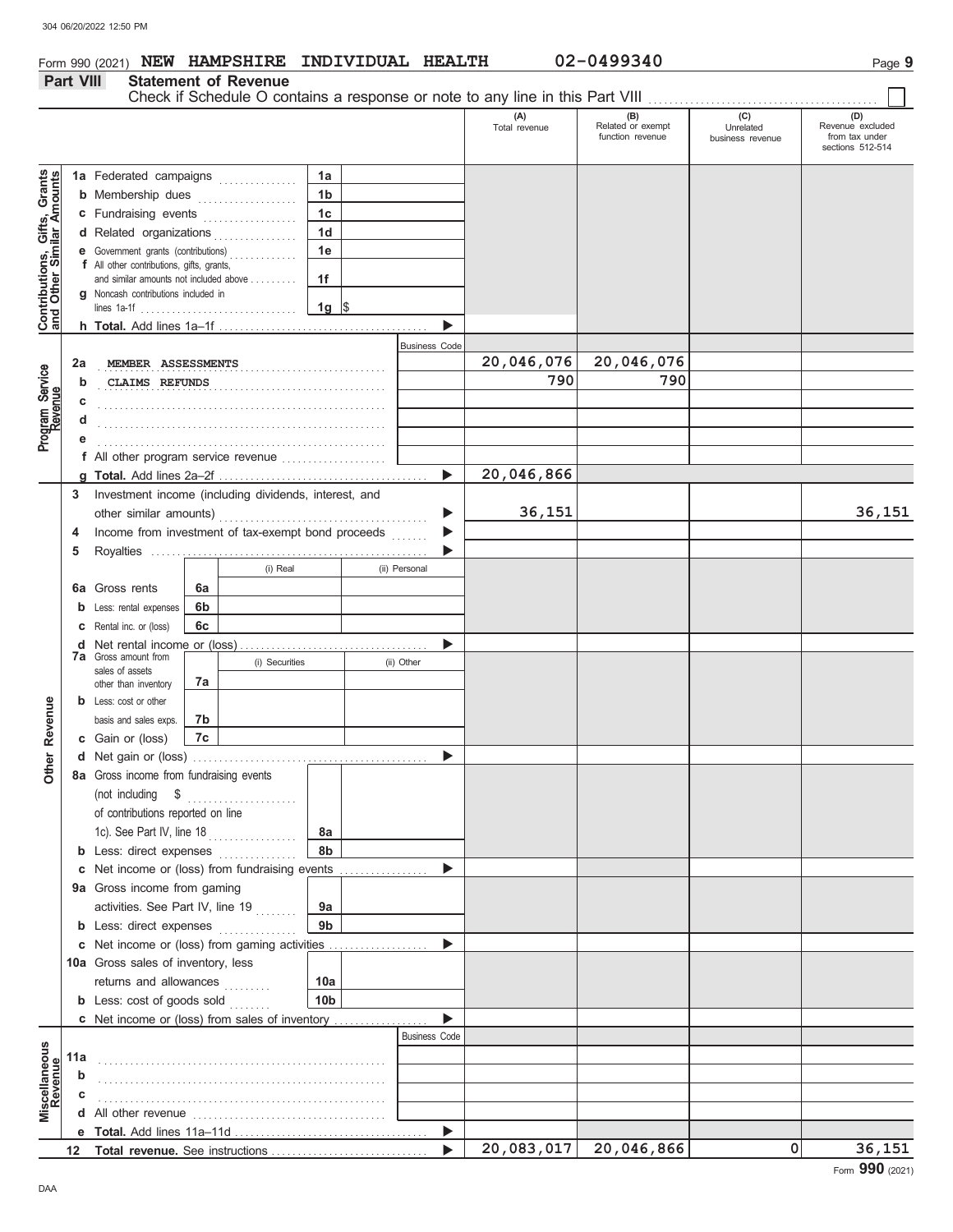## Form 990 (2021) **NEW HAMPSHIRE INDIVIDUAL HEALTH 02-0499340** Page 10

|          | Part IX<br><b>Statement of Functional Expenses</b>                                                                                                                                                                                |                       |                                    |                                           |                                |  |  |  |  |  |  |
|----------|-----------------------------------------------------------------------------------------------------------------------------------------------------------------------------------------------------------------------------------|-----------------------|------------------------------------|-------------------------------------------|--------------------------------|--|--|--|--|--|--|
|          | Section 501(c)(3) and 501(c)(4) organizations must complete all columns. All other organizations must complete column (A).                                                                                                        |                       |                                    |                                           |                                |  |  |  |  |  |  |
|          | Check if Schedule O contains a response or note to any line in this Part IX                                                                                                                                                       |                       |                                    |                                           |                                |  |  |  |  |  |  |
|          | Do not include amounts reported on lines 6b, 7b,<br>8b, 9b, and 10b of Part VIII.                                                                                                                                                 | (A)<br>Total expenses | (B)<br>Program service<br>expenses | (C)<br>Management and<br>general expenses | (D)<br>Fundraising<br>expenses |  |  |  |  |  |  |
|          | 1 Grants and other assistance to domestic organizations                                                                                                                                                                           |                       |                                    |                                           |                                |  |  |  |  |  |  |
|          | and domestic governments. See Part IV, line 21                                                                                                                                                                                    |                       |                                    |                                           |                                |  |  |  |  |  |  |
| 2        | Grants and other assistance to domestic                                                                                                                                                                                           |                       |                                    |                                           |                                |  |  |  |  |  |  |
|          | individuals. See Part IV, line 22                                                                                                                                                                                                 |                       |                                    |                                           |                                |  |  |  |  |  |  |
| 3        | Grants and other assistance to foreign                                                                                                                                                                                            |                       |                                    |                                           |                                |  |  |  |  |  |  |
|          | organizations, foreign governments, and                                                                                                                                                                                           |                       |                                    |                                           |                                |  |  |  |  |  |  |
|          | foreign individuals. See Part IV, lines 15 and 16                                                                                                                                                                                 |                       |                                    |                                           |                                |  |  |  |  |  |  |
|          | Benefits paid to or for members                                                                                                                                                                                                   |                       |                                    |                                           |                                |  |  |  |  |  |  |
| 5        | Compensation of current officers, directors,                                                                                                                                                                                      |                       |                                    |                                           |                                |  |  |  |  |  |  |
|          | trustees, and key employees                                                                                                                                                                                                       |                       |                                    |                                           |                                |  |  |  |  |  |  |
| 6        | Compensation not included above to disqualified                                                                                                                                                                                   |                       |                                    |                                           |                                |  |  |  |  |  |  |
|          | persons (as defined under section 4958(f)(1)) and                                                                                                                                                                                 |                       |                                    |                                           |                                |  |  |  |  |  |  |
|          | persons described in section 4958(c)(3)(B)                                                                                                                                                                                        |                       |                                    |                                           |                                |  |  |  |  |  |  |
| 7        | Other salaries and wages                                                                                                                                                                                                          |                       |                                    |                                           |                                |  |  |  |  |  |  |
| 8        | Pension plan accruals and contributions (include                                                                                                                                                                                  |                       |                                    |                                           |                                |  |  |  |  |  |  |
|          | section 401(k) and 403(b) employer contributions)                                                                                                                                                                                 |                       |                                    |                                           |                                |  |  |  |  |  |  |
| 9        | Other employee benefits                                                                                                                                                                                                           |                       |                                    |                                           |                                |  |  |  |  |  |  |
| 10<br>11 | Payroll taxes                                                                                                                                                                                                                     |                       |                                    |                                           |                                |  |  |  |  |  |  |
| a        | Fees for services (nonemployees):                                                                                                                                                                                                 | 401,956               | 217,478                            | 184,478                                   |                                |  |  |  |  |  |  |
| b        |                                                                                                                                                                                                                                   | 58,697                | 5,079                              | 53,618                                    |                                |  |  |  |  |  |  |
| с        |                                                                                                                                                                                                                                   | 38,000                |                                    | 38,000                                    |                                |  |  |  |  |  |  |
| d        | Lobbying                                                                                                                                                                                                                          |                       |                                    |                                           |                                |  |  |  |  |  |  |
|          | Professional fundraising services. See Part IV, line 17                                                                                                                                                                           |                       |                                    |                                           |                                |  |  |  |  |  |  |
| f        | Investment management fees<br><u>.</u><br>1986 - Paul Barbara, president                                                                                                                                                          |                       |                                    |                                           |                                |  |  |  |  |  |  |
| a        | Other. (If line 11g amount exceeds 10% of line 25, column                                                                                                                                                                         |                       |                                    |                                           |                                |  |  |  |  |  |  |
|          |                                                                                                                                                                                                                                   | 57,718                | 57,214                             | 504                                       |                                |  |  |  |  |  |  |
| 12       | Advertising and promotion                                                                                                                                                                                                         |                       |                                    |                                           |                                |  |  |  |  |  |  |
| 13       |                                                                                                                                                                                                                                   | 772                   |                                    | 772                                       |                                |  |  |  |  |  |  |
| 14       | Information technology                                                                                                                                                                                                            | 8,000                 | 8,000                              |                                           |                                |  |  |  |  |  |  |
| 15       | Royalties<br>Note: All Distribution of the Magnetic Section of the Magnetic Section of the Magnetic Section of the Magnetic Section of the Magnetic Section of the Magnetic Section of the Magnetic Section of the Magnetic Secti |                       |                                    |                                           |                                |  |  |  |  |  |  |
| 16       |                                                                                                                                                                                                                                   |                       |                                    |                                           |                                |  |  |  |  |  |  |
| 17       | Travel                                                                                                                                                                                                                            |                       |                                    |                                           |                                |  |  |  |  |  |  |
| 18       | Payments of travel or entertainment expenses                                                                                                                                                                                      |                       |                                    |                                           |                                |  |  |  |  |  |  |
|          | for any federal, state, or local public officials                                                                                                                                                                                 | 200                   |                                    | 200                                       |                                |  |  |  |  |  |  |
| 19       | Conferences, conventions, and meetings                                                                                                                                                                                            |                       |                                    |                                           |                                |  |  |  |  |  |  |
| 20<br>21 | Interest                                                                                                                                                                                                                          |                       |                                    |                                           |                                |  |  |  |  |  |  |
| 22       | Payments to affiliates<br>Depreciation, depletion, and amortization                                                                                                                                                               |                       |                                    |                                           |                                |  |  |  |  |  |  |
| 23       | Insurance                                                                                                                                                                                                                         | 9,000                 |                                    | 9,000                                     |                                |  |  |  |  |  |  |
| 24       | Other expenses. Itemize expenses not covered                                                                                                                                                                                      |                       |                                    |                                           |                                |  |  |  |  |  |  |
|          | above (List miscellaneous expenses on line 24e. If                                                                                                                                                                                |                       |                                    |                                           |                                |  |  |  |  |  |  |
|          | line 24e amount exceeds 10% of line 25, column                                                                                                                                                                                    |                       |                                    |                                           |                                |  |  |  |  |  |  |
|          | (A) amount, list line 24e expenses on Schedule O.)                                                                                                                                                                                |                       |                                    |                                           |                                |  |  |  |  |  |  |
| a        | STATE OF NH ASSESSMENT                                                                                                                                                                                                            | 19,502,926            | 19,502,926                         |                                           |                                |  |  |  |  |  |  |
| b        | PUBLIC INFORMATION                                                                                                                                                                                                                | 4,605                 | 4,605                              |                                           |                                |  |  |  |  |  |  |
| C        | <b>BANK FEES</b>                                                                                                                                                                                                                  | 706                   |                                    | 706                                       |                                |  |  |  |  |  |  |
| d        | <b>TELEPHONE</b>                                                                                                                                                                                                                  | 437                   |                                    | 437                                       |                                |  |  |  |  |  |  |
| е        | All other expenses                                                                                                                                                                                                                |                       |                                    |                                           |                                |  |  |  |  |  |  |
| 25<br>26 | Total functional expenses. Add lines 1 through 24e<br><b>Joint costs.</b> Complete this line only if the                                                                                                                          | 20,083,017            | 19,795,302                         | 287,715                                   | $\mathbf 0$                    |  |  |  |  |  |  |
|          | organization reported in column (B) joint costs                                                                                                                                                                                   |                       |                                    |                                           |                                |  |  |  |  |  |  |
|          | from a combined educational campaign and                                                                                                                                                                                          |                       |                                    |                                           |                                |  |  |  |  |  |  |
|          | fundraising solicitation. Check here<br>if<br>following SOP 98-2 (ASC 958-720)                                                                                                                                                    |                       |                                    |                                           |                                |  |  |  |  |  |  |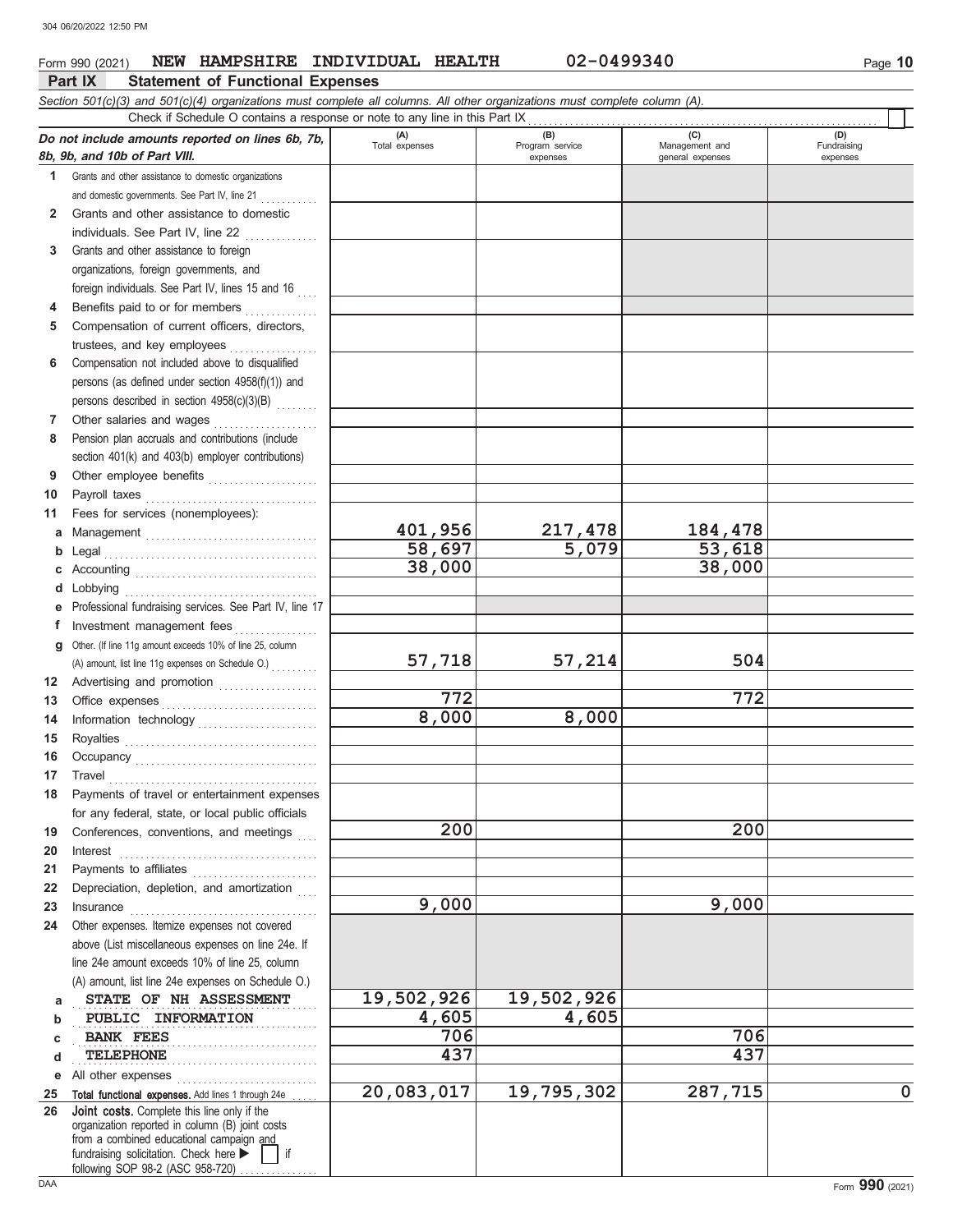#### Form 990 (2021) **NEW HAMPSHIRE INDIVIDUAL HEALTH** 02-0499340 Page 11 **Part X Balance Sheet** Check if Schedule O contains a response or note to any line in this Part X **(A) (B)** Beginning of year **End of year 672,440** 1 965,962<br>5,020,412 2 15,803,628 Cash—non-interest-bearing . . . . . . . . . . . . . . . . . . . . . . . . . . . . . . . . . . . . . . . . . . . . . . . . . . . . . . . . . . . . . . **1 1** Savings and temporary cash investments . . . . . . . . . . . . . . . . . . . . . . . . . . . . . . . . . . . . . . . . . . . . . . . . **5,020,412 15,803,628 2 2 3** Pledges and grants receivable, net . . . . . . . . . . . . . . . . . . . . . . . . . . . . . . . . . . . . . . . . . . . . . . . . . . . . . . . **3 4,262,400 9,135,450** Accounts receivable, net . . . . . . . . . . . . . . . . . . . . . . . . . . . . . . . . . . . . . . . . . . . . . . . . . . . . . . . . . . . . . . . . . . **4 4 5** Loans and other receivables from any current or former officer, director, trustee, key employee, creator or founder, substantial contributor, or 35% controlled entity or family member of any of these persons . . . . . . . . . . . . . . . . . . . . . . . . . . . . . . . **5 6** Loans and other receivables from other disqualified persons (as defined under section  $4958(f)(1)$ ), and persons described in section  $4958(c)(3)(B)$ **6 Assets 7 7** Notes and loans receivable, net . . . . . . . . . . . . . . . . . . . . . . . . . . . . . . . . . . . . . . . . . . . . . . . . . . . . . . . . . . **8 8** Inventories for sale or use . . . . . . . . . . . . . . . . . . . . . . . . . . . . . . . . . . . . . . . . . . . . . . . . . . . . . . . . . . . . . . . . **7,408 726,891 9** Prepaid expenses and deferred charges **9 10a** Land, buildings, and equipment: cost or other basis. Complete Part VI of Schedule D .................. **10a 10c b** Less: accumulated depreciation . . . . . . . . . . . . . . . . . . . . . . . . **10b 11 11** Investments—publicly traded securities . . . . . . . . . . . . . . . . . . . . . . . . . . . . . . . . . . . . . . . . . . . . . . . . . . . **12 12** Investments—other securities. See Part IV, line 11 . . . . . . . . . . . . . . . . . . . . . . . . . . . . . . . . . . . . . . . **13 13** Investments—program-related. See Part IV, line 11 . . . . . . . . . . . . . . . . . . . . . . . . . . . . . . . . . . . . . . **14 14** Intangible assets . . . . . . . . . . . . . . . . . . . . . . . . . . . . . . . . . . . . . . . . . . . . . . . . . . . . . . . . . . . . . . . . . . . . . . . . . **15 15** Other assets. See Part IV, line 11 . . . . . . . . . . . . . . . . . . . . . . . . . . . . . . . . . . . . . . . . . . . . . . . . . . . . . . . . **9,962,660 26,631,931 Total assets.** Add lines 1 through 15 (must equal line 33) . . . . . . . . . . . . . . . . . . . . . . . . . . . . . . . . **16 16** Accounts payable and accrued expenses . . . . . . . . . . . . . . . . . . . . . . . . . . . . . . . . . . . . . . . . . . . . . . . . . **9,259 57,576 17 17** Grants payable . . . . . . . . . . . . . . . . . . . . . . . . . . . . . . . . . . . . . . . . . . . . . . . . . . . . . . . . . . . . . . . . . . . . . . . . . . . **18 18 9,878,596 26,574,355 19** Deferred revenue . . . . . . . . . . . . . . . . . . . . . . . . . . . . . . . . . . . . . . . . . . . . . . . . . . . . . . . . . . . . . . . . . . . . . . . . . **19 20 20** Tax-exempt bond liabilities . . . . . . . . . . . . . . . . . . . . . . . . . . . . . . . . . . . . . . . . . . . . . . . . . . . . . . . . . . . . . . . . **21 21** Escrow or custodial account liability. Complete Part IV of Schedule D . . . . . . . . . . . . . . . . . . **22** Loans and other payables to any current or former officer, director, Liabilities **Liabilities** trustee, key employee, creator or founder, substantial contributor, or 35% controlled entity or family member of any of these persons **22** Secured mortgages and notes payable to unrelated third parties . . . . . . . . . . . . . . . . . . . . . . . . . **23 23** Unsecured notes and loans payable to unrelated third parties **24 24 25** Other liabilities (including federal income tax, payables to related third parties, and other liabilities not included on lines 17-24). Complete Part X **74,805** of Schedule D **25 9,962,660 26,631,931 26** Total liabilities. Add lines 17 through 25 . **26 Organizations that follow FASB ASC 958, check here X Net Assets or Fund Balances Net Assets or Fund Balances and complete lines 27, 28, 32, and 33. 27** Net assets without donor restrictions **27 28** Net assets with donor restrictions **28 Organizations that do not follow FASB ASC 958, check here and complete lines 29 through 33. 29** Capital stock or trust principal, or current funds **29 30** Paid-in or capital surplus, or land, building, or equipment fund **30** Retained earnings, endowment, accumulated income, or other funds ...................... **31 31 0** 32 **0 32** Total net assets or fund balances . . . . . . . . . . . . . . . . . . . . . . . . . . . . . . . . . . . . . . . . . . . . . . . . . . . . . . . . . **32 9,962,660 26,631,931 33** Total liabilities and net assets/fund balances . **33**

Form **990** (2021)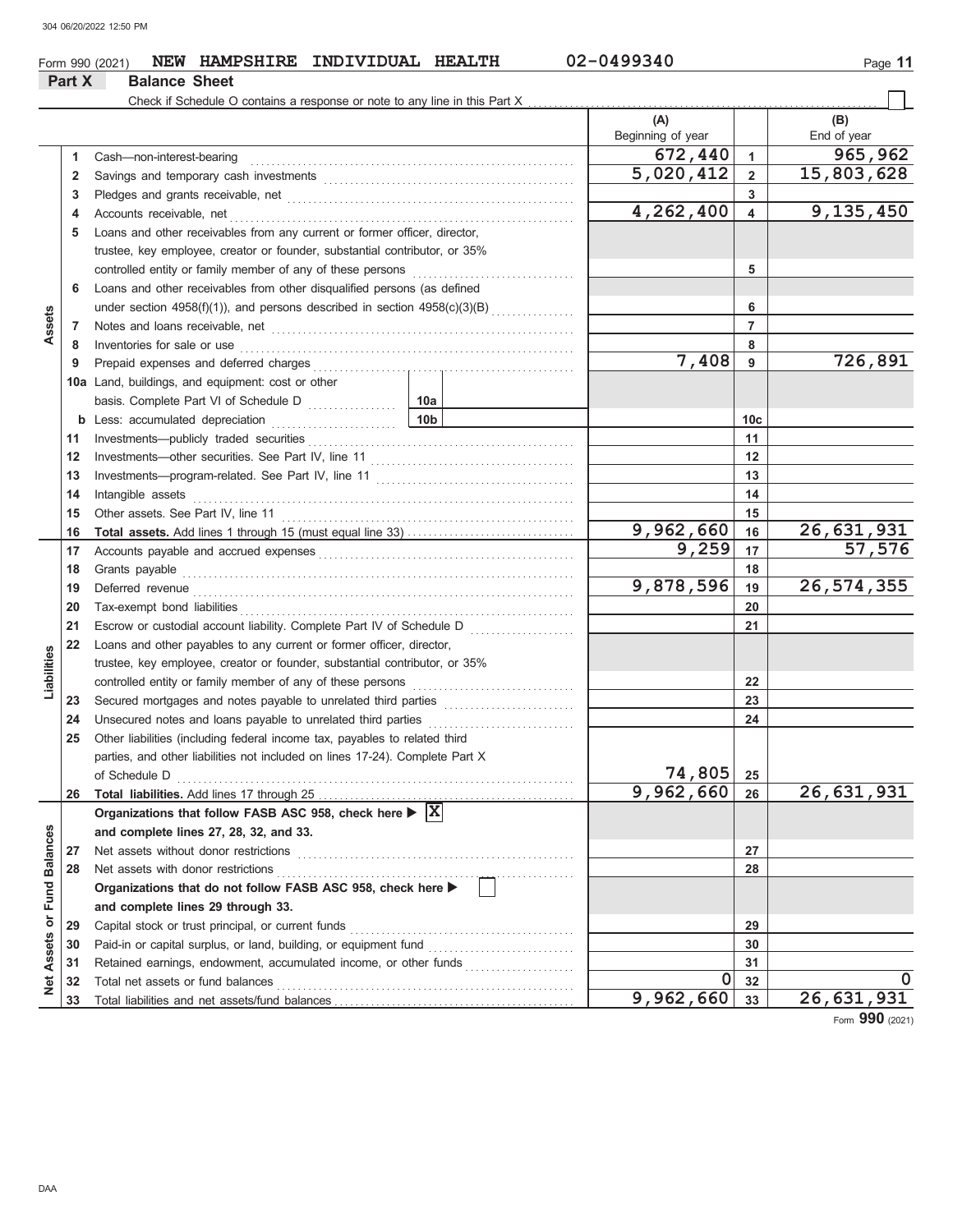| 02-0499340<br>Form 990 (2021) NEW HAMPSHIRE INDIVIDUAL HEALTH |                                                                                                                       |                |                |     |           |  |  |  |  |  |
|---------------------------------------------------------------|-----------------------------------------------------------------------------------------------------------------------|----------------|----------------|-----|-----------|--|--|--|--|--|
|                                                               | Part XI<br><b>Reconciliation of Net Assets</b>                                                                        |                |                |     |           |  |  |  |  |  |
|                                                               |                                                                                                                       |                |                |     |           |  |  |  |  |  |
| 1                                                             | 20,083,017                                                                                                            |                |                |     |           |  |  |  |  |  |
| 2                                                             | 20,083,017<br>$\overline{2}$                                                                                          |                |                |     |           |  |  |  |  |  |
| 3                                                             | $\overline{3}$                                                                                                        |                |                |     |           |  |  |  |  |  |
| 4                                                             | $\overline{\mathbf{4}}$                                                                                               |                |                |     |           |  |  |  |  |  |
| 5                                                             | 5                                                                                                                     |                |                |     |           |  |  |  |  |  |
| 6                                                             |                                                                                                                       | 6              |                |     |           |  |  |  |  |  |
| 7                                                             | Investment expenses                                                                                                   | $\overline{7}$ |                |     |           |  |  |  |  |  |
| 8                                                             | Prior period adjustments                                                                                              | 8              |                |     |           |  |  |  |  |  |
| 9                                                             | Other changes in net assets or fund balances (explain on Schedule O)                                                  | 9              |                |     |           |  |  |  |  |  |
| 10                                                            | Net assets or fund balances at end of year. Combine lines 3 through 9 (must equal Part X, line                        |                |                |     |           |  |  |  |  |  |
|                                                               | 32, column (B))                                                                                                       | 10             |                |     |           |  |  |  |  |  |
|                                                               | <b>Financial Statements and Reporting</b><br>Part XII                                                                 |                |                |     |           |  |  |  |  |  |
|                                                               |                                                                                                                       |                |                |     |           |  |  |  |  |  |
|                                                               |                                                                                                                       |                |                | Yes | <b>No</b> |  |  |  |  |  |
| 1                                                             | ΙX<br>Cash<br>Other<br>Accounting method used to prepare the Form 990:<br>Accrual                                     |                |                |     |           |  |  |  |  |  |
|                                                               | If the organization changed its method of accounting from a prior year or checked "Other," explain on                 |                |                |     |           |  |  |  |  |  |
|                                                               | Schedule O.                                                                                                           |                |                |     |           |  |  |  |  |  |
|                                                               | 2a Were the organization's financial statements compiled or reviewed by an independent accountant?                    |                | 2a             |     | X         |  |  |  |  |  |
|                                                               | If "Yes," check a box below to indicate whether the financial statements for the year were compiled or                |                |                |     |           |  |  |  |  |  |
|                                                               | reviewed on a separate basis, consolidated basis, or both:                                                            |                |                |     |           |  |  |  |  |  |
|                                                               | Separate basis<br>Consolidated basis<br>Both consolidated and separate basis                                          |                |                |     |           |  |  |  |  |  |
|                                                               | <b>b</b> Were the organization's financial statements audited by an independent accountant?                           |                | 2b             | X   |           |  |  |  |  |  |
|                                                               | If "Yes," check a box below to indicate whether the financial statements for the year were audited on a               |                |                |     |           |  |  |  |  |  |
|                                                               | separate basis, consolidated basis, or both:                                                                          |                |                |     |           |  |  |  |  |  |
|                                                               | x <br>Separate basis<br>Consolidated basis<br>  Both consolidated and separate basis                                  |                |                |     |           |  |  |  |  |  |
|                                                               | If "Yes" to line 2a or 2b, does the organization have a committee that assumes responsibility for oversight of        |                |                |     |           |  |  |  |  |  |
|                                                               | the audit, review, or compilation of its financial statements and selection of an independent accountant?             |                | 2c             | X   |           |  |  |  |  |  |
|                                                               | If the organization changed either its oversight process or selection process during the tax year, explain on         |                |                |     |           |  |  |  |  |  |
|                                                               | Schedule O.                                                                                                           |                |                |     |           |  |  |  |  |  |
|                                                               | 3a As a result of a federal award, was the organization required to undergo an audit or audits as set forth in the    |                |                |     | X         |  |  |  |  |  |
|                                                               | Single Audit Act and OMB Circular A-133?                                                                              |                | 3a             |     |           |  |  |  |  |  |
|                                                               | <b>b</b> If "Yes," did the organization undergo the required audit or audits? If the organization did not undergo the |                |                |     |           |  |  |  |  |  |
|                                                               | required audit or audits, explain why on Schedule O and describe any steps taken to undergo such audits               |                | 3 <sub>b</sub> |     |           |  |  |  |  |  |

### Form **990** (2021)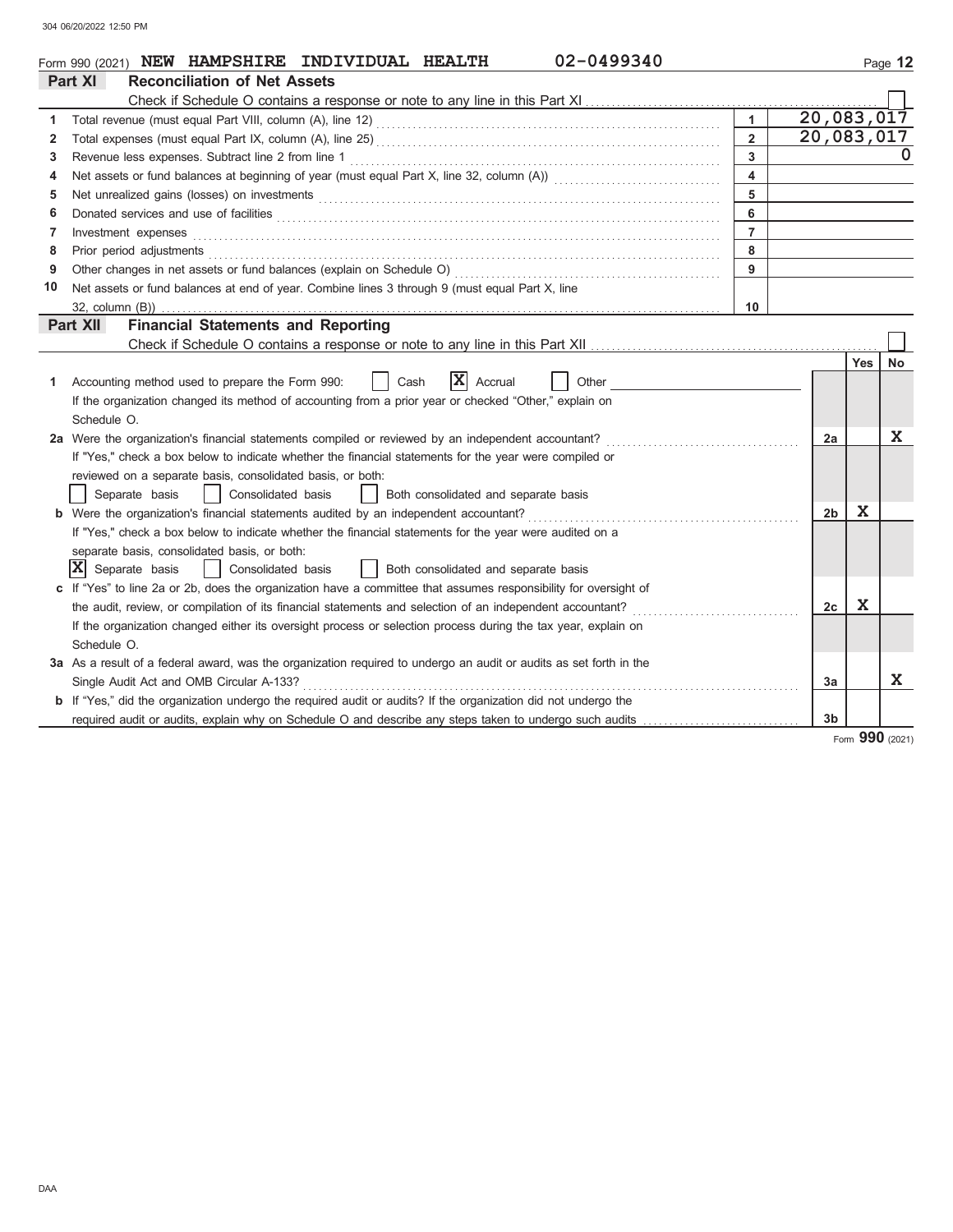304 06/20/2022 12:50 PM

| <b>SCHEDULE C</b>                                                                                                                                                                                                                                                             |                                                                                                                                                                                                                                                                            | <b>Political Campaign and Lobbying Activities</b>                             |                                    |                                               | OMB No. 1545-0047                                |  |  |  |  |  |  |
|-------------------------------------------------------------------------------------------------------------------------------------------------------------------------------------------------------------------------------------------------------------------------------|----------------------------------------------------------------------------------------------------------------------------------------------------------------------------------------------------------------------------------------------------------------------------|-------------------------------------------------------------------------------|------------------------------------|-----------------------------------------------|--------------------------------------------------|--|--|--|--|--|--|
| (Form 990)                                                                                                                                                                                                                                                                    |                                                                                                                                                                                                                                                                            | For Organizations Exempt From Income Tax Under section 501(c) and section 527 |                                    |                                               | 2021                                             |  |  |  |  |  |  |
|                                                                                                                                                                                                                                                                               | Complete if the organization is described below.                                                                                                                                                                                                                           |                                                                               | Attach to Form 990 or Form 990-EZ. |                                               | <b>Open to Public</b>                            |  |  |  |  |  |  |
| Department of the Treasury<br>Internal Revenue Service                                                                                                                                                                                                                        |                                                                                                                                                                                                                                                                            | Go to www.irs.gov/Form990 for instructions and the latest information.        |                                    |                                               | Inspection                                       |  |  |  |  |  |  |
|                                                                                                                                                                                                                                                                               | If the organization answered "Yes," on Form 990, Part IV, line 3, or Form 990-EZ, Part V, line 46 (Political Campaign Activities), then                                                                                                                                    |                                                                               |                                    |                                               |                                                  |  |  |  |  |  |  |
|                                                                                                                                                                                                                                                                               | • Section 501(c)(3) organizations: Complete Parts I-A and B. Do not complete Part I-C.                                                                                                                                                                                     |                                                                               |                                    |                                               |                                                  |  |  |  |  |  |  |
|                                                                                                                                                                                                                                                                               | • Section 501(c) (other than section 501(c)(3)) organizations: Complete Parts I-A and C below. Do not complete Part I-B.                                                                                                                                                   |                                                                               |                                    |                                               |                                                  |  |  |  |  |  |  |
| • Section 527 organizations: Complete Part I-A only.                                                                                                                                                                                                                          |                                                                                                                                                                                                                                                                            |                                                                               |                                    |                                               |                                                  |  |  |  |  |  |  |
| If the organization answered "Yes," on Form 990, Part IV, line 4, or Form 990-EZ, Part VI, line 47 (Lobbying Activities), then<br>· Section 501(c)(3) organizations that have filed Form 5768 (election under section 501(h)): Complete Part II-A. Do not complete Part II-B. |                                                                                                                                                                                                                                                                            |                                                                               |                                    |                                               |                                                  |  |  |  |  |  |  |
| • Section 501(c)(3) organizations that have NOT filed Form 5768 (election under section 501(h)): Complete Part II-B. Do not complete Part II-A.                                                                                                                               |                                                                                                                                                                                                                                                                            |                                                                               |                                    |                                               |                                                  |  |  |  |  |  |  |
| If the organization answered "Yes," on Form 990, Part IV, line 5 (Proxy Tax) (See separate instructions) or Form 990-EZ, Part V, line 35c (Proxy                                                                                                                              |                                                                                                                                                                                                                                                                            |                                                                               |                                    |                                               |                                                  |  |  |  |  |  |  |
| Tax) (See separate instructions), then                                                                                                                                                                                                                                        |                                                                                                                                                                                                                                                                            |                                                                               |                                    |                                               |                                                  |  |  |  |  |  |  |
| • Section 501(c)(4), (5), or (6) organizations: Complete Part III.                                                                                                                                                                                                            |                                                                                                                                                                                                                                                                            |                                                                               |                                    |                                               |                                                  |  |  |  |  |  |  |
| Name of organization                                                                                                                                                                                                                                                          | NEW HAMPSHIRE INDIVIDUAL HEALTH                                                                                                                                                                                                                                            |                                                                               |                                    |                                               | Employer identification number                   |  |  |  |  |  |  |
|                                                                                                                                                                                                                                                                               | PLAN BENEFIT ASSOCIATION                                                                                                                                                                                                                                                   |                                                                               |                                    | 02-0499340                                    |                                                  |  |  |  |  |  |  |
| Part I-A                                                                                                                                                                                                                                                                      | Complete if the organization is exempt under section 501(c) or is a section 527 organization.                                                                                                                                                                              |                                                                               |                                    |                                               |                                                  |  |  |  |  |  |  |
| 1                                                                                                                                                                                                                                                                             | Provide a description of the organization's direct and indirect political campaign activities in Part IV. See instructions for                                                                                                                                             |                                                                               |                                    |                                               |                                                  |  |  |  |  |  |  |
| definition of "political campaign activities."                                                                                                                                                                                                                                |                                                                                                                                                                                                                                                                            |                                                                               |                                    |                                               |                                                  |  |  |  |  |  |  |
| 2<br>3                                                                                                                                                                                                                                                                        | Political campaign activity expenditures. See instructions [11] productions and the control of the control of the control of the control of the control of the control of the control of the control of the control of the con                                             |                                                                               |                                    |                                               | $\triangleright$ \$                              |  |  |  |  |  |  |
| Part I-B                                                                                                                                                                                                                                                                      | Complete if the organization is exempt under section $501(c)(3)$ .                                                                                                                                                                                                         |                                                                               |                                    |                                               |                                                  |  |  |  |  |  |  |
| 1                                                                                                                                                                                                                                                                             | Enter the amount of any excise tax incurred by the organization under section 4955                                                                                                                                                                                         |                                                                               |                                    |                                               | $\blacktriangleright$ \$                         |  |  |  |  |  |  |
| 2                                                                                                                                                                                                                                                                             | Enter the amount of any excise tax incurred by organization managers under section 4955 [[[[[[[[[[[[[[[[[[[[[                                                                                                                                                              |                                                                               |                                    |                                               |                                                  |  |  |  |  |  |  |
| 3                                                                                                                                                                                                                                                                             |                                                                                                                                                                                                                                                                            |                                                                               |                                    |                                               | Yes<br>No                                        |  |  |  |  |  |  |
| 4a Was a correction made?                                                                                                                                                                                                                                                     |                                                                                                                                                                                                                                                                            |                                                                               |                                    |                                               | <b>Yes</b><br>No                                 |  |  |  |  |  |  |
| <b>b</b> If "Yes," describe in Part IV.                                                                                                                                                                                                                                       |                                                                                                                                                                                                                                                                            |                                                                               |                                    |                                               |                                                  |  |  |  |  |  |  |
| Part I-C                                                                                                                                                                                                                                                                      | Complete if the organization is exempt under section 501(c), except section 501(c)(3).                                                                                                                                                                                     |                                                                               |                                    |                                               |                                                  |  |  |  |  |  |  |
| 1<br>activities                                                                                                                                                                                                                                                               | Enter the amount directly expended by the filing organization for section 527 exempt function                                                                                                                                                                              |                                                                               |                                    | $\blacktriangleright$ \$                      |                                                  |  |  |  |  |  |  |
| 2                                                                                                                                                                                                                                                                             | Enter the amount of the filing organization's funds contributed to other organizations for section                                                                                                                                                                         |                                                                               |                                    |                                               |                                                  |  |  |  |  |  |  |
| 527 exempt function activities                                                                                                                                                                                                                                                |                                                                                                                                                                                                                                                                            |                                                                               |                                    |                                               | $\triangleright$ \$                              |  |  |  |  |  |  |
| 3                                                                                                                                                                                                                                                                             | Total exempt function expenditures. Add lines 1 and 2. Enter here and on Form 1120-POL,                                                                                                                                                                                    |                                                                               |                                    |                                               |                                                  |  |  |  |  |  |  |
| line 17b                                                                                                                                                                                                                                                                      |                                                                                                                                                                                                                                                                            |                                                                               |                                    | $\blacktriangleright$ $\mathsf{\$}$           |                                                  |  |  |  |  |  |  |
|                                                                                                                                                                                                                                                                               |                                                                                                                                                                                                                                                                            |                                                                               |                                    |                                               | <b>Yes</b><br>No                                 |  |  |  |  |  |  |
|                                                                                                                                                                                                                                                                               | Enter the names, addresses and employer identification number (EIN) of all section 527 political organizations to which the filing                                                                                                                                         |                                                                               |                                    |                                               |                                                  |  |  |  |  |  |  |
|                                                                                                                                                                                                                                                                               | organization made payments. For each organization listed, enter the amount paid from the filing organization's funds. Also enter                                                                                                                                           |                                                                               |                                    |                                               |                                                  |  |  |  |  |  |  |
|                                                                                                                                                                                                                                                                               | the amount of political contributions received that were promptly and directly delivered to a separate political organization, such<br>as a separate segregated fund or a political action committee (PAC). If additional space is needed, provide information in Part IV. |                                                                               |                                    |                                               |                                                  |  |  |  |  |  |  |
|                                                                                                                                                                                                                                                                               | (a) Name                                                                                                                                                                                                                                                                   | (b) Address                                                                   | $(c)$ EIN                          |                                               | (e) Amount of political                          |  |  |  |  |  |  |
|                                                                                                                                                                                                                                                                               |                                                                                                                                                                                                                                                                            |                                                                               |                                    | (d) Amount paid from<br>filing organization's | contributions received and                       |  |  |  |  |  |  |
|                                                                                                                                                                                                                                                                               |                                                                                                                                                                                                                                                                            |                                                                               |                                    | funds. If none, enter -0-.                    | promptly and directly<br>delivered to a separate |  |  |  |  |  |  |
|                                                                                                                                                                                                                                                                               |                                                                                                                                                                                                                                                                            |                                                                               |                                    |                                               | political organization.                          |  |  |  |  |  |  |
|                                                                                                                                                                                                                                                                               |                                                                                                                                                                                                                                                                            |                                                                               |                                    |                                               | If none, enter -0-.                              |  |  |  |  |  |  |
| (1)                                                                                                                                                                                                                                                                           |                                                                                                                                                                                                                                                                            |                                                                               |                                    |                                               |                                                  |  |  |  |  |  |  |
|                                                                                                                                                                                                                                                                               |                                                                                                                                                                                                                                                                            |                                                                               |                                    |                                               |                                                  |  |  |  |  |  |  |
| (2)                                                                                                                                                                                                                                                                           |                                                                                                                                                                                                                                                                            |                                                                               |                                    |                                               |                                                  |  |  |  |  |  |  |
|                                                                                                                                                                                                                                                                               |                                                                                                                                                                                                                                                                            |                                                                               |                                    |                                               |                                                  |  |  |  |  |  |  |
| (3)                                                                                                                                                                                                                                                                           |                                                                                                                                                                                                                                                                            |                                                                               |                                    |                                               |                                                  |  |  |  |  |  |  |
| (4)                                                                                                                                                                                                                                                                           |                                                                                                                                                                                                                                                                            |                                                                               |                                    |                                               |                                                  |  |  |  |  |  |  |
|                                                                                                                                                                                                                                                                               |                                                                                                                                                                                                                                                                            |                                                                               |                                    |                                               |                                                  |  |  |  |  |  |  |
| (5)                                                                                                                                                                                                                                                                           |                                                                                                                                                                                                                                                                            |                                                                               |                                    |                                               |                                                  |  |  |  |  |  |  |
|                                                                                                                                                                                                                                                                               |                                                                                                                                                                                                                                                                            |                                                                               |                                    |                                               |                                                  |  |  |  |  |  |  |
| (6)                                                                                                                                                                                                                                                                           |                                                                                                                                                                                                                                                                            |                                                                               |                                    |                                               |                                                  |  |  |  |  |  |  |

**For Paperwork Reduction Act Notice, see the Instructions for Form 990.**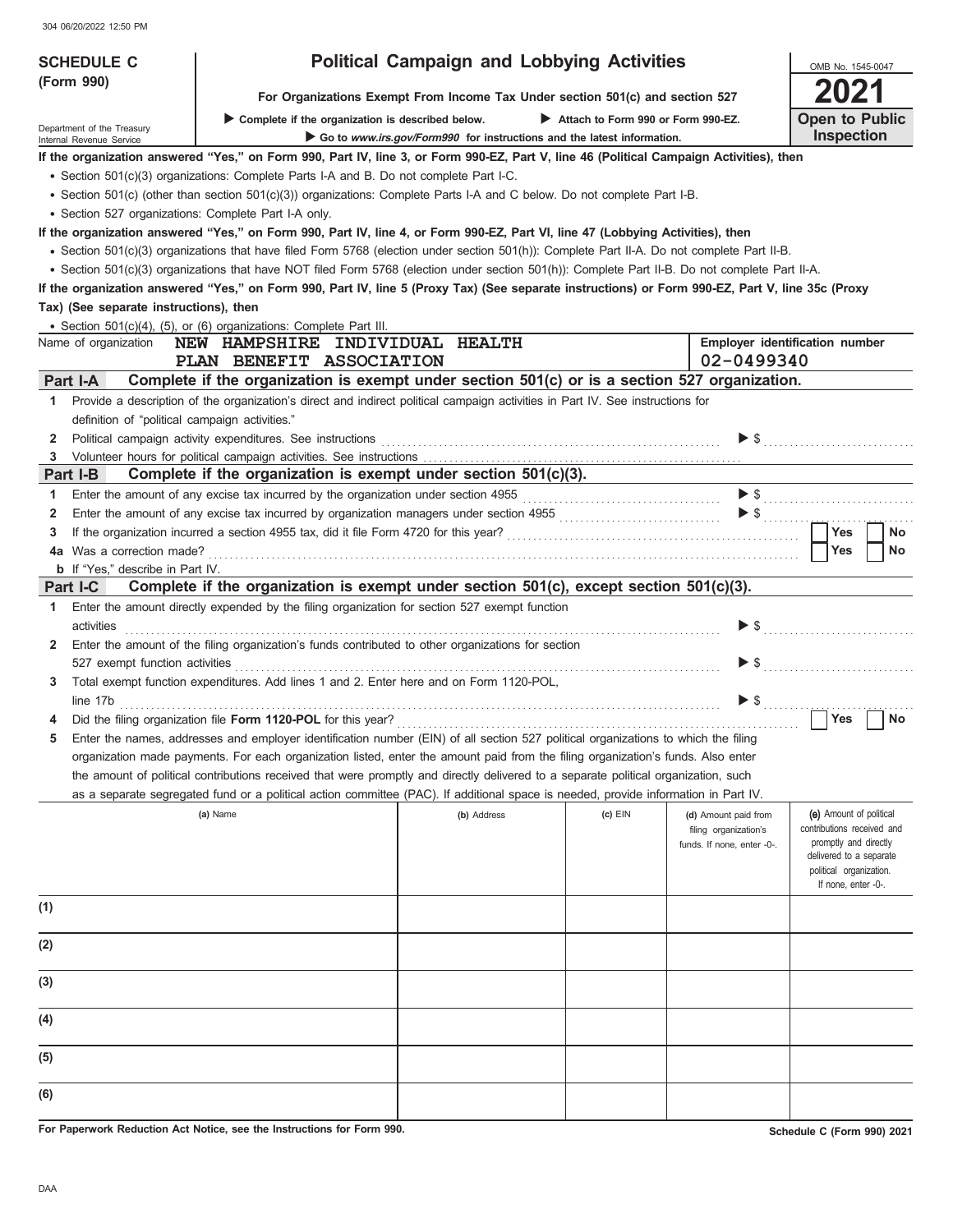304 06/20/2022 12:50 PM

|    | Schedule C (Form 990) 2021 |   |                                                                                                               |                                        | NEW HAMPSHIRE INDIVIDUAL HEALTH                    | 02-0499340                                                                                                          | Page 2         |
|----|----------------------------|---|---------------------------------------------------------------------------------------------------------------|----------------------------------------|----------------------------------------------------|---------------------------------------------------------------------------------------------------------------------|----------------|
|    | Part II-A                  |   | Complete if the organization is exempt under section $501(c)(3)$ and filed Form 5768 (election under          |                                        |                                                    |                                                                                                                     |                |
|    |                            |   | section 501(h)).                                                                                              |                                        |                                                    |                                                                                                                     |                |
|    | A Check                    | ▶ |                                                                                                               |                                        |                                                    | if the filing organization belongs to an affiliated group (and list in Part IV each affiliated group member's name, |                |
|    |                            |   | address, EIN, expenses, and share of excess lobbying expenditures).                                           |                                        |                                                    |                                                                                                                     |                |
| в. | Check                      | ▶ | if the filing organization checked box A and "limited control" provisions apply.                              |                                        |                                                    |                                                                                                                     |                |
|    |                            |   |                                                                                                               | <b>Limits on Lobbying Expenditures</b> |                                                    | (a) Filing                                                                                                          | (b) Affiliated |
|    |                            |   | (The term "expenditures" means amounts paid or incurred.)                                                     |                                        |                                                    | organization's totals                                                                                               | group totals   |
|    |                            |   | 1a Total lobbying expenditures to influence public opinion (grassroots lobbying) [[[[[[[[[[[[[[[[[[[[[[[[[[[[ |                                        |                                                    |                                                                                                                     |                |
|    |                            |   | Total lobbying expenditures to influence a legislative body (direct lobbying) [[[[[[[[[[[[[[[[[[[[[[[[[[[[[[[ |                                        |                                                    |                                                                                                                     |                |
|    |                            |   |                                                                                                               |                                        |                                                    |                                                                                                                     |                |
|    | d                          |   | Other exempt purpose expenditures                                                                             |                                        |                                                    |                                                                                                                     |                |
|    | е                          |   | Total exempt purpose expenditures (add lines 1c and 1d)                                                       |                                        |                                                    |                                                                                                                     |                |
|    |                            |   | f Lobbying nontaxable amount. Enter the amount from the following table in both                               |                                        |                                                    |                                                                                                                     |                |
|    | columns.                   |   |                                                                                                               |                                        |                                                    |                                                                                                                     |                |
|    |                            |   | If the amount on line 1e, column (a) or (b) is:                                                               |                                        | The lobbying nontaxable amount is:                 |                                                                                                                     |                |
|    | Not over \$500,000         |   |                                                                                                               | 20% of the amount on line 1e.          |                                                    |                                                                                                                     |                |
|    |                            |   | Over \$500,000 but not over \$1,000,000                                                                       |                                        | \$100,000 plus 15% of the excess over \$500,000.   |                                                                                                                     |                |
|    |                            |   | Over \$1,000,000 but not over \$1,500,000                                                                     |                                        | \$175,000 plus 10% of the excess over \$1,000,000. |                                                                                                                     |                |
|    |                            |   | Over \$1,500,000 but not over \$17,000,000                                                                    |                                        | \$225,000 plus 5% of the excess over \$1,500,000.  |                                                                                                                     |                |
|    | Over \$17,000,000          |   |                                                                                                               | \$1,000,000.                           |                                                    |                                                                                                                     |                |
|    | g                          |   |                                                                                                               |                                        |                                                    |                                                                                                                     |                |
|    |                            |   |                                                                                                               |                                        |                                                    |                                                                                                                     |                |
|    |                            |   |                                                                                                               |                                        |                                                    |                                                                                                                     |                |
|    |                            |   | If there is an amount other than zero on either line 1h or line 1i, did the organization file Form 4720       |                                        |                                                    |                                                                                                                     |                |
|    |                            |   |                                                                                                               |                                        |                                                    |                                                                                                                     | Yes<br>No      |

**4-Year Averaging Period Under Section 501(h)**

**(Some organizations that made a section 501(h) election do not have to complete all of the five columns below. See the separate instructions for lines 2a through 2f.)**

| Lobbying Expenditures During 4-Year Averaging Period                                   |          |          |          |            |           |  |  |  |  |  |
|----------------------------------------------------------------------------------------|----------|----------|----------|------------|-----------|--|--|--|--|--|
| Calendar year (or fiscal year<br>beginning in)                                         | (a) 2018 | (b) 2019 | (c) 2020 | $(d)$ 2021 | (e) Total |  |  |  |  |  |
| 2a Lobbying nontaxable amount                                                          |          |          |          |            |           |  |  |  |  |  |
| <b>b</b> Lobbying ceiling amount<br>$(150\% \text{ of line } 2a, \text{ column } (e))$ |          |          |          |            |           |  |  |  |  |  |
| c Total lobbying expenditures                                                          |          |          |          |            |           |  |  |  |  |  |
| <b>d</b> Grassroots nontaxable amount                                                  |          |          |          |            |           |  |  |  |  |  |
| e Grassroots ceiling amount<br>$(150\% \text{ of line 2d, column (e))}$                |          |          |          |            |           |  |  |  |  |  |
| f Grassroots lobbying expenditures                                                     |          |          |          |            |           |  |  |  |  |  |

**Schedule C (Form 990) 2021**

DAA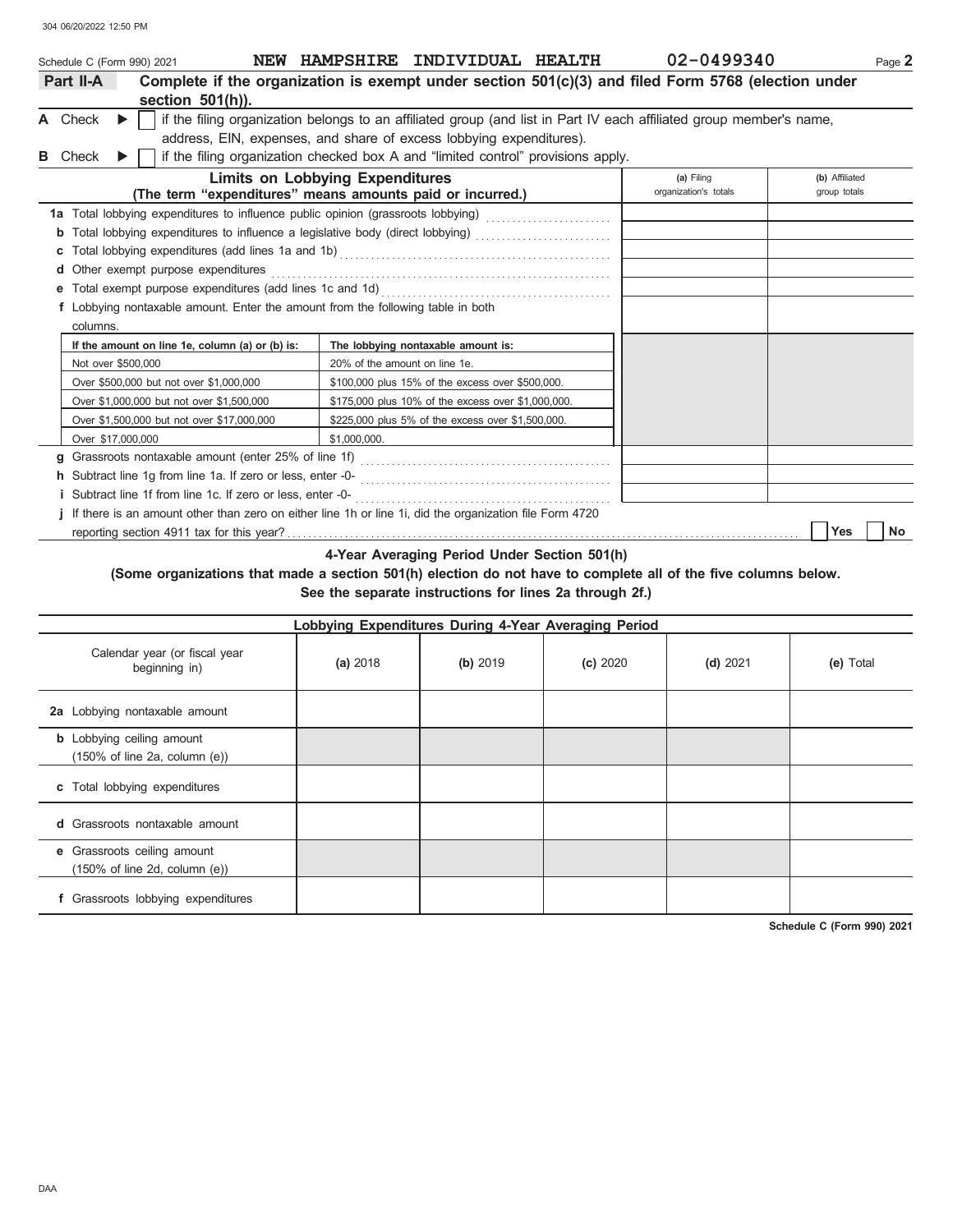| NEW HAMPSHIRE INDIVIDUAL HEALTH<br>Schedule C (Form 990) 2021                                                                                                                                                                                                                                                                                                                 | 02-0499340 |                |                |             | Page 3 |
|-------------------------------------------------------------------------------------------------------------------------------------------------------------------------------------------------------------------------------------------------------------------------------------------------------------------------------------------------------------------------------|------------|----------------|----------------|-------------|--------|
| Complete if the organization is exempt under section 501(c)(3) and has NOT filed Form 5768<br>Part II-B<br>(election under section 501(h)).                                                                                                                                                                                                                                   |            |                |                |             |        |
|                                                                                                                                                                                                                                                                                                                                                                               | (a)        |                | (b)            |             |        |
| For each "Yes," response on lines 1a through 1i below, provide in Part IV a detailed<br>description of the lobbying activity.                                                                                                                                                                                                                                                 | <b>Yes</b> | No             | <b>Amount</b>  |             |        |
| During the year, did the filing organization attempt to influence foreign, national, state, or local<br>1<br>legislation, including any attempt to influence public opinion on a legislative matter or<br>referendum, through the use of:<br><b>b</b> Paid staff or management (include compensation in expenses reported on lines 1c through 1i)?<br>c Media advertisements? |            |                |                |             |        |
|                                                                                                                                                                                                                                                                                                                                                                               |            |                |                |             |        |
| c If "Yes," enter the amount of any tax incurred by organization managers under section 4912                                                                                                                                                                                                                                                                                  |            |                |                |             |        |
| d If the filing organization incurred a section 4912 tax, did it file Form 4720 for this year?                                                                                                                                                                                                                                                                                |            |                |                |             |        |
| Complete if the organization is exempt under section 501(c)(4), section 501(c)(5), or section<br>Part III-A                                                                                                                                                                                                                                                                   |            |                |                |             |        |
| $501(c)(6)$ .                                                                                                                                                                                                                                                                                                                                                                 |            |                |                |             |        |
|                                                                                                                                                                                                                                                                                                                                                                               |            |                |                | Yes         | No     |
| Were substantially all (90% or more) dues received nondeductible by members?<br>1                                                                                                                                                                                                                                                                                             |            |                | 1              | Χ           |        |
| Did the organization make only in-house lobbying expenditures of \$2,000 or less?<br>2                                                                                                                                                                                                                                                                                        |            |                | $\overline{2}$ | $\mathbf X$ |        |
| Did the organization agree to carry over lobbying and political campaign activity expenditures from the prior year?<br>3                                                                                                                                                                                                                                                      |            |                | 3              |             | X      |
| Complete if the organization is exempt under section 501(c)(4), section 501(c)(5), or section<br>Part III-B<br>501(c)(6) and if either (a) BOTH Part III-A, lines 1 and 2, are answered "No" OR (b) Part III-A, line 3, is                                                                                                                                                    |            |                |                |             |        |
| answered "Yes."                                                                                                                                                                                                                                                                                                                                                               |            |                |                |             |        |
| 1                                                                                                                                                                                                                                                                                                                                                                             |            | 1              |                |             |        |
| Section 162(e) nondeductible lobbying and political expenditures (do not include amounts of<br>2                                                                                                                                                                                                                                                                              |            |                |                |             |        |
| political expenses for which the section 527(f) tax was paid).                                                                                                                                                                                                                                                                                                                |            |                |                |             |        |
| a Current year                                                                                                                                                                                                                                                                                                                                                                |            | 2a             |                |             |        |
| <b>b</b> Carryover from last year                                                                                                                                                                                                                                                                                                                                             |            | 2b             |                |             |        |
| Total<br>c                                                                                                                                                                                                                                                                                                                                                                    |            | 2 <sub>c</sub> |                |             |        |
| 3                                                                                                                                                                                                                                                                                                                                                                             |            | 3              |                |             |        |
| If notices were sent and the amount on line 2c exceeds the amount on line 3, what portion of the<br>4                                                                                                                                                                                                                                                                         |            |                |                |             |        |
| excess does the organization agree to carryover to the reasonable estimate of nondeductible lobbying                                                                                                                                                                                                                                                                          |            |                |                |             |        |
|                                                                                                                                                                                                                                                                                                                                                                               |            | 4              |                |             |        |
| and political expenditure next year?                                                                                                                                                                                                                                                                                                                                          |            |                |                |             |        |
| 5                                                                                                                                                                                                                                                                                                                                                                             |            | 5              |                |             |        |
|                                                                                                                                                                                                                                                                                                                                                                               |            |                |                |             |        |
| Part IV<br>Supplemental Information                                                                                                                                                                                                                                                                                                                                           |            |                |                |             |        |
| Provide the descriptions required for Part I-A, line 1; Part I-B, line 4; Part I-C, line 5; Part II-A (affiliated group list); Part II-A, lines 1 and                                                                                                                                                                                                                         |            |                |                |             |        |
| 2 (See instructions); and Part II-B, line 1. Also, complete this part for any additional information.                                                                                                                                                                                                                                                                         |            |                |                |             |        |
|                                                                                                                                                                                                                                                                                                                                                                               |            |                |                |             |        |
|                                                                                                                                                                                                                                                                                                                                                                               |            |                |                |             |        |
|                                                                                                                                                                                                                                                                                                                                                                               |            |                |                |             |        |
|                                                                                                                                                                                                                                                                                                                                                                               |            |                |                |             |        |
|                                                                                                                                                                                                                                                                                                                                                                               |            |                |                |             |        |
|                                                                                                                                                                                                                                                                                                                                                                               |            |                |                |             |        |
|                                                                                                                                                                                                                                                                                                                                                                               |            |                |                |             |        |

. . . . . . . . . . . . . . . . . . . . . . . . . . . . . . . . . . . . . . . . . . . . . . . . . . . . . . . . . . . . . . . . . . . . . . . . . . . . . . . . . . . . . . . . . . . . . . . . . . . . . . . . . . . . . . . . . . . . . . . . . . . . . . . . . . . . . . . . . . . . . . . . . . . . . . . . . . . . . . . . . . . . . .

. . . . . . . . . . . . . . . . . . . . . . . . . . . . . . . . . . . . . . . . . . . . . . . . . . . . . . . . . . . . . . . . . . . . . . . . . . . . . . . . . . . . . . . . . . . . . . . . . . . . . . . . . . . . . . . . . . . . . . . . . . . . . . . . . . . . . . . . . . . . . . . . . . . . . . . . . . . . . . . . . . . . . .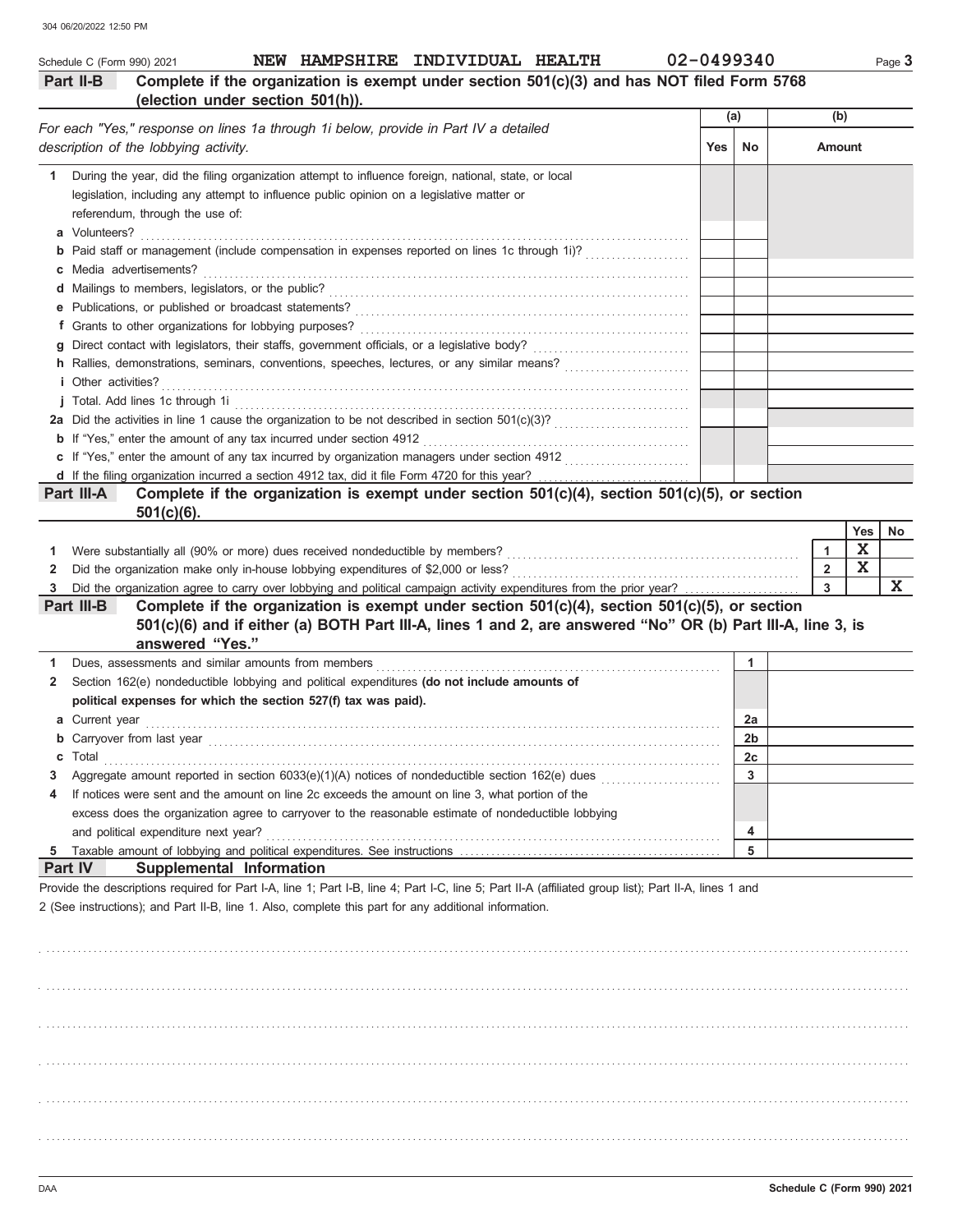| Schedule C (Form 990) 2021 |  |                                      | NEW HAMPSHIRE INDIVIDUAL HEALTH | 02-0499340 | Page 4 |
|----------------------------|--|--------------------------------------|---------------------------------|------------|--------|
| Part IV                    |  | Supplemental Information (continued) |                                 |            |        |
|                            |  |                                      |                                 |            |        |
|                            |  |                                      |                                 |            |        |
|                            |  |                                      |                                 |            |        |
|                            |  |                                      |                                 |            |        |
|                            |  |                                      |                                 |            |        |
|                            |  |                                      |                                 |            |        |
|                            |  |                                      |                                 |            |        |
|                            |  |                                      |                                 |            |        |
|                            |  |                                      |                                 |            |        |
|                            |  |                                      |                                 |            |        |
|                            |  |                                      |                                 |            |        |
|                            |  |                                      |                                 |            |        |
|                            |  |                                      |                                 |            |        |
|                            |  |                                      |                                 |            |        |
|                            |  |                                      |                                 |            |        |
|                            |  |                                      |                                 |            |        |
|                            |  |                                      |                                 |            |        |
|                            |  |                                      |                                 |            |        |
|                            |  |                                      |                                 |            |        |
|                            |  |                                      |                                 |            |        |
|                            |  |                                      |                                 |            |        |
|                            |  |                                      |                                 |            |        |
|                            |  |                                      |                                 |            |        |
|                            |  |                                      |                                 |            |        |
|                            |  |                                      |                                 |            |        |
|                            |  |                                      |                                 |            |        |
|                            |  |                                      |                                 |            |        |
|                            |  |                                      |                                 |            |        |
|                            |  |                                      |                                 |            |        |
|                            |  |                                      |                                 |            |        |
|                            |  |                                      |                                 |            |        |
|                            |  |                                      |                                 |            |        |
|                            |  |                                      |                                 |            |        |
|                            |  |                                      |                                 |            |        |
|                            |  |                                      |                                 |            |        |
|                            |  |                                      |                                 |            |        |
|                            |  |                                      |                                 |            |        |
|                            |  |                                      |                                 |            |        |
|                            |  |                                      |                                 |            |        |
|                            |  |                                      |                                 |            |        |
|                            |  |                                      |                                 |            |        |
|                            |  |                                      |                                 |            |        |
|                            |  |                                      |                                 |            |        |
|                            |  |                                      |                                 |            |        |
|                            |  |                                      |                                 |            |        |
|                            |  |                                      |                                 |            |        |
|                            |  |                                      |                                 |            |        |
|                            |  |                                      |                                 |            |        |
|                            |  |                                      |                                 |            |        |
|                            |  |                                      |                                 |            |        |
|                            |  |                                      |                                 |            |        |
|                            |  |                                      |                                 |            |        |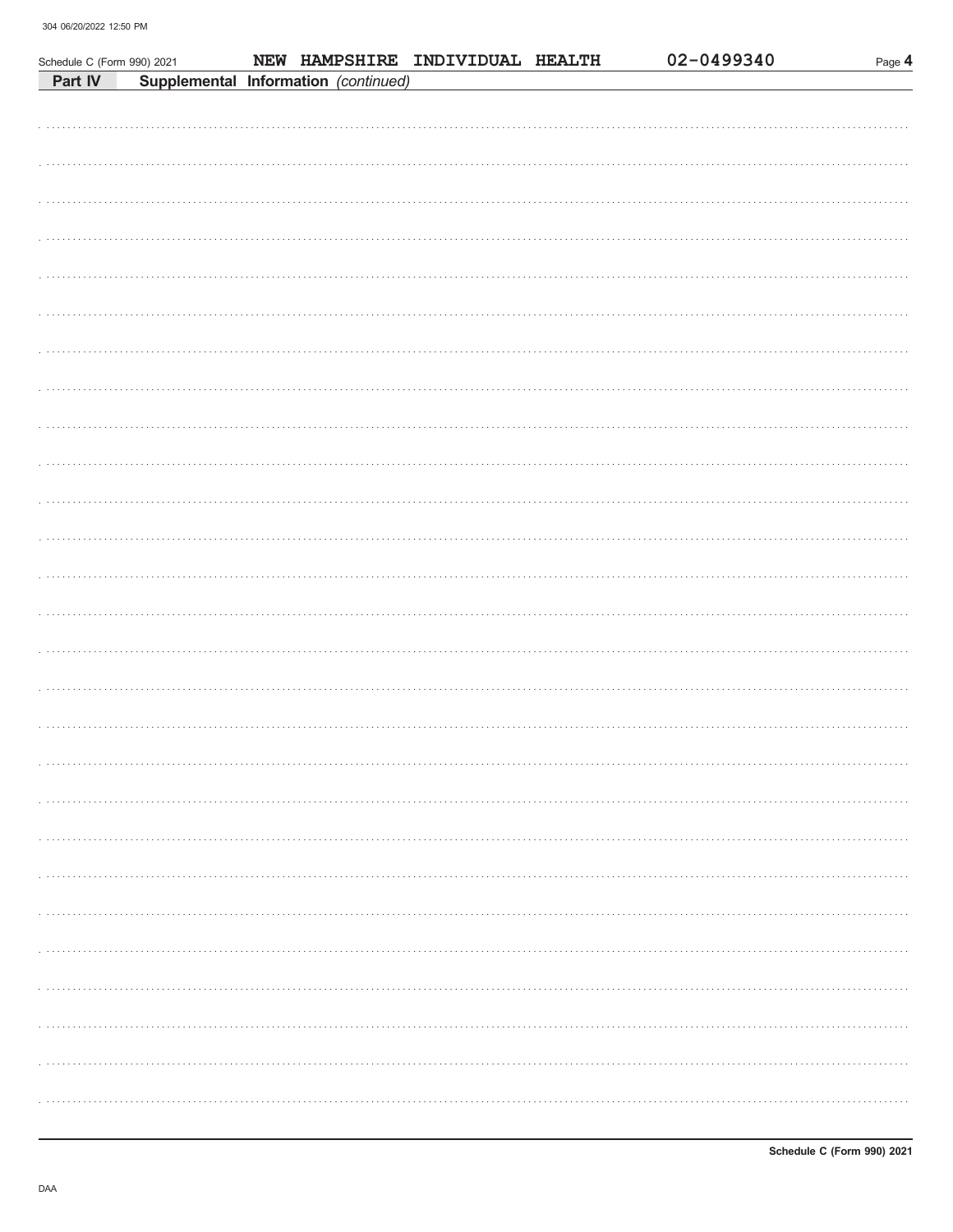| <b>Supplemental Financial Statements</b><br><b>SCHEDULE D</b><br>OMB No. 1545-0047<br>Complete if the organization answered "Yes" on Form 990,<br>(Form 990)<br>Part IV, line 6, 7, 8, 9, 10, 11a, 11b, 11c, 11d, 11e, 11f, 12a, or 12b.<br>Open to Public<br>Attach to Form 990.<br>Department of the Treasury<br>Internal Revenue Service<br>Inspection<br>Go to www.irs.gov/Form990 for instructions and the latest information.<br>Name of the organization<br>Employer identification number<br>NEW HAMPSHIRE INDIVIDUAL HEALTH<br>PLAN BENEFIT ASSOCIATION<br>02-0499340<br>Organizations Maintaining Donor Advised Funds or Other Similar Funds or Accounts.<br>Part I<br>Complete if the organization answered "Yes" on Form 990, Part IV, line 6.<br>(a) Donor advised funds<br>(b) Funds and other accounts<br>Total number at end of year<br>1<br>Aggregate value of contributions to (during year) [10] Manuscription and the matter of contributions to (during year) [10] Manuscription and the matter of the matter of the matter of the matter of the matter of the matter<br>2<br>3<br>Aggregate value at end of year<br>4<br>Did the organization inform all donors and donor advisors in writing that the assets held in donor advised<br>5<br>Yes<br>No<br>Did the organization inform all grantees, donors, and donor advisors in writing that grant funds can be used<br>6<br>only for charitable purposes and not for the benefit of the donor or donor advisor, or for any other purpose<br><b>Yes</b><br>No<br>Part II<br><b>Conservation Easements.</b><br>Complete if the organization answered "Yes" on Form 990, Part IV, line 7.<br>Purpose(s) of conservation easements held by the organization (check all that apply).<br>1<br>Preservation of land for public use (for example, recreation or education)<br>Preservation of a historically important land area<br>Protection of natural habitat<br>Preservation of a certified historic structure<br>Preservation of open space<br>Complete lines 2a through 2d if the organization held a qualified conservation contribution in the form of a conservation<br>2<br>easement on the last day of the tax year.<br>Held at the End of the Tax Year<br>2a<br>а<br>2 <sub>b</sub><br>b<br>Number of conservation easements on a certified historic structure included in (a) [[[[[[[[[[[[[[[[[[[[[[[[[]]]]]]]<br>2c<br>d Number of conservation easements included in (c) acquired after 7/25/06, and not on a<br>2d<br>historic structure listed in the National Register<br>Number of conservation easements modified, transferred, released, extinguished, or terminated by the organization during the<br>3<br>tax year $\blacktriangleright$<br>Number of states where property subject to conservation easement is located ▶<br>Does the organization have a written policy regarding the periodic monitoring, inspection, handling of<br>5<br>Yes<br>No<br>Staff and volunteer hours devoted to monitoring, inspecting, handling of violations, and enforcing conservation easements during the year<br>6<br>.<br>Amount of expenses incurred in monitoring, inspecting, handling of violations, and enforcing conservation easements during the year<br>7<br>Does each conservation easement reported on line 2(d) above satisfy the requirements of section 170(h)(4)(B)(i)<br>8<br>Yes<br>No<br>In Part XIII, describe how the organization reports conservation easements in its revenue and expense statement and<br>9<br>balance sheet, and include, if applicable, the text of the footnote to the organization's financial statements that describes the<br>organization's accounting for conservation easements.<br>Organizations Maintaining Collections of Art, Historical Treasures, or Other Similar Assets.<br>Part III<br>Complete if the organization answered "Yes" on Form 990, Part IV, line 8.<br>1a If the organization elected, as permitted under FASB ASC 958, not to report in its revenue statement and balance sheet works<br>of art, historical treasures, or other similar assets held for public exhibition, education, or research in furtherance of public<br>service, provide in Part XIII the text of the footnote to its financial statements that describes these items.<br>If the organization elected, as permitted under FASB ASC 958, to report in its revenue statement and balance sheet works of<br>b<br>art, historical treasures, or other similar assets held for public exhibition, education, or research in furtherance of public service,<br>provide the following amounts relating to these items:<br>If the organization received or held works of art, historical treasures, or other similar assets for financial gain, provide the<br>2<br>following amounts required to be reported under FASB ASC 958 relating to these items:<br>а<br>b<br>For Paperwork Reduction Act Notice, see the Instructions for Form 990.<br>DAA | JU4 UU/ZU/ZUZZ TZ.JU FIVI |  |  |  |
|--------------------------------------------------------------------------------------------------------------------------------------------------------------------------------------------------------------------------------------------------------------------------------------------------------------------------------------------------------------------------------------------------------------------------------------------------------------------------------------------------------------------------------------------------------------------------------------------------------------------------------------------------------------------------------------------------------------------------------------------------------------------------------------------------------------------------------------------------------------------------------------------------------------------------------------------------------------------------------------------------------------------------------------------------------------------------------------------------------------------------------------------------------------------------------------------------------------------------------------------------------------------------------------------------------------------------------------------------------------------------------------------------------------------------------------------------------------------------------------------------------------------------------------------------------------------------------------------------------------------------------------------------------------------------------------------------------------------------------------------------------------------------------------------------------------------------------------------------------------------------------------------------------------------------------------------------------------------------------------------------------------------------------------------------------------------------------------------------------------------------------------------------------------------------------------------------------------------------------------------------------------------------------------------------------------------------------------------------------------------------------------------------------------------------------------------------------------------------------------------------------------------------------------------------------------------------------------------------------------------------------------------------------------------------------------------------------------------------------------------------------------------------------------------------------------------------------------------------------------------------------------------------------------------------------------------------------------------------------------------------------------------------------------------------------------------------------------------------------------------------------------------------------------------------------------------------------------------------------------------------------------------------------------------------------------------------------------------------------------------------------------------------------------------------------------------------------------------------------------------------------------------------------------------------------------------------------------------------------------------------------------------------------------------------------------------------------------------------------------------------------------------------------------------------------------------------------------------------------------------------------------------------------------------------------------------------------------------------------------------------------------------------------------------------------------------------------------------------------------------------------------------------------------------------------------------------------------------------------------------------------------------------------------------------------------------------------------------------------------------------------------------------------------------------------------------------------------------------------------------------------------------------------------------------------------------------------------------------------------------------------------------------------------------------------------------------------------------------------------------------------------------------------------------------------------------------------------------------------------------------------------------------------------------------------------------------------------------------|---------------------------|--|--|--|
|                                                                                                                                                                                                                                                                                                                                                                                                                                                                                                                                                                                                                                                                                                                                                                                                                                                                                                                                                                                                                                                                                                                                                                                                                                                                                                                                                                                                                                                                                                                                                                                                                                                                                                                                                                                                                                                                                                                                                                                                                                                                                                                                                                                                                                                                                                                                                                                                                                                                                                                                                                                                                                                                                                                                                                                                                                                                                                                                                                                                                                                                                                                                                                                                                                                                                                                                                                                                                                                                                                                                                                                                                                                                                                                                                                                                                                                                                                                                                                                                                                                                                                                                                                                                                                                                                                                                                                                                                                                                                                                                                                                                                                                                                                                                                                                                                                                                                                                                                                          |                           |  |  |  |
|                                                                                                                                                                                                                                                                                                                                                                                                                                                                                                                                                                                                                                                                                                                                                                                                                                                                                                                                                                                                                                                                                                                                                                                                                                                                                                                                                                                                                                                                                                                                                                                                                                                                                                                                                                                                                                                                                                                                                                                                                                                                                                                                                                                                                                                                                                                                                                                                                                                                                                                                                                                                                                                                                                                                                                                                                                                                                                                                                                                                                                                                                                                                                                                                                                                                                                                                                                                                                                                                                                                                                                                                                                                                                                                                                                                                                                                                                                                                                                                                                                                                                                                                                                                                                                                                                                                                                                                                                                                                                                                                                                                                                                                                                                                                                                                                                                                                                                                                                                          |                           |  |  |  |
|                                                                                                                                                                                                                                                                                                                                                                                                                                                                                                                                                                                                                                                                                                                                                                                                                                                                                                                                                                                                                                                                                                                                                                                                                                                                                                                                                                                                                                                                                                                                                                                                                                                                                                                                                                                                                                                                                                                                                                                                                                                                                                                                                                                                                                                                                                                                                                                                                                                                                                                                                                                                                                                                                                                                                                                                                                                                                                                                                                                                                                                                                                                                                                                                                                                                                                                                                                                                                                                                                                                                                                                                                                                                                                                                                                                                                                                                                                                                                                                                                                                                                                                                                                                                                                                                                                                                                                                                                                                                                                                                                                                                                                                                                                                                                                                                                                                                                                                                                                          |                           |  |  |  |
|                                                                                                                                                                                                                                                                                                                                                                                                                                                                                                                                                                                                                                                                                                                                                                                                                                                                                                                                                                                                                                                                                                                                                                                                                                                                                                                                                                                                                                                                                                                                                                                                                                                                                                                                                                                                                                                                                                                                                                                                                                                                                                                                                                                                                                                                                                                                                                                                                                                                                                                                                                                                                                                                                                                                                                                                                                                                                                                                                                                                                                                                                                                                                                                                                                                                                                                                                                                                                                                                                                                                                                                                                                                                                                                                                                                                                                                                                                                                                                                                                                                                                                                                                                                                                                                                                                                                                                                                                                                                                                                                                                                                                                                                                                                                                                                                                                                                                                                                                                          |                           |  |  |  |
|                                                                                                                                                                                                                                                                                                                                                                                                                                                                                                                                                                                                                                                                                                                                                                                                                                                                                                                                                                                                                                                                                                                                                                                                                                                                                                                                                                                                                                                                                                                                                                                                                                                                                                                                                                                                                                                                                                                                                                                                                                                                                                                                                                                                                                                                                                                                                                                                                                                                                                                                                                                                                                                                                                                                                                                                                                                                                                                                                                                                                                                                                                                                                                                                                                                                                                                                                                                                                                                                                                                                                                                                                                                                                                                                                                                                                                                                                                                                                                                                                                                                                                                                                                                                                                                                                                                                                                                                                                                                                                                                                                                                                                                                                                                                                                                                                                                                                                                                                                          |                           |  |  |  |
|                                                                                                                                                                                                                                                                                                                                                                                                                                                                                                                                                                                                                                                                                                                                                                                                                                                                                                                                                                                                                                                                                                                                                                                                                                                                                                                                                                                                                                                                                                                                                                                                                                                                                                                                                                                                                                                                                                                                                                                                                                                                                                                                                                                                                                                                                                                                                                                                                                                                                                                                                                                                                                                                                                                                                                                                                                                                                                                                                                                                                                                                                                                                                                                                                                                                                                                                                                                                                                                                                                                                                                                                                                                                                                                                                                                                                                                                                                                                                                                                                                                                                                                                                                                                                                                                                                                                                                                                                                                                                                                                                                                                                                                                                                                                                                                                                                                                                                                                                                          |                           |  |  |  |
|                                                                                                                                                                                                                                                                                                                                                                                                                                                                                                                                                                                                                                                                                                                                                                                                                                                                                                                                                                                                                                                                                                                                                                                                                                                                                                                                                                                                                                                                                                                                                                                                                                                                                                                                                                                                                                                                                                                                                                                                                                                                                                                                                                                                                                                                                                                                                                                                                                                                                                                                                                                                                                                                                                                                                                                                                                                                                                                                                                                                                                                                                                                                                                                                                                                                                                                                                                                                                                                                                                                                                                                                                                                                                                                                                                                                                                                                                                                                                                                                                                                                                                                                                                                                                                                                                                                                                                                                                                                                                                                                                                                                                                                                                                                                                                                                                                                                                                                                                                          |                           |  |  |  |
|                                                                                                                                                                                                                                                                                                                                                                                                                                                                                                                                                                                                                                                                                                                                                                                                                                                                                                                                                                                                                                                                                                                                                                                                                                                                                                                                                                                                                                                                                                                                                                                                                                                                                                                                                                                                                                                                                                                                                                                                                                                                                                                                                                                                                                                                                                                                                                                                                                                                                                                                                                                                                                                                                                                                                                                                                                                                                                                                                                                                                                                                                                                                                                                                                                                                                                                                                                                                                                                                                                                                                                                                                                                                                                                                                                                                                                                                                                                                                                                                                                                                                                                                                                                                                                                                                                                                                                                                                                                                                                                                                                                                                                                                                                                                                                                                                                                                                                                                                                          |                           |  |  |  |
|                                                                                                                                                                                                                                                                                                                                                                                                                                                                                                                                                                                                                                                                                                                                                                                                                                                                                                                                                                                                                                                                                                                                                                                                                                                                                                                                                                                                                                                                                                                                                                                                                                                                                                                                                                                                                                                                                                                                                                                                                                                                                                                                                                                                                                                                                                                                                                                                                                                                                                                                                                                                                                                                                                                                                                                                                                                                                                                                                                                                                                                                                                                                                                                                                                                                                                                                                                                                                                                                                                                                                                                                                                                                                                                                                                                                                                                                                                                                                                                                                                                                                                                                                                                                                                                                                                                                                                                                                                                                                                                                                                                                                                                                                                                                                                                                                                                                                                                                                                          |                           |  |  |  |
|                                                                                                                                                                                                                                                                                                                                                                                                                                                                                                                                                                                                                                                                                                                                                                                                                                                                                                                                                                                                                                                                                                                                                                                                                                                                                                                                                                                                                                                                                                                                                                                                                                                                                                                                                                                                                                                                                                                                                                                                                                                                                                                                                                                                                                                                                                                                                                                                                                                                                                                                                                                                                                                                                                                                                                                                                                                                                                                                                                                                                                                                                                                                                                                                                                                                                                                                                                                                                                                                                                                                                                                                                                                                                                                                                                                                                                                                                                                                                                                                                                                                                                                                                                                                                                                                                                                                                                                                                                                                                                                                                                                                                                                                                                                                                                                                                                                                                                                                                                          |                           |  |  |  |
|                                                                                                                                                                                                                                                                                                                                                                                                                                                                                                                                                                                                                                                                                                                                                                                                                                                                                                                                                                                                                                                                                                                                                                                                                                                                                                                                                                                                                                                                                                                                                                                                                                                                                                                                                                                                                                                                                                                                                                                                                                                                                                                                                                                                                                                                                                                                                                                                                                                                                                                                                                                                                                                                                                                                                                                                                                                                                                                                                                                                                                                                                                                                                                                                                                                                                                                                                                                                                                                                                                                                                                                                                                                                                                                                                                                                                                                                                                                                                                                                                                                                                                                                                                                                                                                                                                                                                                                                                                                                                                                                                                                                                                                                                                                                                                                                                                                                                                                                                                          |                           |  |  |  |
|                                                                                                                                                                                                                                                                                                                                                                                                                                                                                                                                                                                                                                                                                                                                                                                                                                                                                                                                                                                                                                                                                                                                                                                                                                                                                                                                                                                                                                                                                                                                                                                                                                                                                                                                                                                                                                                                                                                                                                                                                                                                                                                                                                                                                                                                                                                                                                                                                                                                                                                                                                                                                                                                                                                                                                                                                                                                                                                                                                                                                                                                                                                                                                                                                                                                                                                                                                                                                                                                                                                                                                                                                                                                                                                                                                                                                                                                                                                                                                                                                                                                                                                                                                                                                                                                                                                                                                                                                                                                                                                                                                                                                                                                                                                                                                                                                                                                                                                                                                          |                           |  |  |  |
|                                                                                                                                                                                                                                                                                                                                                                                                                                                                                                                                                                                                                                                                                                                                                                                                                                                                                                                                                                                                                                                                                                                                                                                                                                                                                                                                                                                                                                                                                                                                                                                                                                                                                                                                                                                                                                                                                                                                                                                                                                                                                                                                                                                                                                                                                                                                                                                                                                                                                                                                                                                                                                                                                                                                                                                                                                                                                                                                                                                                                                                                                                                                                                                                                                                                                                                                                                                                                                                                                                                                                                                                                                                                                                                                                                                                                                                                                                                                                                                                                                                                                                                                                                                                                                                                                                                                                                                                                                                                                                                                                                                                                                                                                                                                                                                                                                                                                                                                                                          |                           |  |  |  |
|                                                                                                                                                                                                                                                                                                                                                                                                                                                                                                                                                                                                                                                                                                                                                                                                                                                                                                                                                                                                                                                                                                                                                                                                                                                                                                                                                                                                                                                                                                                                                                                                                                                                                                                                                                                                                                                                                                                                                                                                                                                                                                                                                                                                                                                                                                                                                                                                                                                                                                                                                                                                                                                                                                                                                                                                                                                                                                                                                                                                                                                                                                                                                                                                                                                                                                                                                                                                                                                                                                                                                                                                                                                                                                                                                                                                                                                                                                                                                                                                                                                                                                                                                                                                                                                                                                                                                                                                                                                                                                                                                                                                                                                                                                                                                                                                                                                                                                                                                                          |                           |  |  |  |
|                                                                                                                                                                                                                                                                                                                                                                                                                                                                                                                                                                                                                                                                                                                                                                                                                                                                                                                                                                                                                                                                                                                                                                                                                                                                                                                                                                                                                                                                                                                                                                                                                                                                                                                                                                                                                                                                                                                                                                                                                                                                                                                                                                                                                                                                                                                                                                                                                                                                                                                                                                                                                                                                                                                                                                                                                                                                                                                                                                                                                                                                                                                                                                                                                                                                                                                                                                                                                                                                                                                                                                                                                                                                                                                                                                                                                                                                                                                                                                                                                                                                                                                                                                                                                                                                                                                                                                                                                                                                                                                                                                                                                                                                                                                                                                                                                                                                                                                                                                          |                           |  |  |  |
|                                                                                                                                                                                                                                                                                                                                                                                                                                                                                                                                                                                                                                                                                                                                                                                                                                                                                                                                                                                                                                                                                                                                                                                                                                                                                                                                                                                                                                                                                                                                                                                                                                                                                                                                                                                                                                                                                                                                                                                                                                                                                                                                                                                                                                                                                                                                                                                                                                                                                                                                                                                                                                                                                                                                                                                                                                                                                                                                                                                                                                                                                                                                                                                                                                                                                                                                                                                                                                                                                                                                                                                                                                                                                                                                                                                                                                                                                                                                                                                                                                                                                                                                                                                                                                                                                                                                                                                                                                                                                                                                                                                                                                                                                                                                                                                                                                                                                                                                                                          |                           |  |  |  |
|                                                                                                                                                                                                                                                                                                                                                                                                                                                                                                                                                                                                                                                                                                                                                                                                                                                                                                                                                                                                                                                                                                                                                                                                                                                                                                                                                                                                                                                                                                                                                                                                                                                                                                                                                                                                                                                                                                                                                                                                                                                                                                                                                                                                                                                                                                                                                                                                                                                                                                                                                                                                                                                                                                                                                                                                                                                                                                                                                                                                                                                                                                                                                                                                                                                                                                                                                                                                                                                                                                                                                                                                                                                                                                                                                                                                                                                                                                                                                                                                                                                                                                                                                                                                                                                                                                                                                                                                                                                                                                                                                                                                                                                                                                                                                                                                                                                                                                                                                                          |                           |  |  |  |
|                                                                                                                                                                                                                                                                                                                                                                                                                                                                                                                                                                                                                                                                                                                                                                                                                                                                                                                                                                                                                                                                                                                                                                                                                                                                                                                                                                                                                                                                                                                                                                                                                                                                                                                                                                                                                                                                                                                                                                                                                                                                                                                                                                                                                                                                                                                                                                                                                                                                                                                                                                                                                                                                                                                                                                                                                                                                                                                                                                                                                                                                                                                                                                                                                                                                                                                                                                                                                                                                                                                                                                                                                                                                                                                                                                                                                                                                                                                                                                                                                                                                                                                                                                                                                                                                                                                                                                                                                                                                                                                                                                                                                                                                                                                                                                                                                                                                                                                                                                          |                           |  |  |  |
|                                                                                                                                                                                                                                                                                                                                                                                                                                                                                                                                                                                                                                                                                                                                                                                                                                                                                                                                                                                                                                                                                                                                                                                                                                                                                                                                                                                                                                                                                                                                                                                                                                                                                                                                                                                                                                                                                                                                                                                                                                                                                                                                                                                                                                                                                                                                                                                                                                                                                                                                                                                                                                                                                                                                                                                                                                                                                                                                                                                                                                                                                                                                                                                                                                                                                                                                                                                                                                                                                                                                                                                                                                                                                                                                                                                                                                                                                                                                                                                                                                                                                                                                                                                                                                                                                                                                                                                                                                                                                                                                                                                                                                                                                                                                                                                                                                                                                                                                                                          |                           |  |  |  |
|                                                                                                                                                                                                                                                                                                                                                                                                                                                                                                                                                                                                                                                                                                                                                                                                                                                                                                                                                                                                                                                                                                                                                                                                                                                                                                                                                                                                                                                                                                                                                                                                                                                                                                                                                                                                                                                                                                                                                                                                                                                                                                                                                                                                                                                                                                                                                                                                                                                                                                                                                                                                                                                                                                                                                                                                                                                                                                                                                                                                                                                                                                                                                                                                                                                                                                                                                                                                                                                                                                                                                                                                                                                                                                                                                                                                                                                                                                                                                                                                                                                                                                                                                                                                                                                                                                                                                                                                                                                                                                                                                                                                                                                                                                                                                                                                                                                                                                                                                                          |                           |  |  |  |
| $\blacktriangleright$ \$<br>$\triangleright$ \$<br>Schedule D (Form 990) 2021                                                                                                                                                                                                                                                                                                                                                                                                                                                                                                                                                                                                                                                                                                                                                                                                                                                                                                                                                                                                                                                                                                                                                                                                                                                                                                                                                                                                                                                                                                                                                                                                                                                                                                                                                                                                                                                                                                                                                                                                                                                                                                                                                                                                                                                                                                                                                                                                                                                                                                                                                                                                                                                                                                                                                                                                                                                                                                                                                                                                                                                                                                                                                                                                                                                                                                                                                                                                                                                                                                                                                                                                                                                                                                                                                                                                                                                                                                                                                                                                                                                                                                                                                                                                                                                                                                                                                                                                                                                                                                                                                                                                                                                                                                                                                                                                                                                                                            |                           |  |  |  |
|                                                                                                                                                                                                                                                                                                                                                                                                                                                                                                                                                                                                                                                                                                                                                                                                                                                                                                                                                                                                                                                                                                                                                                                                                                                                                                                                                                                                                                                                                                                                                                                                                                                                                                                                                                                                                                                                                                                                                                                                                                                                                                                                                                                                                                                                                                                                                                                                                                                                                                                                                                                                                                                                                                                                                                                                                                                                                                                                                                                                                                                                                                                                                                                                                                                                                                                                                                                                                                                                                                                                                                                                                                                                                                                                                                                                                                                                                                                                                                                                                                                                                                                                                                                                                                                                                                                                                                                                                                                                                                                                                                                                                                                                                                                                                                                                                                                                                                                                                                          |                           |  |  |  |
|                                                                                                                                                                                                                                                                                                                                                                                                                                                                                                                                                                                                                                                                                                                                                                                                                                                                                                                                                                                                                                                                                                                                                                                                                                                                                                                                                                                                                                                                                                                                                                                                                                                                                                                                                                                                                                                                                                                                                                                                                                                                                                                                                                                                                                                                                                                                                                                                                                                                                                                                                                                                                                                                                                                                                                                                                                                                                                                                                                                                                                                                                                                                                                                                                                                                                                                                                                                                                                                                                                                                                                                                                                                                                                                                                                                                                                                                                                                                                                                                                                                                                                                                                                                                                                                                                                                                                                                                                                                                                                                                                                                                                                                                                                                                                                                                                                                                                                                                                                          |                           |  |  |  |
|                                                                                                                                                                                                                                                                                                                                                                                                                                                                                                                                                                                                                                                                                                                                                                                                                                                                                                                                                                                                                                                                                                                                                                                                                                                                                                                                                                                                                                                                                                                                                                                                                                                                                                                                                                                                                                                                                                                                                                                                                                                                                                                                                                                                                                                                                                                                                                                                                                                                                                                                                                                                                                                                                                                                                                                                                                                                                                                                                                                                                                                                                                                                                                                                                                                                                                                                                                                                                                                                                                                                                                                                                                                                                                                                                                                                                                                                                                                                                                                                                                                                                                                                                                                                                                                                                                                                                                                                                                                                                                                                                                                                                                                                                                                                                                                                                                                                                                                                                                          |                           |  |  |  |
|                                                                                                                                                                                                                                                                                                                                                                                                                                                                                                                                                                                                                                                                                                                                                                                                                                                                                                                                                                                                                                                                                                                                                                                                                                                                                                                                                                                                                                                                                                                                                                                                                                                                                                                                                                                                                                                                                                                                                                                                                                                                                                                                                                                                                                                                                                                                                                                                                                                                                                                                                                                                                                                                                                                                                                                                                                                                                                                                                                                                                                                                                                                                                                                                                                                                                                                                                                                                                                                                                                                                                                                                                                                                                                                                                                                                                                                                                                                                                                                                                                                                                                                                                                                                                                                                                                                                                                                                                                                                                                                                                                                                                                                                                                                                                                                                                                                                                                                                                                          |                           |  |  |  |
|                                                                                                                                                                                                                                                                                                                                                                                                                                                                                                                                                                                                                                                                                                                                                                                                                                                                                                                                                                                                                                                                                                                                                                                                                                                                                                                                                                                                                                                                                                                                                                                                                                                                                                                                                                                                                                                                                                                                                                                                                                                                                                                                                                                                                                                                                                                                                                                                                                                                                                                                                                                                                                                                                                                                                                                                                                                                                                                                                                                                                                                                                                                                                                                                                                                                                                                                                                                                                                                                                                                                                                                                                                                                                                                                                                                                                                                                                                                                                                                                                                                                                                                                                                                                                                                                                                                                                                                                                                                                                                                                                                                                                                                                                                                                                                                                                                                                                                                                                                          |                           |  |  |  |
|                                                                                                                                                                                                                                                                                                                                                                                                                                                                                                                                                                                                                                                                                                                                                                                                                                                                                                                                                                                                                                                                                                                                                                                                                                                                                                                                                                                                                                                                                                                                                                                                                                                                                                                                                                                                                                                                                                                                                                                                                                                                                                                                                                                                                                                                                                                                                                                                                                                                                                                                                                                                                                                                                                                                                                                                                                                                                                                                                                                                                                                                                                                                                                                                                                                                                                                                                                                                                                                                                                                                                                                                                                                                                                                                                                                                                                                                                                                                                                                                                                                                                                                                                                                                                                                                                                                                                                                                                                                                                                                                                                                                                                                                                                                                                                                                                                                                                                                                                                          |                           |  |  |  |
|                                                                                                                                                                                                                                                                                                                                                                                                                                                                                                                                                                                                                                                                                                                                                                                                                                                                                                                                                                                                                                                                                                                                                                                                                                                                                                                                                                                                                                                                                                                                                                                                                                                                                                                                                                                                                                                                                                                                                                                                                                                                                                                                                                                                                                                                                                                                                                                                                                                                                                                                                                                                                                                                                                                                                                                                                                                                                                                                                                                                                                                                                                                                                                                                                                                                                                                                                                                                                                                                                                                                                                                                                                                                                                                                                                                                                                                                                                                                                                                                                                                                                                                                                                                                                                                                                                                                                                                                                                                                                                                                                                                                                                                                                                                                                                                                                                                                                                                                                                          |                           |  |  |  |
|                                                                                                                                                                                                                                                                                                                                                                                                                                                                                                                                                                                                                                                                                                                                                                                                                                                                                                                                                                                                                                                                                                                                                                                                                                                                                                                                                                                                                                                                                                                                                                                                                                                                                                                                                                                                                                                                                                                                                                                                                                                                                                                                                                                                                                                                                                                                                                                                                                                                                                                                                                                                                                                                                                                                                                                                                                                                                                                                                                                                                                                                                                                                                                                                                                                                                                                                                                                                                                                                                                                                                                                                                                                                                                                                                                                                                                                                                                                                                                                                                                                                                                                                                                                                                                                                                                                                                                                                                                                                                                                                                                                                                                                                                                                                                                                                                                                                                                                                                                          |                           |  |  |  |
|                                                                                                                                                                                                                                                                                                                                                                                                                                                                                                                                                                                                                                                                                                                                                                                                                                                                                                                                                                                                                                                                                                                                                                                                                                                                                                                                                                                                                                                                                                                                                                                                                                                                                                                                                                                                                                                                                                                                                                                                                                                                                                                                                                                                                                                                                                                                                                                                                                                                                                                                                                                                                                                                                                                                                                                                                                                                                                                                                                                                                                                                                                                                                                                                                                                                                                                                                                                                                                                                                                                                                                                                                                                                                                                                                                                                                                                                                                                                                                                                                                                                                                                                                                                                                                                                                                                                                                                                                                                                                                                                                                                                                                                                                                                                                                                                                                                                                                                                                                          |                           |  |  |  |
|                                                                                                                                                                                                                                                                                                                                                                                                                                                                                                                                                                                                                                                                                                                                                                                                                                                                                                                                                                                                                                                                                                                                                                                                                                                                                                                                                                                                                                                                                                                                                                                                                                                                                                                                                                                                                                                                                                                                                                                                                                                                                                                                                                                                                                                                                                                                                                                                                                                                                                                                                                                                                                                                                                                                                                                                                                                                                                                                                                                                                                                                                                                                                                                                                                                                                                                                                                                                                                                                                                                                                                                                                                                                                                                                                                                                                                                                                                                                                                                                                                                                                                                                                                                                                                                                                                                                                                                                                                                                                                                                                                                                                                                                                                                                                                                                                                                                                                                                                                          |                           |  |  |  |
|                                                                                                                                                                                                                                                                                                                                                                                                                                                                                                                                                                                                                                                                                                                                                                                                                                                                                                                                                                                                                                                                                                                                                                                                                                                                                                                                                                                                                                                                                                                                                                                                                                                                                                                                                                                                                                                                                                                                                                                                                                                                                                                                                                                                                                                                                                                                                                                                                                                                                                                                                                                                                                                                                                                                                                                                                                                                                                                                                                                                                                                                                                                                                                                                                                                                                                                                                                                                                                                                                                                                                                                                                                                                                                                                                                                                                                                                                                                                                                                                                                                                                                                                                                                                                                                                                                                                                                                                                                                                                                                                                                                                                                                                                                                                                                                                                                                                                                                                                                          |                           |  |  |  |
|                                                                                                                                                                                                                                                                                                                                                                                                                                                                                                                                                                                                                                                                                                                                                                                                                                                                                                                                                                                                                                                                                                                                                                                                                                                                                                                                                                                                                                                                                                                                                                                                                                                                                                                                                                                                                                                                                                                                                                                                                                                                                                                                                                                                                                                                                                                                                                                                                                                                                                                                                                                                                                                                                                                                                                                                                                                                                                                                                                                                                                                                                                                                                                                                                                                                                                                                                                                                                                                                                                                                                                                                                                                                                                                                                                                                                                                                                                                                                                                                                                                                                                                                                                                                                                                                                                                                                                                                                                                                                                                                                                                                                                                                                                                                                                                                                                                                                                                                                                          |                           |  |  |  |
|                                                                                                                                                                                                                                                                                                                                                                                                                                                                                                                                                                                                                                                                                                                                                                                                                                                                                                                                                                                                                                                                                                                                                                                                                                                                                                                                                                                                                                                                                                                                                                                                                                                                                                                                                                                                                                                                                                                                                                                                                                                                                                                                                                                                                                                                                                                                                                                                                                                                                                                                                                                                                                                                                                                                                                                                                                                                                                                                                                                                                                                                                                                                                                                                                                                                                                                                                                                                                                                                                                                                                                                                                                                                                                                                                                                                                                                                                                                                                                                                                                                                                                                                                                                                                                                                                                                                                                                                                                                                                                                                                                                                                                                                                                                                                                                                                                                                                                                                                                          |                           |  |  |  |
|                                                                                                                                                                                                                                                                                                                                                                                                                                                                                                                                                                                                                                                                                                                                                                                                                                                                                                                                                                                                                                                                                                                                                                                                                                                                                                                                                                                                                                                                                                                                                                                                                                                                                                                                                                                                                                                                                                                                                                                                                                                                                                                                                                                                                                                                                                                                                                                                                                                                                                                                                                                                                                                                                                                                                                                                                                                                                                                                                                                                                                                                                                                                                                                                                                                                                                                                                                                                                                                                                                                                                                                                                                                                                                                                                                                                                                                                                                                                                                                                                                                                                                                                                                                                                                                                                                                                                                                                                                                                                                                                                                                                                                                                                                                                                                                                                                                                                                                                                                          |                           |  |  |  |
|                                                                                                                                                                                                                                                                                                                                                                                                                                                                                                                                                                                                                                                                                                                                                                                                                                                                                                                                                                                                                                                                                                                                                                                                                                                                                                                                                                                                                                                                                                                                                                                                                                                                                                                                                                                                                                                                                                                                                                                                                                                                                                                                                                                                                                                                                                                                                                                                                                                                                                                                                                                                                                                                                                                                                                                                                                                                                                                                                                                                                                                                                                                                                                                                                                                                                                                                                                                                                                                                                                                                                                                                                                                                                                                                                                                                                                                                                                                                                                                                                                                                                                                                                                                                                                                                                                                                                                                                                                                                                                                                                                                                                                                                                                                                                                                                                                                                                                                                                                          |                           |  |  |  |
|                                                                                                                                                                                                                                                                                                                                                                                                                                                                                                                                                                                                                                                                                                                                                                                                                                                                                                                                                                                                                                                                                                                                                                                                                                                                                                                                                                                                                                                                                                                                                                                                                                                                                                                                                                                                                                                                                                                                                                                                                                                                                                                                                                                                                                                                                                                                                                                                                                                                                                                                                                                                                                                                                                                                                                                                                                                                                                                                                                                                                                                                                                                                                                                                                                                                                                                                                                                                                                                                                                                                                                                                                                                                                                                                                                                                                                                                                                                                                                                                                                                                                                                                                                                                                                                                                                                                                                                                                                                                                                                                                                                                                                                                                                                                                                                                                                                                                                                                                                          |                           |  |  |  |
|                                                                                                                                                                                                                                                                                                                                                                                                                                                                                                                                                                                                                                                                                                                                                                                                                                                                                                                                                                                                                                                                                                                                                                                                                                                                                                                                                                                                                                                                                                                                                                                                                                                                                                                                                                                                                                                                                                                                                                                                                                                                                                                                                                                                                                                                                                                                                                                                                                                                                                                                                                                                                                                                                                                                                                                                                                                                                                                                                                                                                                                                                                                                                                                                                                                                                                                                                                                                                                                                                                                                                                                                                                                                                                                                                                                                                                                                                                                                                                                                                                                                                                                                                                                                                                                                                                                                                                                                                                                                                                                                                                                                                                                                                                                                                                                                                                                                                                                                                                          |                           |  |  |  |
|                                                                                                                                                                                                                                                                                                                                                                                                                                                                                                                                                                                                                                                                                                                                                                                                                                                                                                                                                                                                                                                                                                                                                                                                                                                                                                                                                                                                                                                                                                                                                                                                                                                                                                                                                                                                                                                                                                                                                                                                                                                                                                                                                                                                                                                                                                                                                                                                                                                                                                                                                                                                                                                                                                                                                                                                                                                                                                                                                                                                                                                                                                                                                                                                                                                                                                                                                                                                                                                                                                                                                                                                                                                                                                                                                                                                                                                                                                                                                                                                                                                                                                                                                                                                                                                                                                                                                                                                                                                                                                                                                                                                                                                                                                                                                                                                                                                                                                                                                                          |                           |  |  |  |
|                                                                                                                                                                                                                                                                                                                                                                                                                                                                                                                                                                                                                                                                                                                                                                                                                                                                                                                                                                                                                                                                                                                                                                                                                                                                                                                                                                                                                                                                                                                                                                                                                                                                                                                                                                                                                                                                                                                                                                                                                                                                                                                                                                                                                                                                                                                                                                                                                                                                                                                                                                                                                                                                                                                                                                                                                                                                                                                                                                                                                                                                                                                                                                                                                                                                                                                                                                                                                                                                                                                                                                                                                                                                                                                                                                                                                                                                                                                                                                                                                                                                                                                                                                                                                                                                                                                                                                                                                                                                                                                                                                                                                                                                                                                                                                                                                                                                                                                                                                          |                           |  |  |  |
|                                                                                                                                                                                                                                                                                                                                                                                                                                                                                                                                                                                                                                                                                                                                                                                                                                                                                                                                                                                                                                                                                                                                                                                                                                                                                                                                                                                                                                                                                                                                                                                                                                                                                                                                                                                                                                                                                                                                                                                                                                                                                                                                                                                                                                                                                                                                                                                                                                                                                                                                                                                                                                                                                                                                                                                                                                                                                                                                                                                                                                                                                                                                                                                                                                                                                                                                                                                                                                                                                                                                                                                                                                                                                                                                                                                                                                                                                                                                                                                                                                                                                                                                                                                                                                                                                                                                                                                                                                                                                                                                                                                                                                                                                                                                                                                                                                                                                                                                                                          |                           |  |  |  |
|                                                                                                                                                                                                                                                                                                                                                                                                                                                                                                                                                                                                                                                                                                                                                                                                                                                                                                                                                                                                                                                                                                                                                                                                                                                                                                                                                                                                                                                                                                                                                                                                                                                                                                                                                                                                                                                                                                                                                                                                                                                                                                                                                                                                                                                                                                                                                                                                                                                                                                                                                                                                                                                                                                                                                                                                                                                                                                                                                                                                                                                                                                                                                                                                                                                                                                                                                                                                                                                                                                                                                                                                                                                                                                                                                                                                                                                                                                                                                                                                                                                                                                                                                                                                                                                                                                                                                                                                                                                                                                                                                                                                                                                                                                                                                                                                                                                                                                                                                                          |                           |  |  |  |
|                                                                                                                                                                                                                                                                                                                                                                                                                                                                                                                                                                                                                                                                                                                                                                                                                                                                                                                                                                                                                                                                                                                                                                                                                                                                                                                                                                                                                                                                                                                                                                                                                                                                                                                                                                                                                                                                                                                                                                                                                                                                                                                                                                                                                                                                                                                                                                                                                                                                                                                                                                                                                                                                                                                                                                                                                                                                                                                                                                                                                                                                                                                                                                                                                                                                                                                                                                                                                                                                                                                                                                                                                                                                                                                                                                                                                                                                                                                                                                                                                                                                                                                                                                                                                                                                                                                                                                                                                                                                                                                                                                                                                                                                                                                                                                                                                                                                                                                                                                          |                           |  |  |  |
|                                                                                                                                                                                                                                                                                                                                                                                                                                                                                                                                                                                                                                                                                                                                                                                                                                                                                                                                                                                                                                                                                                                                                                                                                                                                                                                                                                                                                                                                                                                                                                                                                                                                                                                                                                                                                                                                                                                                                                                                                                                                                                                                                                                                                                                                                                                                                                                                                                                                                                                                                                                                                                                                                                                                                                                                                                                                                                                                                                                                                                                                                                                                                                                                                                                                                                                                                                                                                                                                                                                                                                                                                                                                                                                                                                                                                                                                                                                                                                                                                                                                                                                                                                                                                                                                                                                                                                                                                                                                                                                                                                                                                                                                                                                                                                                                                                                                                                                                                                          |                           |  |  |  |
|                                                                                                                                                                                                                                                                                                                                                                                                                                                                                                                                                                                                                                                                                                                                                                                                                                                                                                                                                                                                                                                                                                                                                                                                                                                                                                                                                                                                                                                                                                                                                                                                                                                                                                                                                                                                                                                                                                                                                                                                                                                                                                                                                                                                                                                                                                                                                                                                                                                                                                                                                                                                                                                                                                                                                                                                                                                                                                                                                                                                                                                                                                                                                                                                                                                                                                                                                                                                                                                                                                                                                                                                                                                                                                                                                                                                                                                                                                                                                                                                                                                                                                                                                                                                                                                                                                                                                                                                                                                                                                                                                                                                                                                                                                                                                                                                                                                                                                                                                                          |                           |  |  |  |
|                                                                                                                                                                                                                                                                                                                                                                                                                                                                                                                                                                                                                                                                                                                                                                                                                                                                                                                                                                                                                                                                                                                                                                                                                                                                                                                                                                                                                                                                                                                                                                                                                                                                                                                                                                                                                                                                                                                                                                                                                                                                                                                                                                                                                                                                                                                                                                                                                                                                                                                                                                                                                                                                                                                                                                                                                                                                                                                                                                                                                                                                                                                                                                                                                                                                                                                                                                                                                                                                                                                                                                                                                                                                                                                                                                                                                                                                                                                                                                                                                                                                                                                                                                                                                                                                                                                                                                                                                                                                                                                                                                                                                                                                                                                                                                                                                                                                                                                                                                          |                           |  |  |  |
|                                                                                                                                                                                                                                                                                                                                                                                                                                                                                                                                                                                                                                                                                                                                                                                                                                                                                                                                                                                                                                                                                                                                                                                                                                                                                                                                                                                                                                                                                                                                                                                                                                                                                                                                                                                                                                                                                                                                                                                                                                                                                                                                                                                                                                                                                                                                                                                                                                                                                                                                                                                                                                                                                                                                                                                                                                                                                                                                                                                                                                                                                                                                                                                                                                                                                                                                                                                                                                                                                                                                                                                                                                                                                                                                                                                                                                                                                                                                                                                                                                                                                                                                                                                                                                                                                                                                                                                                                                                                                                                                                                                                                                                                                                                                                                                                                                                                                                                                                                          |                           |  |  |  |
|                                                                                                                                                                                                                                                                                                                                                                                                                                                                                                                                                                                                                                                                                                                                                                                                                                                                                                                                                                                                                                                                                                                                                                                                                                                                                                                                                                                                                                                                                                                                                                                                                                                                                                                                                                                                                                                                                                                                                                                                                                                                                                                                                                                                                                                                                                                                                                                                                                                                                                                                                                                                                                                                                                                                                                                                                                                                                                                                                                                                                                                                                                                                                                                                                                                                                                                                                                                                                                                                                                                                                                                                                                                                                                                                                                                                                                                                                                                                                                                                                                                                                                                                                                                                                                                                                                                                                                                                                                                                                                                                                                                                                                                                                                                                                                                                                                                                                                                                                                          |                           |  |  |  |
|                                                                                                                                                                                                                                                                                                                                                                                                                                                                                                                                                                                                                                                                                                                                                                                                                                                                                                                                                                                                                                                                                                                                                                                                                                                                                                                                                                                                                                                                                                                                                                                                                                                                                                                                                                                                                                                                                                                                                                                                                                                                                                                                                                                                                                                                                                                                                                                                                                                                                                                                                                                                                                                                                                                                                                                                                                                                                                                                                                                                                                                                                                                                                                                                                                                                                                                                                                                                                                                                                                                                                                                                                                                                                                                                                                                                                                                                                                                                                                                                                                                                                                                                                                                                                                                                                                                                                                                                                                                                                                                                                                                                                                                                                                                                                                                                                                                                                                                                                                          |                           |  |  |  |
|                                                                                                                                                                                                                                                                                                                                                                                                                                                                                                                                                                                                                                                                                                                                                                                                                                                                                                                                                                                                                                                                                                                                                                                                                                                                                                                                                                                                                                                                                                                                                                                                                                                                                                                                                                                                                                                                                                                                                                                                                                                                                                                                                                                                                                                                                                                                                                                                                                                                                                                                                                                                                                                                                                                                                                                                                                                                                                                                                                                                                                                                                                                                                                                                                                                                                                                                                                                                                                                                                                                                                                                                                                                                                                                                                                                                                                                                                                                                                                                                                                                                                                                                                                                                                                                                                                                                                                                                                                                                                                                                                                                                                                                                                                                                                                                                                                                                                                                                                                          |                           |  |  |  |
|                                                                                                                                                                                                                                                                                                                                                                                                                                                                                                                                                                                                                                                                                                                                                                                                                                                                                                                                                                                                                                                                                                                                                                                                                                                                                                                                                                                                                                                                                                                                                                                                                                                                                                                                                                                                                                                                                                                                                                                                                                                                                                                                                                                                                                                                                                                                                                                                                                                                                                                                                                                                                                                                                                                                                                                                                                                                                                                                                                                                                                                                                                                                                                                                                                                                                                                                                                                                                                                                                                                                                                                                                                                                                                                                                                                                                                                                                                                                                                                                                                                                                                                                                                                                                                                                                                                                                                                                                                                                                                                                                                                                                                                                                                                                                                                                                                                                                                                                                                          |                           |  |  |  |
|                                                                                                                                                                                                                                                                                                                                                                                                                                                                                                                                                                                                                                                                                                                                                                                                                                                                                                                                                                                                                                                                                                                                                                                                                                                                                                                                                                                                                                                                                                                                                                                                                                                                                                                                                                                                                                                                                                                                                                                                                                                                                                                                                                                                                                                                                                                                                                                                                                                                                                                                                                                                                                                                                                                                                                                                                                                                                                                                                                                                                                                                                                                                                                                                                                                                                                                                                                                                                                                                                                                                                                                                                                                                                                                                                                                                                                                                                                                                                                                                                                                                                                                                                                                                                                                                                                                                                                                                                                                                                                                                                                                                                                                                                                                                                                                                                                                                                                                                                                          |                           |  |  |  |
|                                                                                                                                                                                                                                                                                                                                                                                                                                                                                                                                                                                                                                                                                                                                                                                                                                                                                                                                                                                                                                                                                                                                                                                                                                                                                                                                                                                                                                                                                                                                                                                                                                                                                                                                                                                                                                                                                                                                                                                                                                                                                                                                                                                                                                                                                                                                                                                                                                                                                                                                                                                                                                                                                                                                                                                                                                                                                                                                                                                                                                                                                                                                                                                                                                                                                                                                                                                                                                                                                                                                                                                                                                                                                                                                                                                                                                                                                                                                                                                                                                                                                                                                                                                                                                                                                                                                                                                                                                                                                                                                                                                                                                                                                                                                                                                                                                                                                                                                                                          |                           |  |  |  |
|                                                                                                                                                                                                                                                                                                                                                                                                                                                                                                                                                                                                                                                                                                                                                                                                                                                                                                                                                                                                                                                                                                                                                                                                                                                                                                                                                                                                                                                                                                                                                                                                                                                                                                                                                                                                                                                                                                                                                                                                                                                                                                                                                                                                                                                                                                                                                                                                                                                                                                                                                                                                                                                                                                                                                                                                                                                                                                                                                                                                                                                                                                                                                                                                                                                                                                                                                                                                                                                                                                                                                                                                                                                                                                                                                                                                                                                                                                                                                                                                                                                                                                                                                                                                                                                                                                                                                                                                                                                                                                                                                                                                                                                                                                                                                                                                                                                                                                                                                                          |                           |  |  |  |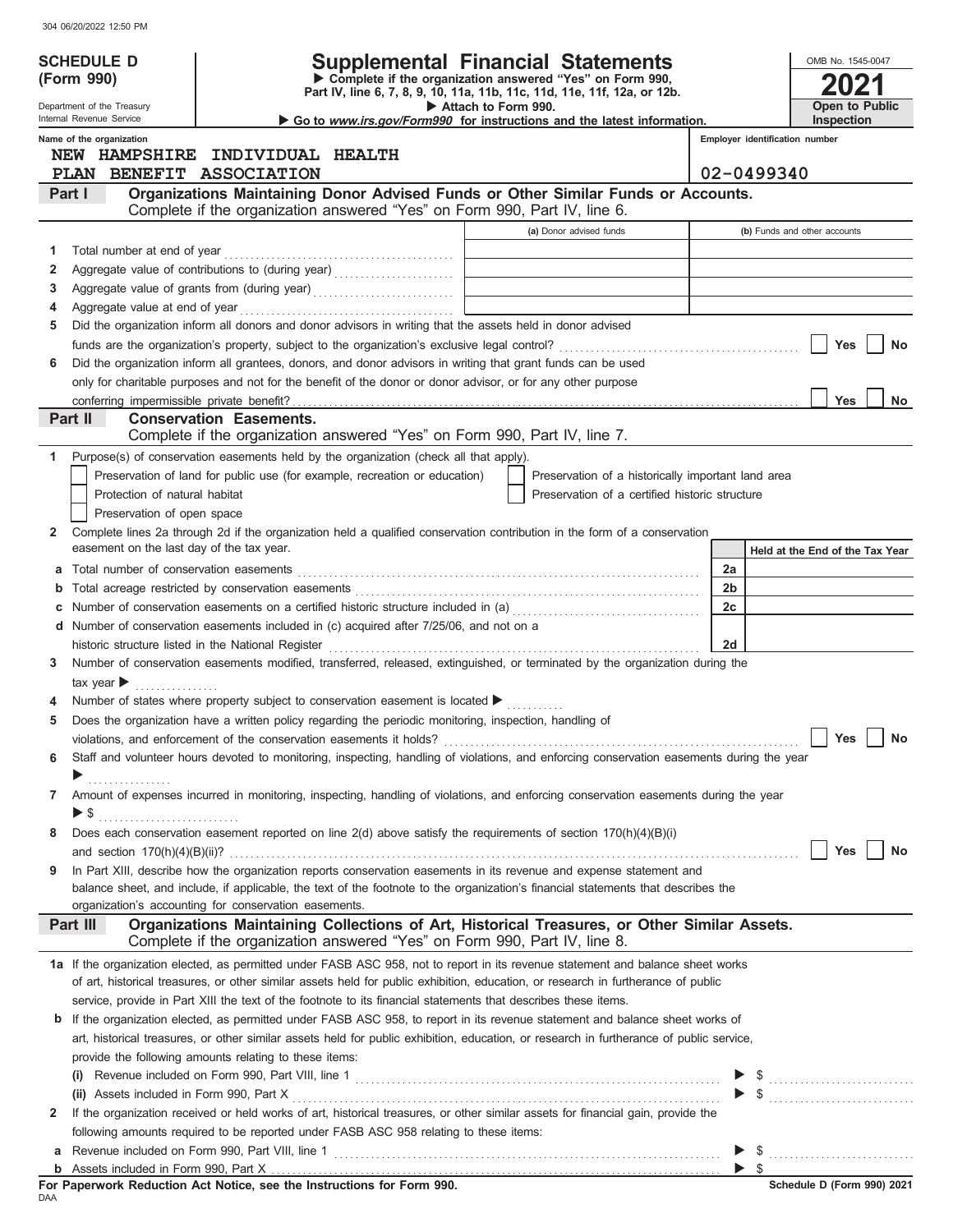304 06/20/2022 12:50 PM

|              | NEW HAMPSHIRE INDIVIDUAL HEALTH<br>Schedule D (Form 990) 2021                                                                                                                                                                                              |                  |                         |                |                         |  | 02-0499340         |                 |                      |  |                     |     | Page 2    |
|--------------|------------------------------------------------------------------------------------------------------------------------------------------------------------------------------------------------------------------------------------------------------------|------------------|-------------------------|----------------|-------------------------|--|--------------------|-----------------|----------------------|--|---------------------|-----|-----------|
|              | Organizations Maintaining Collections of Art, Historical Treasures, or Other Similar Assets (continued)<br>Part III                                                                                                                                        |                  |                         |                |                         |  |                    |                 |                      |  |                     |     |           |
| 3            | Using the organization's acquisition, accession, and other records, check any of the following that make significant use of its<br>collection items (check all that apply):                                                                                |                  |                         |                |                         |  |                    |                 |                      |  |                     |     |           |
| a            | Public exhibition<br>Loan or exchange program<br>d                                                                                                                                                                                                         |                  |                         |                |                         |  |                    |                 |                      |  |                     |     |           |
| b            | Scholarly research                                                                                                                                                                                                                                         |                  | е                       |                |                         |  |                    |                 |                      |  |                     |     |           |
| С            | Preservation for future generations                                                                                                                                                                                                                        |                  |                         |                |                         |  |                    |                 |                      |  |                     |     |           |
|              | Provide a description of the organization's collections and explain how they further the organization's exempt purpose in Part                                                                                                                             |                  |                         |                |                         |  |                    |                 |                      |  |                     |     |           |
|              | XIII.                                                                                                                                                                                                                                                      |                  |                         |                |                         |  |                    |                 |                      |  |                     |     |           |
| 5            | During the year, did the organization solicit or receive donations of art, historical treasures, or other similar                                                                                                                                          |                  |                         |                |                         |  |                    |                 |                      |  |                     |     |           |
|              |                                                                                                                                                                                                                                                            |                  |                         |                |                         |  |                    |                 |                      |  | <b>Yes</b>          |     | No        |
|              | <b>Part IV</b><br><b>Escrow and Custodial Arrangements.</b>                                                                                                                                                                                                |                  |                         |                |                         |  |                    |                 |                      |  |                     |     |           |
|              | Complete if the organization answered "Yes" on Form 990, Part IV, line 9, or reported an amount on Form<br>990, Part X, line 21.                                                                                                                           |                  |                         |                |                         |  |                    |                 |                      |  |                     |     |           |
|              | 1a Is the organization an agent, trustee, custodian or other intermediary for contributions or other assets not                                                                                                                                            |                  |                         |                |                         |  |                    |                 |                      |  |                     |     |           |
|              |                                                                                                                                                                                                                                                            |                  |                         |                |                         |  |                    |                 |                      |  | Yes                 |     | No        |
|              | <b>b</b> If "Yes," explain the arrangement in Part XIII and complete the following table:                                                                                                                                                                  |                  |                         |                |                         |  |                    |                 |                      |  |                     |     |           |
|              |                                                                                                                                                                                                                                                            |                  |                         |                |                         |  |                    |                 |                      |  | Amount              |     |           |
| c            |                                                                                                                                                                                                                                                            |                  |                         |                |                         |  |                    |                 | 1c                   |  |                     |     |           |
|              |                                                                                                                                                                                                                                                            |                  |                         |                |                         |  |                    |                 | 1d                   |  |                     |     |           |
| е            | Distributions during the year manufactured and contact the state of the state of the state of the state of the state of the state of the state of the state of the state of the state of the state of the state of the state o                             |                  |                         |                |                         |  |                    |                 | 1е                   |  |                     |     |           |
| f            | Ending balance <b>construction and the construction of the construction</b> of the construction of the construction of the construction of the construction of the construction of the construction of the construction of the cons                        |                  |                         |                |                         |  |                    |                 | 1f                   |  |                     |     |           |
|              | 2a Did the organization include an amount on Form 990, Part X, line 21, for escrow or custodial account liability?                                                                                                                                         |                  |                         |                |                         |  |                    |                 |                      |  | <b>Yes</b>          |     | No        |
|              |                                                                                                                                                                                                                                                            |                  |                         |                |                         |  |                    |                 |                      |  |                     |     |           |
|              | <b>Endowment Funds.</b><br>Part V                                                                                                                                                                                                                          |                  |                         |                |                         |  |                    |                 |                      |  |                     |     |           |
|              | Complete if the organization answered "Yes" on Form 990, Part IV, line 10.                                                                                                                                                                                 |                  |                         |                |                         |  |                    |                 |                      |  |                     |     |           |
|              |                                                                                                                                                                                                                                                            | (a) Current year |                         | (b) Prior year |                         |  | (c) Two years back |                 | (d) Three years back |  | (e) Four years back |     |           |
|              | 1a Beginning of year balance                                                                                                                                                                                                                               |                  |                         |                |                         |  |                    |                 |                      |  |                     |     |           |
|              | <b>b</b> Contributions <b>contributions</b>                                                                                                                                                                                                                |                  |                         |                |                         |  |                    |                 |                      |  |                     |     |           |
|              | c Net investment earnings, gains, and                                                                                                                                                                                                                      |                  |                         |                |                         |  |                    |                 |                      |  |                     |     |           |
|              |                                                                                                                                                                                                                                                            |                  |                         |                |                         |  |                    |                 |                      |  |                     |     |           |
|              | d Grants or scholarships                                                                                                                                                                                                                                   |                  |                         |                |                         |  |                    |                 |                      |  |                     |     |           |
|              | Other expenditures for facilities and                                                                                                                                                                                                                      |                  |                         |                |                         |  |                    |                 |                      |  |                     |     |           |
|              | programs with the contract of the contract of the contract of the contract of the contract of the contract of the contract of the contract of the contract of the contract of the contract of the contract of the contract of<br>f Administrative expenses |                  |                         |                |                         |  |                    |                 |                      |  |                     |     |           |
|              |                                                                                                                                                                                                                                                            |                  |                         |                |                         |  |                    |                 |                      |  |                     |     |           |
| $\mathbf{2}$ | Provide the estimated percentage of the current year end balance (line 1g, column (a)) held as:                                                                                                                                                            |                  |                         |                |                         |  |                    |                 |                      |  |                     |     |           |
|              | a Board designated or quasi-endowment >                                                                                                                                                                                                                    |                  |                         |                |                         |  |                    |                 |                      |  |                     |     |           |
| b            | Permanent endowment >                                                                                                                                                                                                                                      |                  |                         |                |                         |  |                    |                 |                      |  |                     |     |           |
| c            | Term endowment $\blacktriangleright$<br>an Barat Ing                                                                                                                                                                                                       |                  |                         |                |                         |  |                    |                 |                      |  |                     |     |           |
|              | The percentages on lines 2a, 2b, and 2c should equal 100%.                                                                                                                                                                                                 |                  |                         |                |                         |  |                    |                 |                      |  |                     |     |           |
|              | 3a Are there endowment funds not in the possession of the organization that are held and administered for the                                                                                                                                              |                  |                         |                |                         |  |                    |                 |                      |  |                     |     |           |
|              | organization by:                                                                                                                                                                                                                                           |                  |                         |                |                         |  |                    |                 |                      |  |                     | Yes | <b>No</b> |
|              | (i) Unrelated organizations <b>constants</b> and constants a constant of the constant of the constant of the constants of the constant of the constant of the constant of the constant of the constant of the constant of the const                        |                  |                         |                |                         |  |                    |                 |                      |  | 3a(i)               |     |           |
|              | (ii) Related organizations <b>contained a set of the contact of the contact of the contact of the contact of the contact of the contact of the contact of the contact of the contact of the contact of the contact of the contac</b>                       |                  |                         |                |                         |  |                    |                 |                      |  | 3a(ii)              |     |           |
|              |                                                                                                                                                                                                                                                            |                  |                         |                |                         |  |                    |                 |                      |  | 3b                  |     |           |
|              | Describe in Part XIII the intended uses of the organization's endowment funds.                                                                                                                                                                             |                  |                         |                |                         |  |                    |                 |                      |  |                     |     |           |
|              | Land, Buildings, and Equipment.<br><b>Part VI</b>                                                                                                                                                                                                          |                  |                         |                |                         |  |                    |                 |                      |  |                     |     |           |
|              | Complete if the organization answered "Yes" on Form 990, Part IV, line 11a. See Form 990, Part X, line 10.                                                                                                                                                 |                  |                         |                |                         |  |                    |                 |                      |  |                     |     |           |
|              | Description of property                                                                                                                                                                                                                                    |                  | (a) Cost or other basis |                | (b) Cost or other basis |  |                    | (c) Accumulated |                      |  | (d) Book value      |     |           |
|              |                                                                                                                                                                                                                                                            |                  | (investment)            |                | (other)                 |  |                    | depreciation    |                      |  |                     |     |           |
|              |                                                                                                                                                                                                                                                            |                  |                         |                |                         |  |                    |                 |                      |  |                     |     |           |
|              |                                                                                                                                                                                                                                                            |                  |                         |                |                         |  |                    |                 |                      |  |                     |     |           |
| С            | Leasehold improvements                                                                                                                                                                                                                                     |                  |                         |                |                         |  |                    |                 |                      |  |                     |     |           |
| d            |                                                                                                                                                                                                                                                            |                  |                         |                |                         |  |                    |                 |                      |  |                     |     |           |
|              |                                                                                                                                                                                                                                                            |                  |                         |                |                         |  |                    |                 | ▶                    |  |                     |     |           |
|              |                                                                                                                                                                                                                                                            |                  |                         |                |                         |  |                    |                 |                      |  |                     |     |           |

**Schedule D (Form 990) 2021**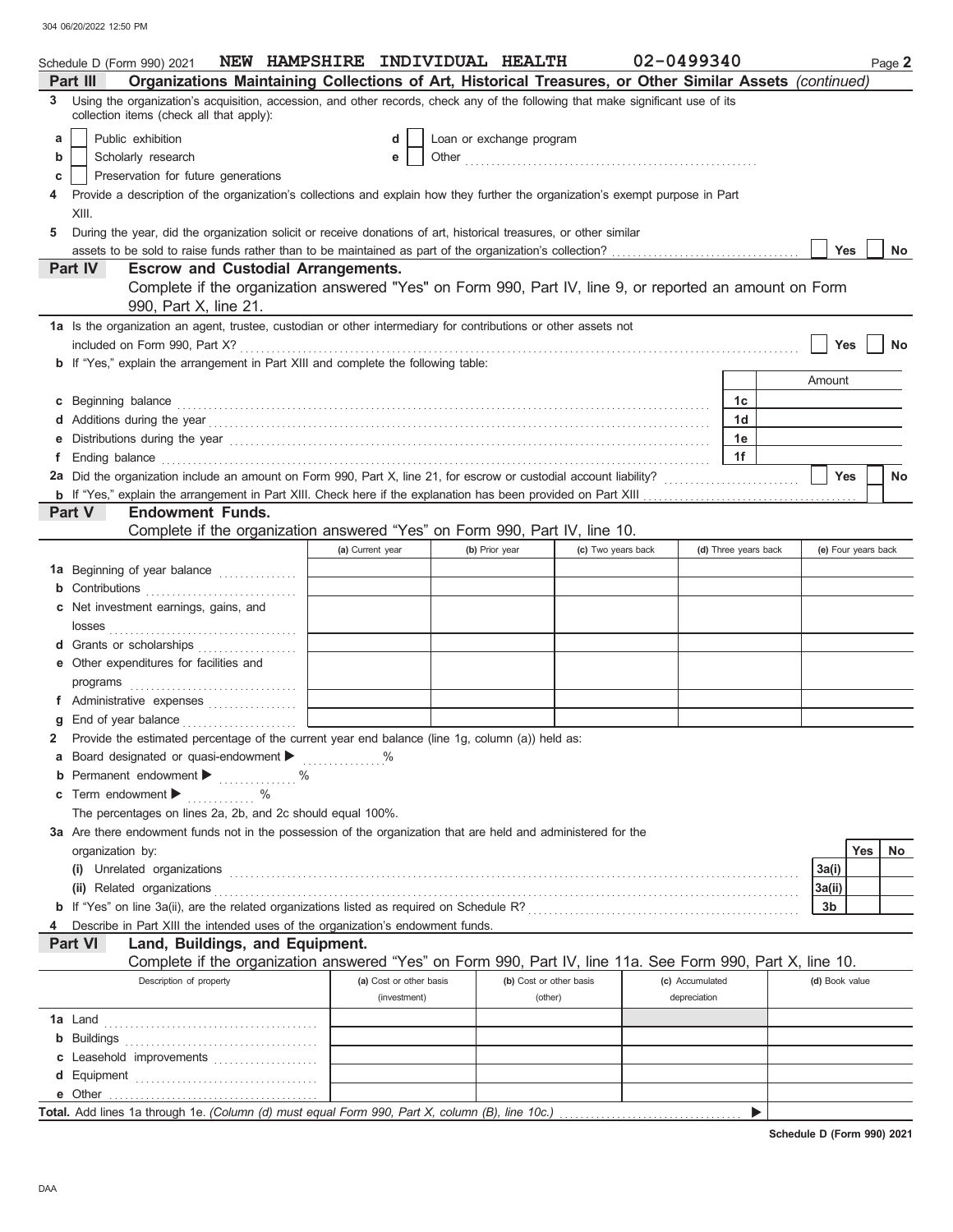| Schedule D (Form 990) 2021 | NEW HAMPSHIRE<br><b>INDIVIDUAL HEALTH</b>                                                                                                                                                                                                                                                     |                | 02-0499340                       | Page 3         |
|----------------------------|-----------------------------------------------------------------------------------------------------------------------------------------------------------------------------------------------------------------------------------------------------------------------------------------------|----------------|----------------------------------|----------------|
| <b>Part VII</b>            | <b>Investments - Other Securities.</b>                                                                                                                                                                                                                                                        |                |                                  |                |
|                            | Complete if the organization answered "Yes" on Form 990, Part IV, line 11b. See Form 990, Part X, line 12.                                                                                                                                                                                    |                |                                  |                |
|                            | (a) Description of security or category                                                                                                                                                                                                                                                       | (b) Book value | (c) Method of valuation:         |                |
|                            | (including name of security)                                                                                                                                                                                                                                                                  |                | Cost or end-of-year market value |                |
| (1) Financial derivatives  |                                                                                                                                                                                                                                                                                               |                |                                  |                |
|                            |                                                                                                                                                                                                                                                                                               |                |                                  |                |
| $(3)$ Other                |                                                                                                                                                                                                                                                                                               |                |                                  |                |
| $(A)$ .                    |                                                                                                                                                                                                                                                                                               |                |                                  |                |
|                            | $\mathbb{B}$ ) and $\mathbb{B}$ (B) and all $\mathbb{B}$ and all $\mathbb{B}$ and all $\mathbb{B}$ and $\mathbb{B}$ and $\mathbb{B}$ and $\mathbb{B}$ and $\mathbb{B}$ and $\mathbb{B}$ and $\mathbb{B}$ and $\mathbb{B}$ and $\mathbb{B}$ and $\mathbb{B}$ and $\mathbb{B}$ and $\mathbb{B}$ |                |                                  |                |
|                            | $(C)$ (C)                                                                                                                                                                                                                                                                                     |                |                                  |                |
|                            |                                                                                                                                                                                                                                                                                               |                |                                  |                |
|                            |                                                                                                                                                                                                                                                                                               |                |                                  |                |
| (F)                        |                                                                                                                                                                                                                                                                                               |                |                                  |                |
| (G)<br>(H)                 |                                                                                                                                                                                                                                                                                               |                |                                  |                |
|                            | Total. (Column (b) must equal Form 990, Part X, col. (B) line 12.)                                                                                                                                                                                                                            |                |                                  |                |
| <b>Part VIII</b>           | Investments - Program Related.                                                                                                                                                                                                                                                                |                |                                  |                |
|                            | Complete if the organization answered "Yes" on Form 990, Part IV, line 11c. See Form 990, Part X, line 13.                                                                                                                                                                                    |                |                                  |                |
|                            | (a) Description of investment                                                                                                                                                                                                                                                                 | (b) Book value | (c) Method of valuation:         |                |
|                            |                                                                                                                                                                                                                                                                                               |                | Cost or end-of-year market value |                |
| (1)                        |                                                                                                                                                                                                                                                                                               |                |                                  |                |
| (2)                        |                                                                                                                                                                                                                                                                                               |                |                                  |                |
| (3)                        |                                                                                                                                                                                                                                                                                               |                |                                  |                |
| (4)                        |                                                                                                                                                                                                                                                                                               |                |                                  |                |
| (5)                        |                                                                                                                                                                                                                                                                                               |                |                                  |                |
| (6)                        |                                                                                                                                                                                                                                                                                               |                |                                  |                |
| (7)                        |                                                                                                                                                                                                                                                                                               |                |                                  |                |
| (8)                        |                                                                                                                                                                                                                                                                                               |                |                                  |                |
| (9)                        |                                                                                                                                                                                                                                                                                               |                |                                  |                |
|                            | Total. (Column (b) must equal Form 990, Part X, col. (B) line 13.)                                                                                                                                                                                                                            |                |                                  |                |
| Part IX                    | <b>Other Assets.</b>                                                                                                                                                                                                                                                                          |                |                                  |                |
|                            | Complete if the organization answered "Yes" on Form 990, Part IV, line 11d. See Form 990, Part X, line 15.                                                                                                                                                                                    |                |                                  |                |
|                            | (a) Description                                                                                                                                                                                                                                                                               |                |                                  | (b) Book value |
| (1)                        |                                                                                                                                                                                                                                                                                               |                |                                  |                |
| (2)                        |                                                                                                                                                                                                                                                                                               |                |                                  |                |
| (3)                        |                                                                                                                                                                                                                                                                                               |                |                                  |                |
| (4)                        |                                                                                                                                                                                                                                                                                               |                |                                  |                |
| (5)<br>(6)                 |                                                                                                                                                                                                                                                                                               |                |                                  |                |
| (7)                        |                                                                                                                                                                                                                                                                                               |                |                                  |                |
| (8)                        |                                                                                                                                                                                                                                                                                               |                |                                  |                |
| (9)                        |                                                                                                                                                                                                                                                                                               |                |                                  |                |
|                            | Total. (Column (b) must equal Form 990, Part X, col. (B) line 15.)                                                                                                                                                                                                                            |                |                                  |                |
| Part X                     | Other Liabilities.                                                                                                                                                                                                                                                                            |                |                                  |                |
|                            | Complete if the organization answered "Yes" on Form 990, Part IV, line 11e or 11f. See Form 990, Part X,<br>line 25.                                                                                                                                                                          |                |                                  |                |
| 1.                         | (a) Description of liability                                                                                                                                                                                                                                                                  |                |                                  | (b) Book value |
| (1)                        | Federal income taxes                                                                                                                                                                                                                                                                          |                |                                  |                |
| (2)                        |                                                                                                                                                                                                                                                                                               |                |                                  |                |
| (3)                        |                                                                                                                                                                                                                                                                                               |                |                                  |                |
| (4)                        |                                                                                                                                                                                                                                                                                               |                |                                  |                |
| (5)                        |                                                                                                                                                                                                                                                                                               |                |                                  |                |
| (6)                        |                                                                                                                                                                                                                                                                                               |                |                                  |                |
| (7)                        |                                                                                                                                                                                                                                                                                               |                |                                  |                |
| (8)                        |                                                                                                                                                                                                                                                                                               |                |                                  |                |
| (9)                        |                                                                                                                                                                                                                                                                                               |                |                                  |                |
|                            | Total. (Column (b) must equal Form 990, Part X, col. (B) line 25.)                                                                                                                                                                                                                            |                |                                  |                |
|                            | 2. Liability for uncertain tax positions. In Part XIII, provide the text of the footnote to the organization's financial statements that reports the                                                                                                                                          |                |                                  |                |

organization's liability for uncertain tax positions under FASB ASC 740. Check here if the text of the footnote has been provided in Part XIII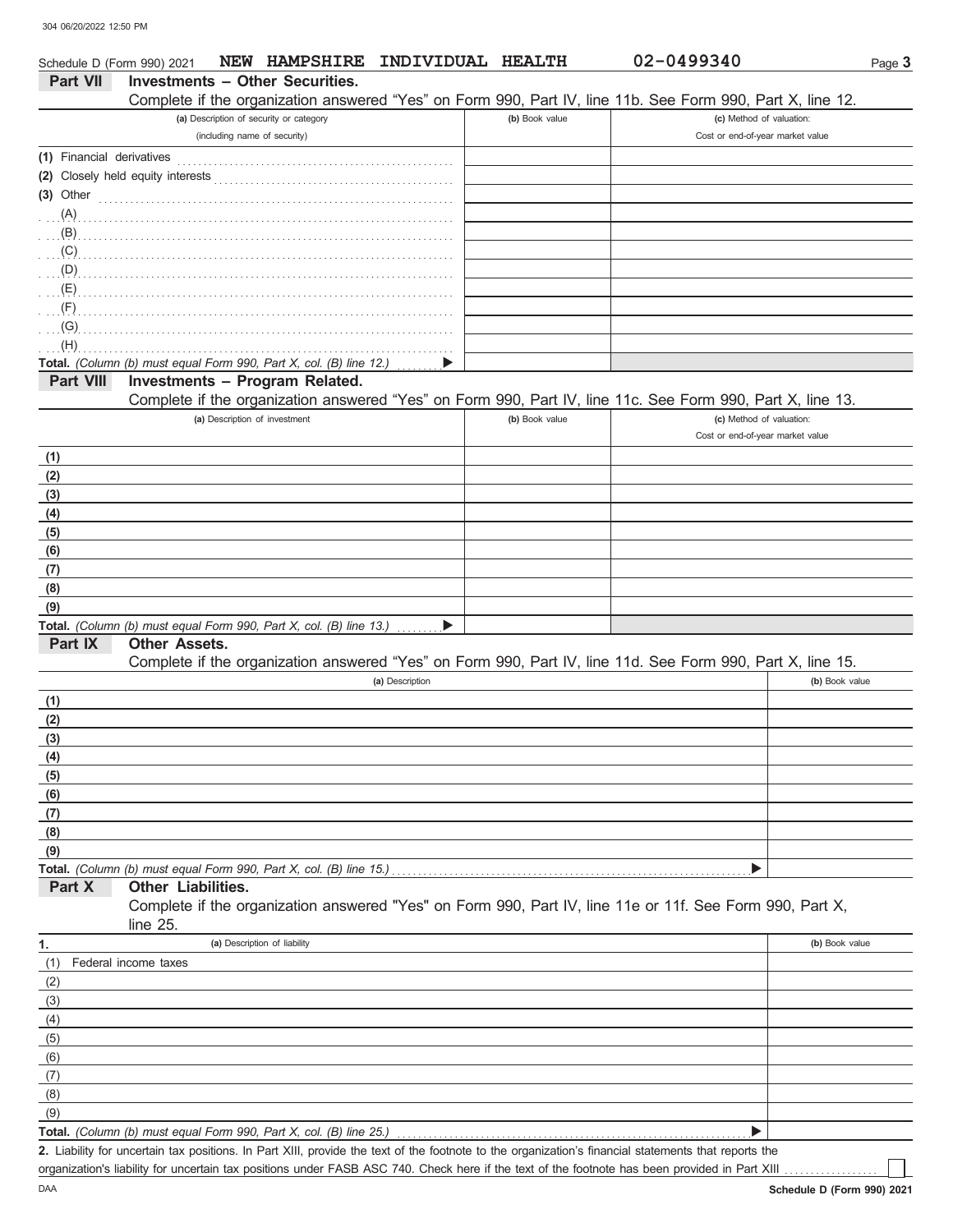|             | Schedule D (Form 990) 2021 NEW HAMPSHIRE INDIVIDUAL HEALTH                                                                                                                                                                                                                       |                | 02-0499340   | Page 4     |
|-------------|----------------------------------------------------------------------------------------------------------------------------------------------------------------------------------------------------------------------------------------------------------------------------------|----------------|--------------|------------|
|             | Reconciliation of Revenue per Audited Financial Statements With Revenue per Return.<br>Part XI                                                                                                                                                                                   |                |              |            |
|             | Complete if the organization answered "Yes" on Form 990, Part IV, line 12a.                                                                                                                                                                                                      |                |              |            |
| 1.          |                                                                                                                                                                                                                                                                                  |                | $\mathbf{1}$ | 20,083,017 |
| 2           | Amounts included on line 1 but not on Form 990, Part VIII, line 12:                                                                                                                                                                                                              |                |              |            |
| а           |                                                                                                                                                                                                                                                                                  | 2a             |              |            |
| $\mathbf b$ |                                                                                                                                                                                                                                                                                  | 2 <sub>b</sub> |              |            |
| с           |                                                                                                                                                                                                                                                                                  | 2c             |              |            |
| d           |                                                                                                                                                                                                                                                                                  | 2d             |              |            |
|             | Add lines 2a through 2d                                                                                                                                                                                                                                                          |                | 2e           |            |
| З           |                                                                                                                                                                                                                                                                                  |                | 3            | 20,083,017 |
| 4           | Amounts included on Form 990, Part VIII, line 12, but not on line 1:                                                                                                                                                                                                             |                |              |            |
| а           |                                                                                                                                                                                                                                                                                  | 4а             |              |            |
| $\mathbf b$ |                                                                                                                                                                                                                                                                                  | 4 <sub>b</sub> |              |            |
|             | Add lines 4a and 4b                                                                                                                                                                                                                                                              |                | 4c           |            |
|             |                                                                                                                                                                                                                                                                                  |                | 5            | 20,083,017 |
|             | Reconciliation of Expenses per Audited Financial Statements With Expenses per Return.<br>Part XII                                                                                                                                                                                |                |              |            |
|             | Complete if the organization answered "Yes" on Form 990, Part IV, line 12a.                                                                                                                                                                                                      |                |              |            |
| 1           | Total expenses and losses per audited financial statements                                                                                                                                                                                                                       |                | 1            | 20,083,017 |
| 2           | Amounts included on line 1 but not on Form 990, Part IX, line 25:                                                                                                                                                                                                                |                |              |            |
| а           |                                                                                                                                                                                                                                                                                  | 2a             |              |            |
| $\mathbf b$ |                                                                                                                                                                                                                                                                                  | 2 <sub>b</sub> |              |            |
| с           | Other losses                                                                                                                                                                                                                                                                     | 2c             |              |            |
| a           |                                                                                                                                                                                                                                                                                  | 2d             |              |            |
|             | Add lines 2a through 2d <b>contained a contained a contained a contained a contained a contained a contained a contained a contained a contained a contained a contained a contained a contained a contained a contained a conta</b>                                             |                | 2e           |            |
| З           |                                                                                                                                                                                                                                                                                  |                | 3            | 20,083,017 |
|             | Amounts included on Form 990, Part IX, line 25, but not on line 1:                                                                                                                                                                                                               |                |              |            |
| а           |                                                                                                                                                                                                                                                                                  | 4a             |              |            |
| $\mathbf b$ |                                                                                                                                                                                                                                                                                  | 4 <sub>b</sub> |              |            |
| С           | Add lines 4a and 4b                                                                                                                                                                                                                                                              |                | 4c           |            |
| 5           |                                                                                                                                                                                                                                                                                  |                | 5            | 20,083,017 |
|             | Part XIII Supplemental Information.                                                                                                                                                                                                                                              |                |              |            |
|             | Provide the descriptions required for Part II, lines 3, 5, and 9; Part III, lines 1a and 4; Part IV, lines 1b and 2b; Part V, line 4; Part X, line<br>2; Part XI, lines 2d and 4b; and Part XII, lines 2d and 4b. Also complete this part to provide any additional information. |                |              |            |
|             |                                                                                                                                                                                                                                                                                  |                |              |            |
|             |                                                                                                                                                                                                                                                                                  |                |              |            |
|             |                                                                                                                                                                                                                                                                                  |                |              |            |
|             |                                                                                                                                                                                                                                                                                  |                |              |            |
|             |                                                                                                                                                                                                                                                                                  |                |              |            |
|             |                                                                                                                                                                                                                                                                                  |                |              |            |
|             |                                                                                                                                                                                                                                                                                  |                |              |            |
|             |                                                                                                                                                                                                                                                                                  |                |              |            |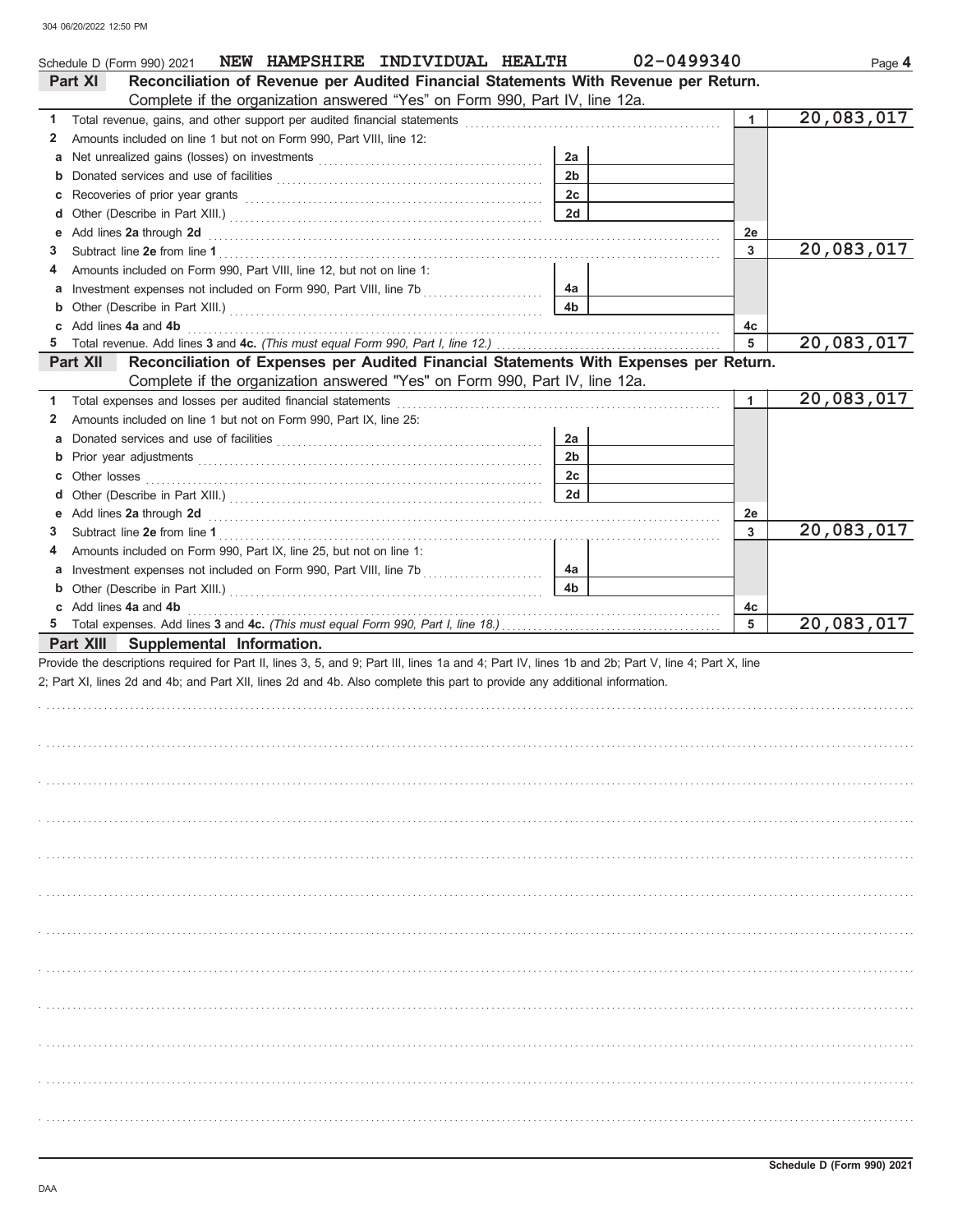Schedule D (Form 990) 2021 NEW HAMPSHIRE INDIVIDUAL HEALTH

| Part XIII Supplemental Information (continued) |
|------------------------------------------------|
|                                                |
|                                                |
|                                                |
|                                                |
|                                                |
|                                                |
|                                                |
|                                                |
|                                                |
|                                                |
|                                                |
|                                                |
|                                                |
|                                                |
|                                                |
|                                                |
|                                                |
|                                                |
|                                                |
|                                                |
|                                                |
|                                                |
|                                                |
|                                                |
|                                                |
|                                                |
|                                                |
|                                                |
|                                                |
|                                                |

02-0499340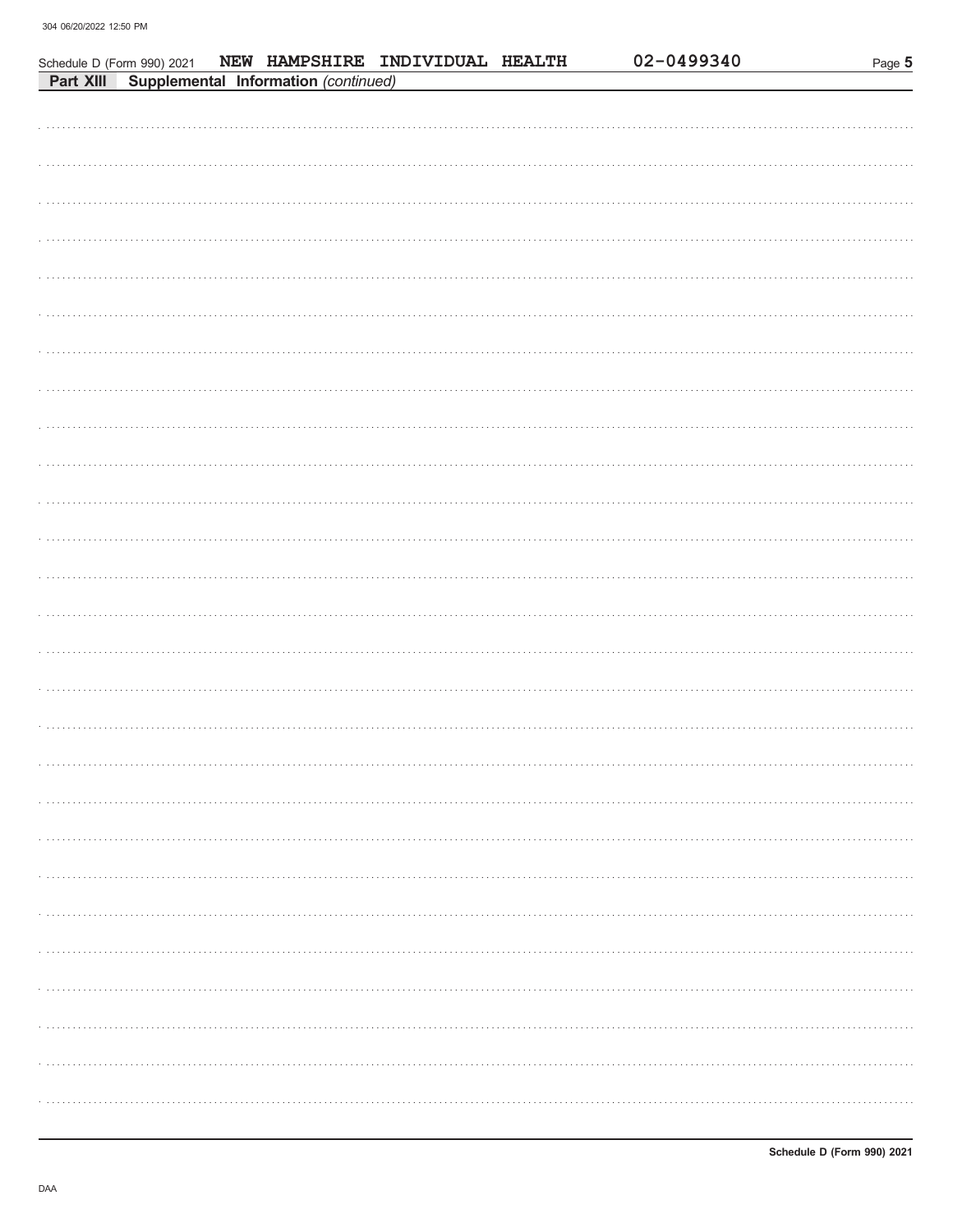| 304 06/20/2022 12:50 PM |  |
|-------------------------|--|
| COUFNU F I              |  |

| JUT UUIZUIZUZZ TZJJU FIVI<br><b>SCHEDULE L</b>                                                           |                               |                                                                                                                                                                                                                                             | <b>Transactions With Interested Persons</b> |                                                  |  |                                                                        |                                                            |  |                                |                                | OMB No. 1545-0047 |            |                           |                |             |
|----------------------------------------------------------------------------------------------------------|-------------------------------|---------------------------------------------------------------------------------------------------------------------------------------------------------------------------------------------------------------------------------------------|---------------------------------------------|--------------------------------------------------|--|------------------------------------------------------------------------|------------------------------------------------------------|--|--------------------------------|--------------------------------|-------------------|------------|---------------------------|----------------|-------------|
| > Complete if the organization answered "Yes" on Form 990, Part IV, line 25a, 25b, 26, 27,<br>(Form 990) |                               |                                                                                                                                                                                                                                             |                                             |                                                  |  |                                                                        |                                                            |  |                                |                                |                   |            |                           |                |             |
| Department of the Treasury                                                                               |                               |                                                                                                                                                                                                                                             |                                             | Attach to Form 990 or Form 990-EZ.               |  |                                                                        | 28a, 28b, or 28c, or Form 990-EZ, Part V, line 38a or 40b. |  |                                |                                | Open To Public    |            |                           |                |             |
| Internal Revenue Service                                                                                 |                               |                                                                                                                                                                                                                                             |                                             |                                                  |  | Go to www.irs.gov/Form990 for instructions and the latest information. |                                                            |  |                                |                                |                   | Inspection |                           |                |             |
| Name of the organization                                                                                 |                               | NEW HAMPSHIRE INDIVIDUAL HEALTH                                                                                                                                                                                                             |                                             |                                                  |  |                                                                        |                                                            |  |                                | Employer identification number |                   |            |                           |                |             |
| Part I                                                                                                   |                               | PLAN BENEFIT ASSOCIATION<br><b>Excess Benefit Transactions</b> (section $501(c)(3)$ , section $501(c)(4)$ , and section $501(c)(29)$ organizations only).                                                                                   |                                             |                                                  |  |                                                                        |                                                            |  |                                | 02-0499340                     |                   |            |                           |                |             |
|                                                                                                          |                               | Complete if the organization answered "Yes" on Form 990, Part IV, line 25a or 25b, or Form 990-EZ, Part V, line 40b.                                                                                                                        |                                             |                                                  |  |                                                                        |                                                            |  |                                |                                |                   |            |                           |                |             |
| 1                                                                                                        |                               | (a) Name of disqualified person                                                                                                                                                                                                             |                                             | (b) Relationship between disqualified person and |  |                                                                        |                                                            |  | (c) Description of transaction |                                |                   |            |                           | (d) Corrected? |             |
|                                                                                                          |                               |                                                                                                                                                                                                                                             |                                             | organization                                     |  |                                                                        |                                                            |  |                                |                                |                   |            | Yes                       |                | No          |
| (1)                                                                                                      |                               | the control of the control of the control of the control of the control of the control of                                                                                                                                                   |                                             |                                                  |  |                                                                        |                                                            |  |                                |                                |                   |            |                           |                |             |
| (2)                                                                                                      |                               |                                                                                                                                                                                                                                             |                                             |                                                  |  |                                                                        |                                                            |  |                                |                                |                   |            |                           |                |             |
| (3)                                                                                                      |                               |                                                                                                                                                                                                                                             |                                             |                                                  |  |                                                                        |                                                            |  |                                |                                |                   |            |                           |                |             |
| (4)                                                                                                      |                               |                                                                                                                                                                                                                                             |                                             |                                                  |  |                                                                        |                                                            |  |                                |                                |                   |            |                           |                |             |
| (5)                                                                                                      |                               |                                                                                                                                                                                                                                             |                                             |                                                  |  |                                                                        |                                                            |  |                                |                                |                   |            |                           |                |             |
| (6)<br>$\mathbf{2}$                                                                                      |                               | Enter the amount of tax incurred by the organization managers or disqualified persons during the year                                                                                                                                       |                                             |                                                  |  |                                                                        |                                                            |  |                                |                                |                   |            |                           |                |             |
|                                                                                                          |                               |                                                                                                                                                                                                                                             |                                             |                                                  |  |                                                                        |                                                            |  |                                |                                |                   |            | $>$ \$                    |                |             |
| 3                                                                                                        |                               |                                                                                                                                                                                                                                             |                                             |                                                  |  |                                                                        |                                                            |  |                                |                                |                   |            | $\blacktriangleright$ \$  |                |             |
|                                                                                                          |                               |                                                                                                                                                                                                                                             |                                             |                                                  |  |                                                                        |                                                            |  |                                |                                |                   |            |                           |                |             |
| Part II                                                                                                  |                               | Loans to and/or From Interested Persons.<br>Complete if the organization answered "Yes" on Form 990-EZ, Part V, line 38a or Form 990, Part IV, line 26; or if the<br>organization reported an amount on Form 990, Part X, line 5, 6, or 22. |                                             |                                                  |  |                                                                        |                                                            |  |                                |                                |                   |            |                           |                |             |
|                                                                                                          | (a) Name of interested person |                                                                                                                                                                                                                                             | (b) Relationship                            | (c) Purpose of                                   |  | (d) Loan                                                               | (e) Original                                               |  | (f) Balance due                |                                | (g) In default?   |            | (h) Approved              |                | (i) Written |
|                                                                                                          |                               |                                                                                                                                                                                                                                             | with organization                           | loan                                             |  | to or from<br>the org.?                                                | principal amount                                           |  |                                |                                |                   |            | by board or<br>committee? |                | agreement?  |
|                                                                                                          |                               |                                                                                                                                                                                                                                             |                                             |                                                  |  | To From                                                                |                                                            |  |                                | Yes                            | No                | Yes        | No<br>Yes                 |                | No          |
|                                                                                                          |                               |                                                                                                                                                                                                                                             |                                             |                                                  |  |                                                                        |                                                            |  |                                |                                |                   |            |                           |                |             |
| (1)                                                                                                      |                               |                                                                                                                                                                                                                                             |                                             |                                                  |  |                                                                        |                                                            |  |                                |                                |                   |            |                           |                |             |
|                                                                                                          |                               |                                                                                                                                                                                                                                             |                                             |                                                  |  |                                                                        |                                                            |  |                                |                                |                   |            |                           |                |             |
| (2)                                                                                                      |                               | <u> 1980 - Andrea Andrew Maria (b. 1980)</u>                                                                                                                                                                                                |                                             |                                                  |  |                                                                        |                                                            |  |                                |                                |                   |            |                           |                |             |
| (3)                                                                                                      |                               |                                                                                                                                                                                                                                             |                                             |                                                  |  |                                                                        |                                                            |  |                                |                                |                   |            |                           |                |             |
|                                                                                                          |                               |                                                                                                                                                                                                                                             |                                             |                                                  |  |                                                                        |                                                            |  |                                |                                |                   |            |                           |                |             |
|                                                                                                          |                               | the contract of the contract of the contract of                                                                                                                                                                                             |                                             |                                                  |  |                                                                        |                                                            |  |                                |                                |                   |            |                           |                |             |
|                                                                                                          |                               |                                                                                                                                                                                                                                             |                                             |                                                  |  |                                                                        |                                                            |  |                                |                                |                   |            |                           |                |             |
| (5)                                                                                                      |                               |                                                                                                                                                                                                                                             |                                             |                                                  |  |                                                                        |                                                            |  |                                |                                |                   |            |                           |                |             |
|                                                                                                          |                               |                                                                                                                                                                                                                                             |                                             |                                                  |  |                                                                        |                                                            |  |                                |                                |                   |            |                           |                |             |
| (6)                                                                                                      |                               |                                                                                                                                                                                                                                             |                                             |                                                  |  |                                                                        |                                                            |  |                                |                                |                   |            |                           |                |             |
|                                                                                                          |                               |                                                                                                                                                                                                                                             |                                             |                                                  |  |                                                                        |                                                            |  |                                |                                |                   |            |                           |                |             |
| (7)                                                                                                      |                               |                                                                                                                                                                                                                                             |                                             |                                                  |  |                                                                        |                                                            |  |                                |                                |                   |            |                           |                |             |
| (8)                                                                                                      |                               |                                                                                                                                                                                                                                             |                                             |                                                  |  |                                                                        |                                                            |  |                                |                                |                   |            |                           |                |             |
| (9)                                                                                                      |                               |                                                                                                                                                                                                                                             |                                             |                                                  |  |                                                                        |                                                            |  |                                |                                |                   |            |                           |                |             |
|                                                                                                          |                               |                                                                                                                                                                                                                                             |                                             |                                                  |  |                                                                        |                                                            |  |                                |                                |                   |            |                           |                |             |
| (10)                                                                                                     |                               |                                                                                                                                                                                                                                             |                                             |                                                  |  |                                                                        |                                                            |  |                                |                                |                   |            |                           |                |             |
| <b>Total</b>                                                                                             |                               |                                                                                                                                                                                                                                             |                                             |                                                  |  |                                                                        | $\blacktriangleright$ \$                                   |  |                                |                                |                   |            |                           |                |             |

**Part III Grants or Assistance Benefiting Interested Persons.** 

Complete if the organization answered "Yes" on Form 990, Part IV, line 27.

| (a) Name of interested person | (b) Relationship between interested<br>person and the organization | (c) Amount of assistance | (d) Type of assistance | (e) Purpose of assistance |
|-------------------------------|--------------------------------------------------------------------|--------------------------|------------------------|---------------------------|
| (1)                           |                                                                    |                          |                        |                           |
| (2)                           |                                                                    |                          |                        |                           |
| (3)                           |                                                                    |                          |                        |                           |
| (4)                           |                                                                    |                          |                        |                           |
| (5)                           |                                                                    |                          |                        |                           |
| (6)                           |                                                                    |                          |                        |                           |
| (7)                           |                                                                    |                          |                        |                           |
| (8)                           |                                                                    |                          |                        |                           |
| (9)                           |                                                                    |                          |                        |                           |
| (10)                          |                                                                    |                          |                        |                           |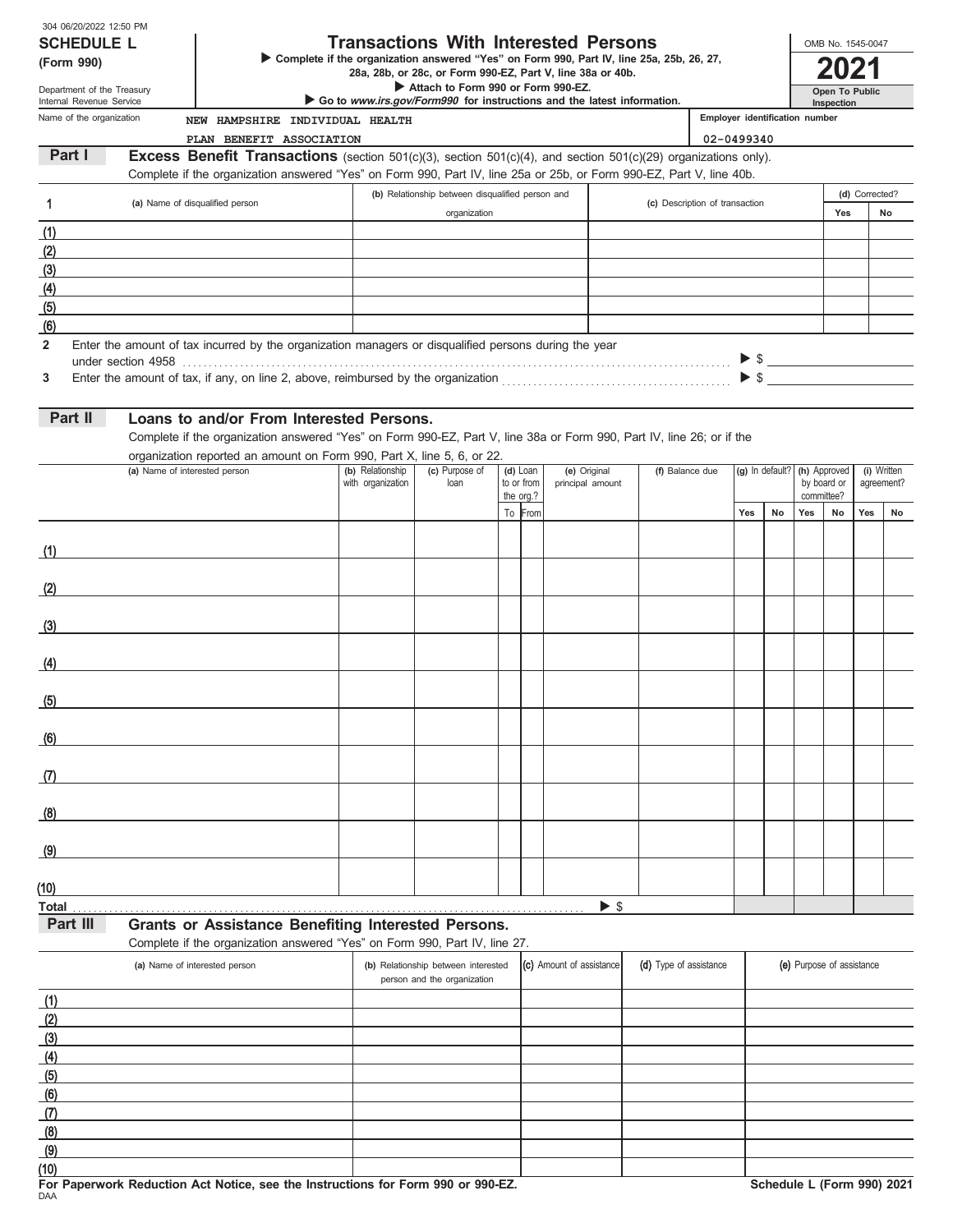(10)

### **Yes No** of org.<br>revenues? **(e)** Sharing (d) Description of transaction interested person and the Part IV Business Transactions Involving Interested Persons. Complete if the organization answered "Yes" on Form 990, Part IV, line 28a, 28b, or 28c. **(a)** Name of interested person **(b)** Relationship between organization **(c)** Amount of transaction Schedule L (Form 990) 2021 **NEW HAMPSHIRE INDIVIDUAL HEALTH 02-0499340** Page 2 (6) (5) (4) (3)  $(2)$ (1) (7) (8) (9) **SUPPLEMENTAL INFORMATION BELOW X**

Part V Supplemental Information.

Provide additional information for responses to questions on Schedule L (see instructions).

### **SCHEDULE L, PART V - ADDITIONAL INFORMATION**

**THE ORGANIZATION IS BY STATUTE DESIGNED TO HAVE REPRESENTATIVES OF**

**INSURANCE COMPANIES AND OTHER RELATED PARTIES, THEREFORE, THERE ARE**

**TRANSACTIONS AMONG THE COMPANIES FOR WHICH THE BOARD MEMBERS WORK.**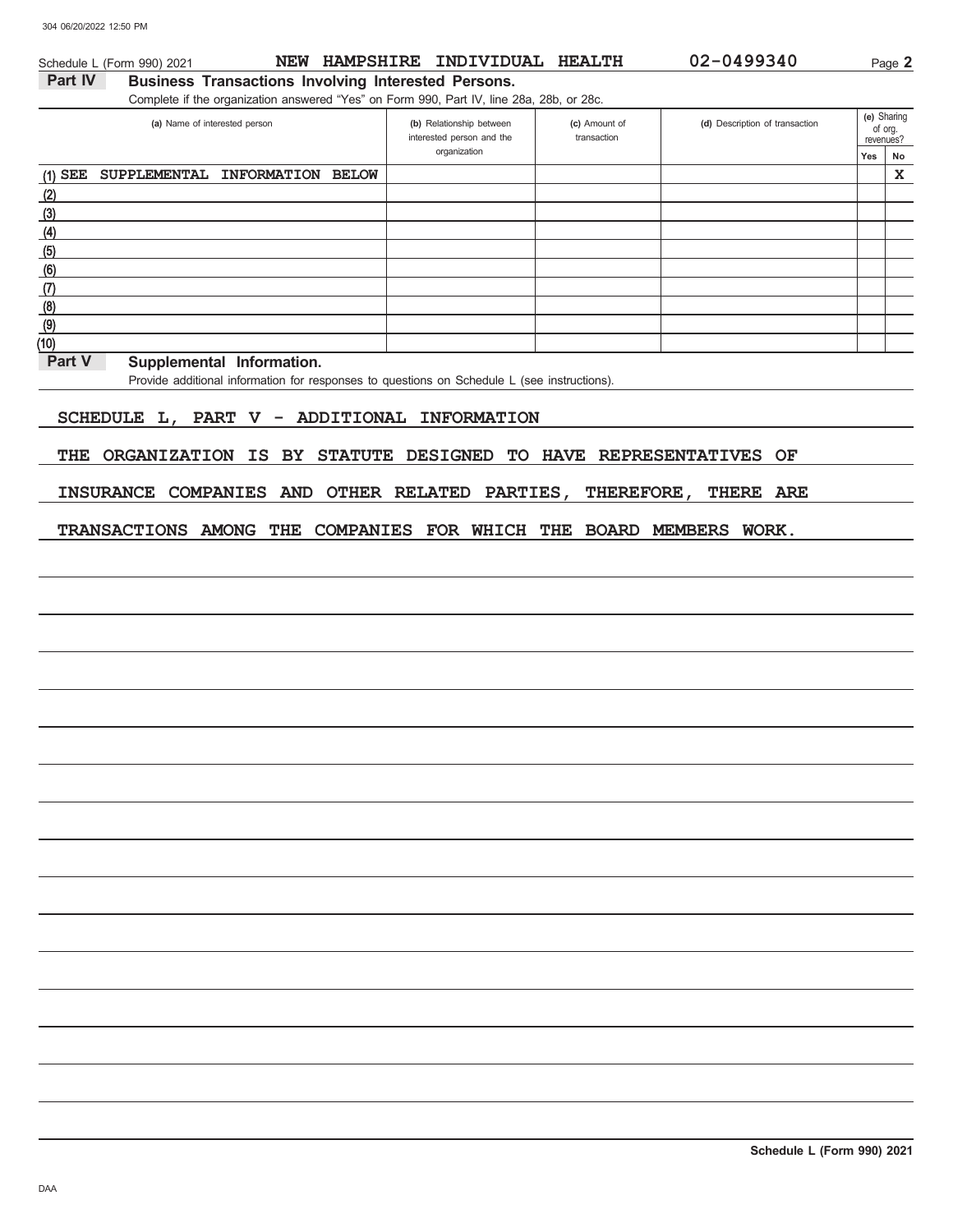| <b>SCHEDULE O</b><br>(Form 990)                        | Supplemental Information to Form 990 or 990-EZ<br>Complete to provide information for responses to specific questions on<br>Form 990 or 990-EZ or to provide any additional information. | OMB No. 1545-0047<br>2021                  |  |  |  |
|--------------------------------------------------------|------------------------------------------------------------------------------------------------------------------------------------------------------------------------------------------|--------------------------------------------|--|--|--|
| Department of the Treasury<br>Internal Revenue Service | Attach to Form 990 or Form 990-EZ.<br>Go to www.irs.gov/Form990 for the latest information.                                                                                              | <b>Open to Public</b><br><b>Inspection</b> |  |  |  |
| Name of the organization                               | <b>NFW</b><br><b>HAMPSHIRE</b><br>INDIVIDUAL<br><b>HEALTH</b>                                                                                                                            | Employer identification number             |  |  |  |
|                                                        | BENEFIT ASSOCIATION<br><b>PLAN</b>                                                                                                                                                       | 02-0499340                                 |  |  |  |
| 990<br><b>FORM</b>                                     | ORGANIZATION'S MISSION                                                                                                                                                                   |                                            |  |  |  |

THE ASSOCIATION WAS CREATED PURSUANT TO THE ORDER OF THE NEW HAMPSHIRE INSURANCE COMMISSIONER WITH THE PURPOSE OF SUPPORTING THE STATE'S INDIVIDUAL HEALTH PLAN PROGRAMS. THE PURPOSE OF THE ASSOCIATION IS TO PROTECT THE RESIDENTS OF NEW HAMPSHIRE WHO PARTICIPATE IN THE INDIVIDUAL HEALTH INSURANCE MARKET BY PROVIDING A MECHANISM TO EQUITABLY DISTRIBUTE THE EXCESS RISK ASSOCIATED WITH THIS MARKET.

THE ASSOCIATION'S MEMBERSHIP CONSISTS, BY STATUTE, OF ALL INSURERS LICENSED TO TRANSACT HEALTH INSURANCE IN THE STATE OF NEW HAMPSHIRE THAT OFFER POLICIES FOR MAJOR MEDICAL COVERAGE ON AN EXPENSE-INCURRED BASIS AND ALL LICENSED HOSPITALS, MEDICAL SERVICE CORPORATIONS, OR OTHER ORGANIZERS, IF ANY, IN THE STATE THAT OFFER SUBSCRIBER CONTRACTS FOR MAJOR MEDICAL COVERAGE.

FORM 990 - ADDITIONAL INFORMATION

IN ITS 2019 SESSION, THE NEW HAMPSHIRE LEGISLATURE AMENDED SECTION 12 OF THE NEW HAMPSHIRE REVISED STATUTES ANNOTATED TO PERMIT THE INSURANCE COMMISSIONER, IF SUPPORTED BY THE RECOMMENDATION OF ACTUARIAL EXPERTS, TO REQUEST THAT THE ASSOCIATION PROPOSE A PLAN OF OPERATION FOR A RISK SHARING PROGRAM, REINSURANCE PROGRAM OR OTHER PROGRAM THAT WILL BEST SUPPORT THE AVAILABILITY AND AFFORDABILITY OF THE INDIVIDUAL INSURANCE MARKET IN THE STATE. PURSUANT TO THE 2019 STATUTORY AMENDMENTS AND BASED ON THE REPORT OF HIS ACTUARIAL EXPERTS, THE INSURANCE COMMISSIONER ISSUED AN ORDER ON FEBRUARY 25, 2020 REQUIRING THE ASSOCIATION TO ASSESS AND DEVELOP A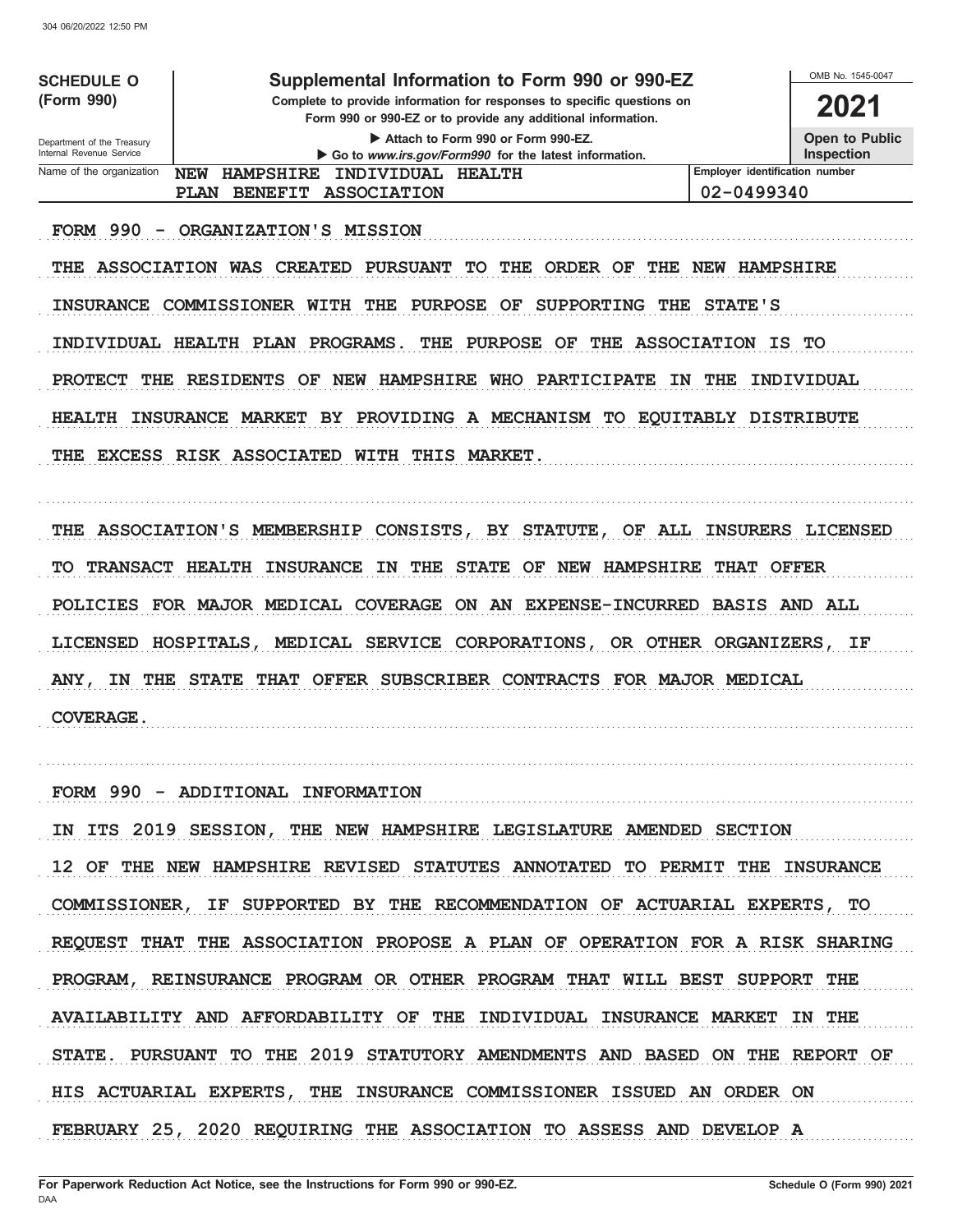Schedule O (Form 990) 2021

| Name of the organization                                             | <b>Employer identification number</b> |
|----------------------------------------------------------------------|---------------------------------------|
| <b>INDIVIDUAL</b><br><b>HAMPSHIRE</b><br><b>HEALTH</b><br><b>NEW</b> | 9340<br>◡∠                            |

PROPOSAL FOR A REINSURANCE PROGRAM WITH SUPPORT OF FEDERAL FUNDING IN THE FORM OF SHARED SAVINGS UNDER A STATE INNOVATION WAIVER UNDER SECTION 1332 OF THE AFFORDABLE CARE ACT.

IN RESPONSE TO THE INSURANCE COMMISSIONER'S ORDER, THE ASSOCIATION ENGAGED ITS MANAGEMENT TEAM, IN CONSULTATION WITH EXPERTS AND LEGAL COUNSEL AND THE INSURANCE COMMISSIONER, TO REVIEW THE ACTUARIAL ANALYSIS AND DETERMINE THE COMPONENTS OF A PROPOSED STATE MARKET STABILIZATION PROGRAM AND ITS ANTICIPATED COSTS AND OPERATIONAL PROCEDURES AND TO DEVELOP A RELATED SECTION 1332 WAIVER APPLICATION. TO DOCUMENT ITS PROPOSED PROGRAM PURSUANT TO SECTION 12 OF THE STATUTE, THE ASSOCIATION ADOPTED A SECOND AMENDMENT TO ITS RESTATED PLAN ON MARCH 11, 2020. DURING 2020, ALL OF THE CONDITIONS TO THE IMPLEMENTATION OF THE PROPOSED PROGRAM -- KNOWN AS THE "NEW HAMPSHIRE REINSURANCE PROGRAM" (THE "REINSURANCE PROGRAM") -- WERE MET, INCLUDING APPROVAL BY THE U.S. DEPARTMENT OF HEALTH AND HUMAN SERVICES AND THE U.S. DEPARTMENT OF THE TREASURY OF THE STATE'S SECTION 1332 WAIVER APPLICATION AND ITS PROJECTED "PASS-THROUGH SAVINGS." ON SEPTEMBER 30, 2020, THE INSURANCE COMMISSIONER ISSUED A SUPPLEMENTAL ORDER DIRECTING THAT THE ASSOCIATION, AS ADMINISTRATOR OF THE REINSURANCE PROGRAM, RECEIVE THE FEDERAL GRANT MONIES UNDER THE SECTION 1332 WAIVER. THE ASSOCIATION ADOPTED A THIRD AMENDMENT TO ITS RESTATED PLAN ON OCTOBER 20, 2020 WHICH ALLOWS AND DIRECTS THE ASSOCIATION TO BECOME THE GRANTEE OF RECORD UNDER THE SECTION 1332 WAIVER, AND TO ACCEPT AND RECEIVE DIRECT FEDERAL FUNDING UNDER THE SECTION 1332 WAIVER.

THE REINSURANCE PROGRAM COMMENCED OPERATION ON JANUARY 1, 2021 AND IS ADMINISTERED BY THE ASSOCIATION ON BEHALF OF THE NEW HAMPSHIRE DEPARTMENT

PAGE 1 OF 3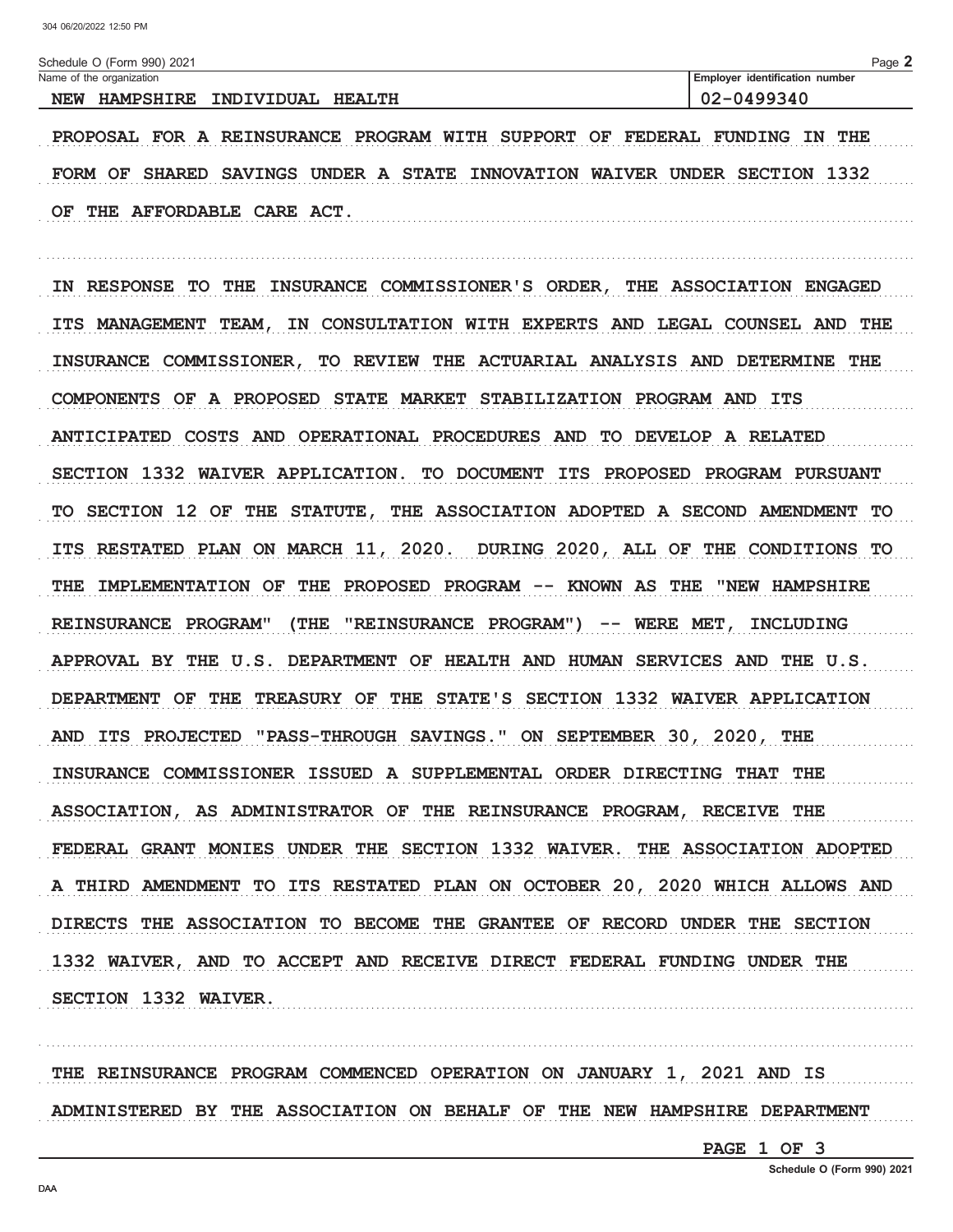| Schedule O (Form 990) 2021                                                          | Page 2                         |
|-------------------------------------------------------------------------------------|--------------------------------|
| Name of the organization                                                            | Employer identification number |
| NEW HAMPSHIRE<br>INDIVIDUAL HEALTH                                                  | 02-0499340                     |
| THE REINSURANCE PROGRAM REIMBURSES ISSUERS WHO OFFER<br>OF<br><b>INSURANCE.</b>     |                                |
| MAJOR MEDICAL PLANS IN NEW HAMPSHIRE'S INDIVIDUAL MARKET<br><b>COMPREHENSIVE ,</b>  |                                |
| THAT ARE PART OF THE SINGLE-RISK POOL. PAYMENTS TO CARRIERS ARE TO BE               |                                |
| CALCULATED BASED ON A PERCENTAGE (COINSURANCE PERCENTAGE) OF THE ANNUAL             |                                |
| INCUR FOR COVERAGE UNDER SUCH PLANS BETWEEN A SPECIFIED<br>CLAIMS THAT ISSUERS      |                                |
| LOWER THRESHOLD<br>(ATTACHMENT POINT)<br>AND UPPER THRESHOLD                        | (REINSURANCE CAP).             |
| THE REINSURANCE PARAMETERS ARE<br>TO BE DETERMINED EACH YEAR BY THE                 | <b>INSURANCE</b>               |
| DEPARTMENT BY MARCH 31 OF THE PRIOR YEAR BASED ON RECOMMENDATIONS OF THE            |                                |
| BOARD OF DIRECTORS OF THE ASSOCIATION AND THE COMMISSION OF THE STATUS OF           |                                |
| HEALTH COVERAGE MARKETS FOR INDIVIDUAL AND SMALL EMPLOYERS.                         | THE RESTATED                   |
| REQUIRES THAT ALL FUNDING COLLECTED FOR THE REINSURANCE<br>PLAN, AS AMENDED,        |                                |
| PROGRAM WILL BE PAID OUT (FOR PAYMENTS TO ISSUERS AND FOR PROGRAM                   |                                |
| FOR THE YEAR FOR WHICH IT IS COLLECTED, BUT NO ADDITIONAL<br><b>ADMINISTRATION)</b> |                                |
| STATE FUNDS WILL BE PROVIDED FOR THE REINSURANCE PROGRAM.                           | THE ASSOCIATION'S              |
| OBLIGATION TO MAKE PAYMENTS TO ISSUERS UNDER THE REINSURANCE PROGRAM IS             |                                |
| LIMITED TO THE EXTENT OF FUNDING RECEIVED BY THE ASSOCIATION IN CONNECTION          |                                |
| WITH THE REINSURANCE PROGRAM.                                                       |                                |
|                                                                                     |                                |

THE ASSOCIATION RECEIVED EXEMPTION FROM THE IRS AS A TAX-EXEMPT SOCIAL SERVICE ORGANIZATION AS DESCRIBED UNDER SECTION 501(C)(4) EFFECTIVE JUNE  $24, 2021.$ 

FORM 990, PART I, LINE 6 

VOLUNTEERS ARE ON THE BOARD OF DIRECTORS AND PERFORM EXECUTIVE DUTIES.

FORM  $990$ , PART VI, LINE  $3$  – MANAGEMENT DELEGATED

THE ORGANIZATION HIRES A MANAGEMENT COMPANY FOR EXECUTIVE DIRECTOR AND

PAGE 2 OF 3